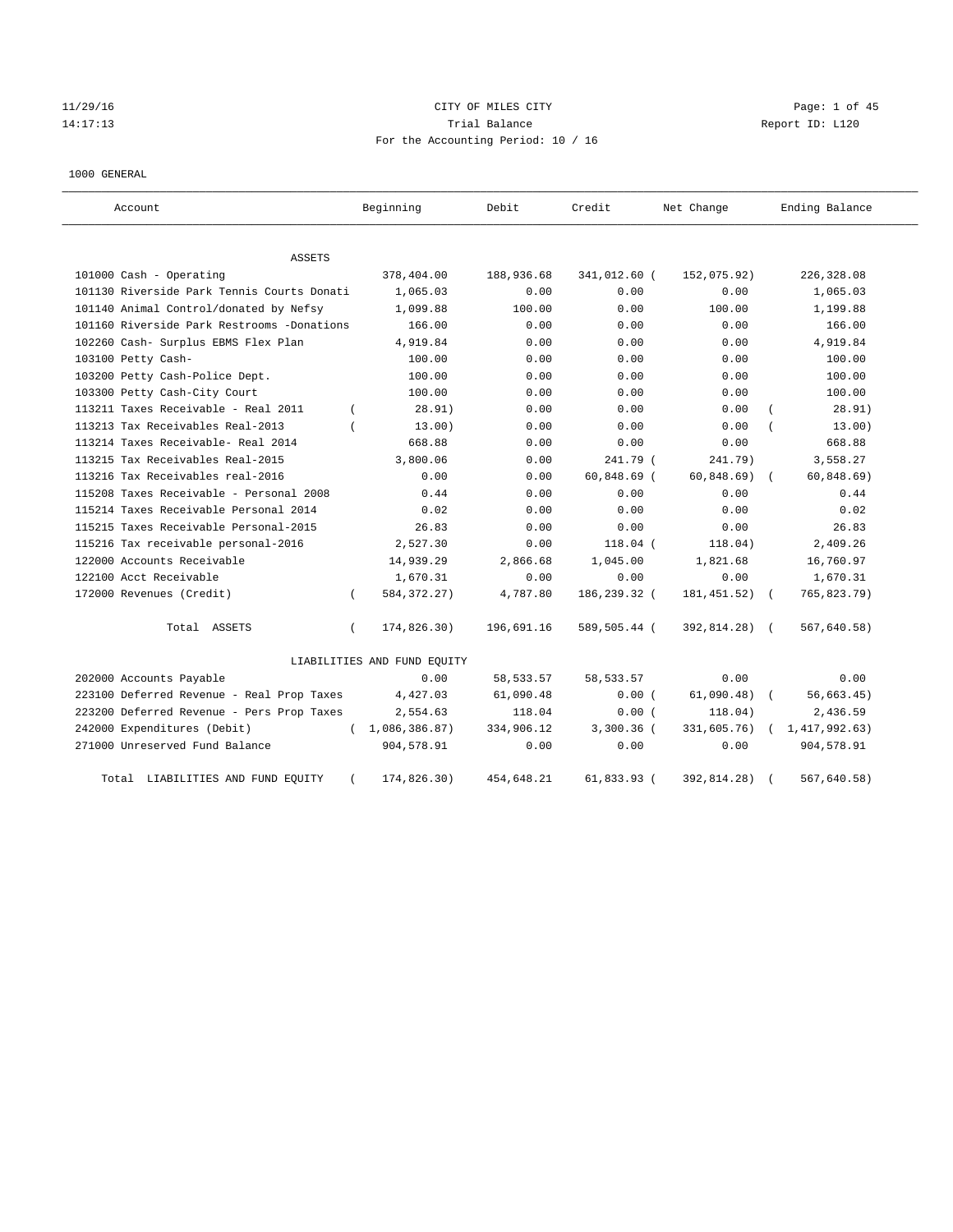#### 11/29/16 CITY OF MILES CITY Page: 2 of 45 14:17:13 **Trial Balance Report ID:** L120 For the Accounting Period: 10 / 16

#### 2220 LIBRARY

| Account                                    | Beginning                   | Debit     | Credit      | Net Change   | Ending Balance |
|--------------------------------------------|-----------------------------|-----------|-------------|--------------|----------------|
| ASSETS                                     |                             |           |             |              |                |
| 101000 Cash - Operating                    | 18,189.79                   | 24,704.45 | 25,628.55 ( | 924.10)      | 17,265.69      |
| 101032 Cash- Library Board of Trustees Mul | 30,723.32                   | 1,486.27  | 0.00        | 1,486.27     | 32,209.59      |
| 103000 Petty Cash                          | 75.00                       | 0.00      | 0.00        | 0.00         | 75.00          |
| 172000 Revenues (Credit)                   | 75,660.50)                  | 0.00      | 26,190.72 ( | 26,190.72) ( | 101,851.22)    |
| Total ASSETS                               | 26,672.39)                  | 26,190.72 | 51,819.27 ( | 25,628.55) ( | 52, 300.94)    |
|                                            | LIABILITIES AND FUND EQUITY |           |             |              |                |
| 202000 Accounts Payable                    | 0.00                        | 1,954.94  | 1,954.94    | 0.00         | 0.00           |
| 242000 Expenditures (Debit)                | 86,037.61)                  | 25,628.55 | 0.00(       | 25,628.55) ( | 111,666.16)    |
| 271000 Unreserved Fund Balance             | 59,365.22                   | 0.00      | 0.00        | 0.00         | 59, 365. 22    |
| Total LIABILITIES AND FUND EQUITY          | 26,672.39)                  | 27,583.49 | 1,954.94 (  | 25,628.55) ( | 52, 300.94)    |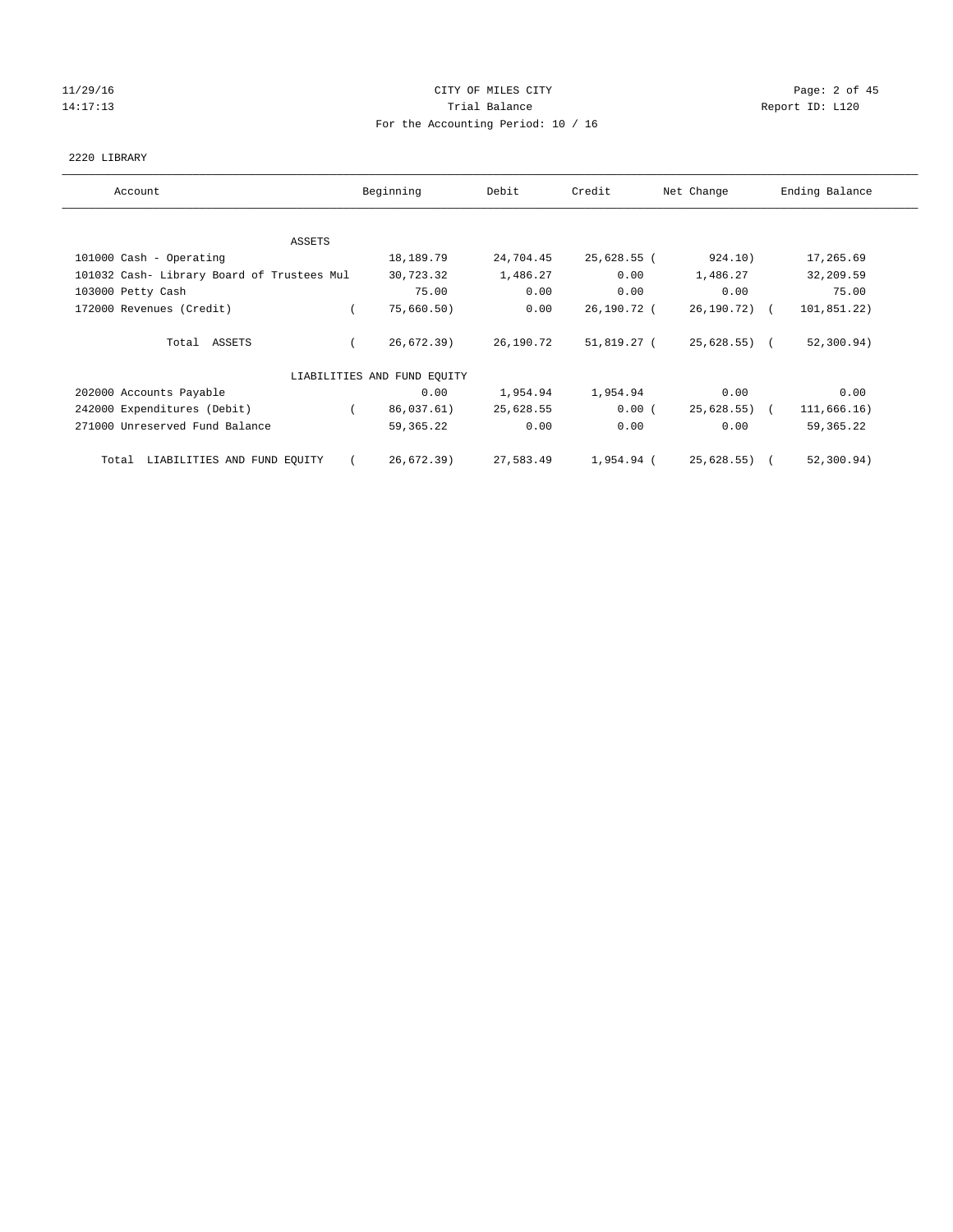#### 11/29/16 CITY OF MILES CITY Page: 3 of 45 14:17:13 **Trial Balance Report ID:** L120 For the Accounting Period: 10 / 16

#### 2260 EMERGENCY DISASTER

| Account                                   | Beginning                   | Debit | Credit | Net Change | Ending Balance |
|-------------------------------------------|-----------------------------|-------|--------|------------|----------------|
|                                           |                             |       |        |            |                |
| ASSETS                                    |                             |       |        |            |                |
| 101000 Cash - Operating                   | 22,588.28                   | 0.20  | 0.00   | 0.20       | 22,588.48      |
| 113211 Taxes Receivable - Real 2011       | 3.46                        | 0.00  | 0.00   | 0.00       | 3.46           |
| 172000 Revenues (Credit)                  | 22,507.66)                  | 0.00  | 0.20(  | 0.20)      | 22,507.86)     |
| Total ASSETS                              | 84.08                       | 0.20  | 0.20   | 0.00       | 84.08          |
|                                           | LIABILITIES AND FUND EQUITY |       |        |            |                |
| 223100 Deferred Revenue - Real Prop Taxes | 3.46                        | 0.00  | 0.00   | 0.00       | 3.46           |
| 271000 Unreserved Fund Balance            | 80.62                       | 0.00  | 0.00   | 0.00       | 80.62          |
| LIABILITIES AND FUND EQUITY<br>Total      | 84.08                       | 0.00  | 0.00   | 0.00       | 84.08          |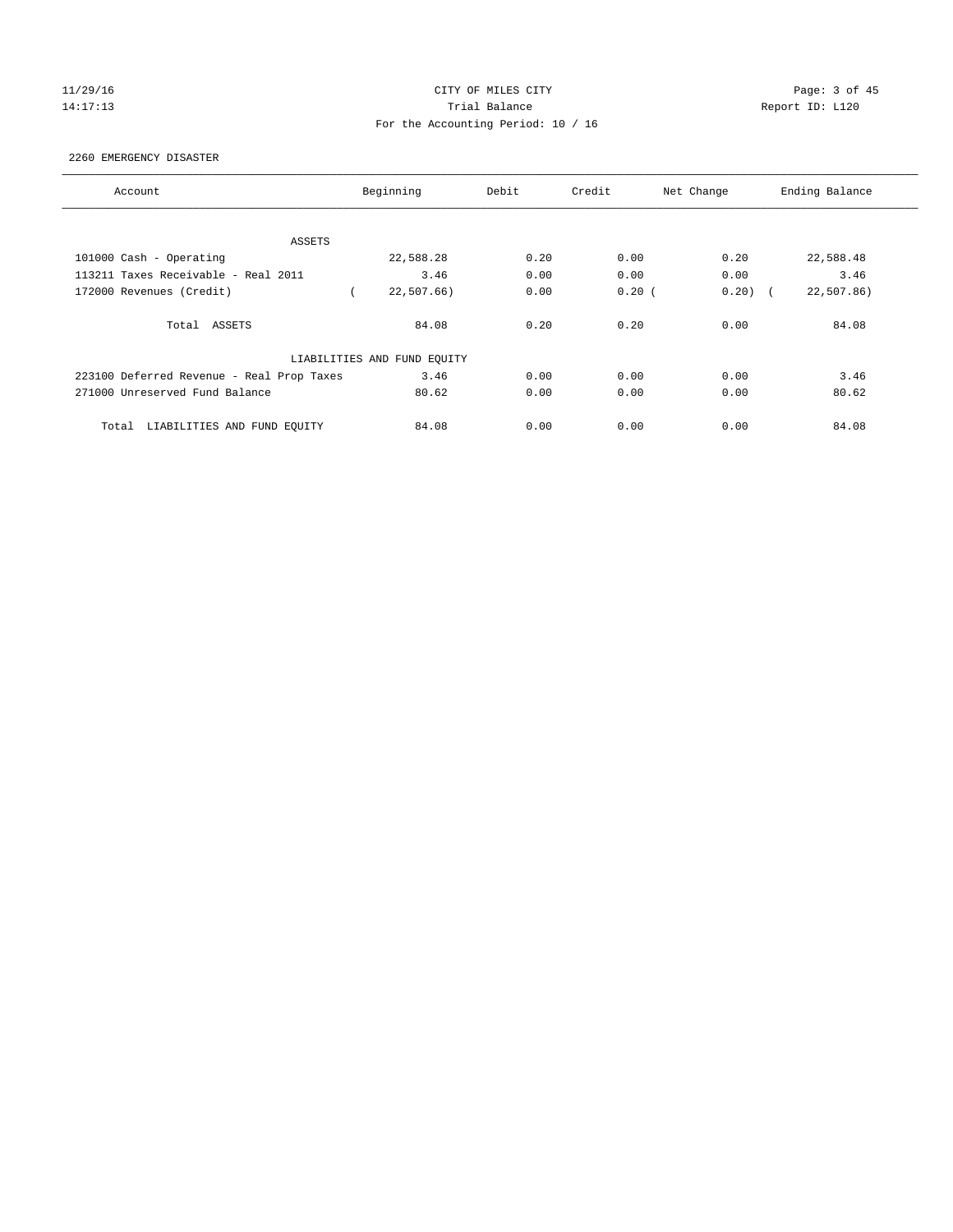| 11/29/16 |  |
|----------|--|
| 14:17:13 |  |

#### CITY OF MILES CITY **Example 20** Page: 4 of 45 Partial Balance and Communications of the Report ID: L120 For the Accounting Period: 10 / 16

#### 2270 Health

| Account                              | Beginning                   | Debit | Credit | Net Change | Ending Balance |
|--------------------------------------|-----------------------------|-------|--------|------------|----------------|
| ASSETS                               |                             |       |        |            |                |
| 101000 Cash - Operating              | 28, 297.30                  | 0.00  | 0.00   | 0.00       | 28, 297.30     |
| Total ASSETS                         | 28,297.30                   | 0.00  | 0.00   | 0.00       | 28,297.30      |
|                                      | LIABILITIES AND FUND EQUITY |       |        |            |                |
| 271000 Unreserved Fund Balance       | 28,297.30                   | 0.00  | 0.00   | 0.00       | 28,297.30      |
| LIABILITIES AND FUND EQUITY<br>Total | 28, 297, 30                 | 0.00  | 0.00   | 0.00       | 28,297.30      |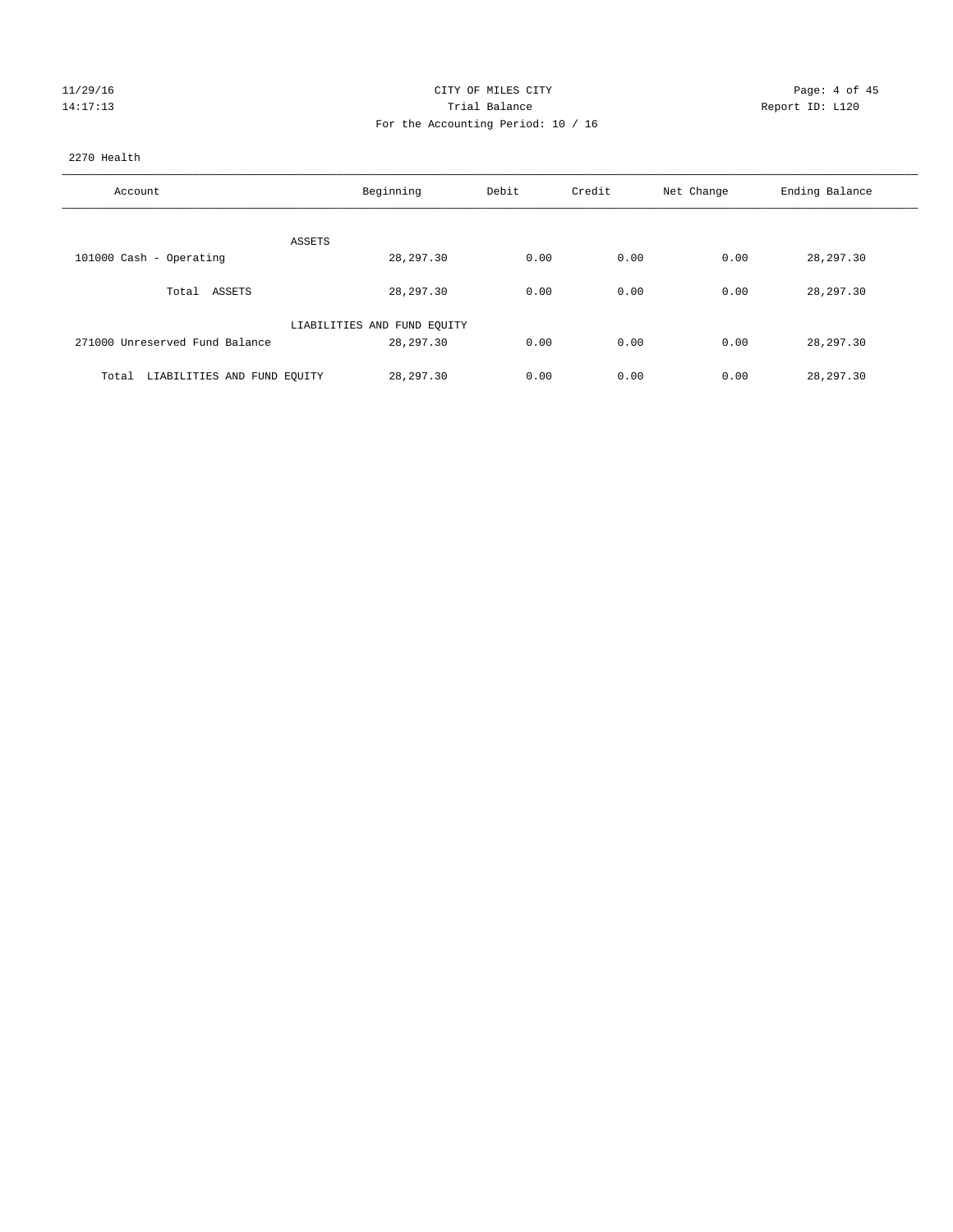# 11/29/16 Page: 5 of 45 14:17:13 **Trial Balance Report ID:** L120 For the Accounting Period: 10 / 16

#### 2310 TIFD-Downtown

| Account                              | Beginning                   | Debit | Credit | Net Change | Ending Balance |
|--------------------------------------|-----------------------------|-------|--------|------------|----------------|
|                                      |                             |       |        |            |                |
| ASSETS                               |                             |       |        |            |                |
| 101000 Cash - Operating              | 9,000.00                    | 0.00  | 0.00   | 0.00       | 9,000.00       |
|                                      |                             |       |        |            |                |
| Total ASSETS                         | 9.000.00                    | 0.00  | 0.00   | 0.00       | 9,000.00       |
|                                      |                             |       |        |            |                |
|                                      | LIABILITIES AND FUND EQUITY |       |        |            |                |
| 242000 Expenditures (Debit)          | 3,000.00)                   | 0.00  | 0.00   | 0.00       | 3,000.00)      |
| 271000 Unreserved Fund Balance       | 12,000.00                   | 0.00  | 0.00   | 0.00       | 12,000.00      |
|                                      |                             |       |        |            |                |
| LIABILITIES AND FUND EQUITY<br>Total | 9.000.00                    | 0.00  | 0.00   | 0.00       | 9.000.00       |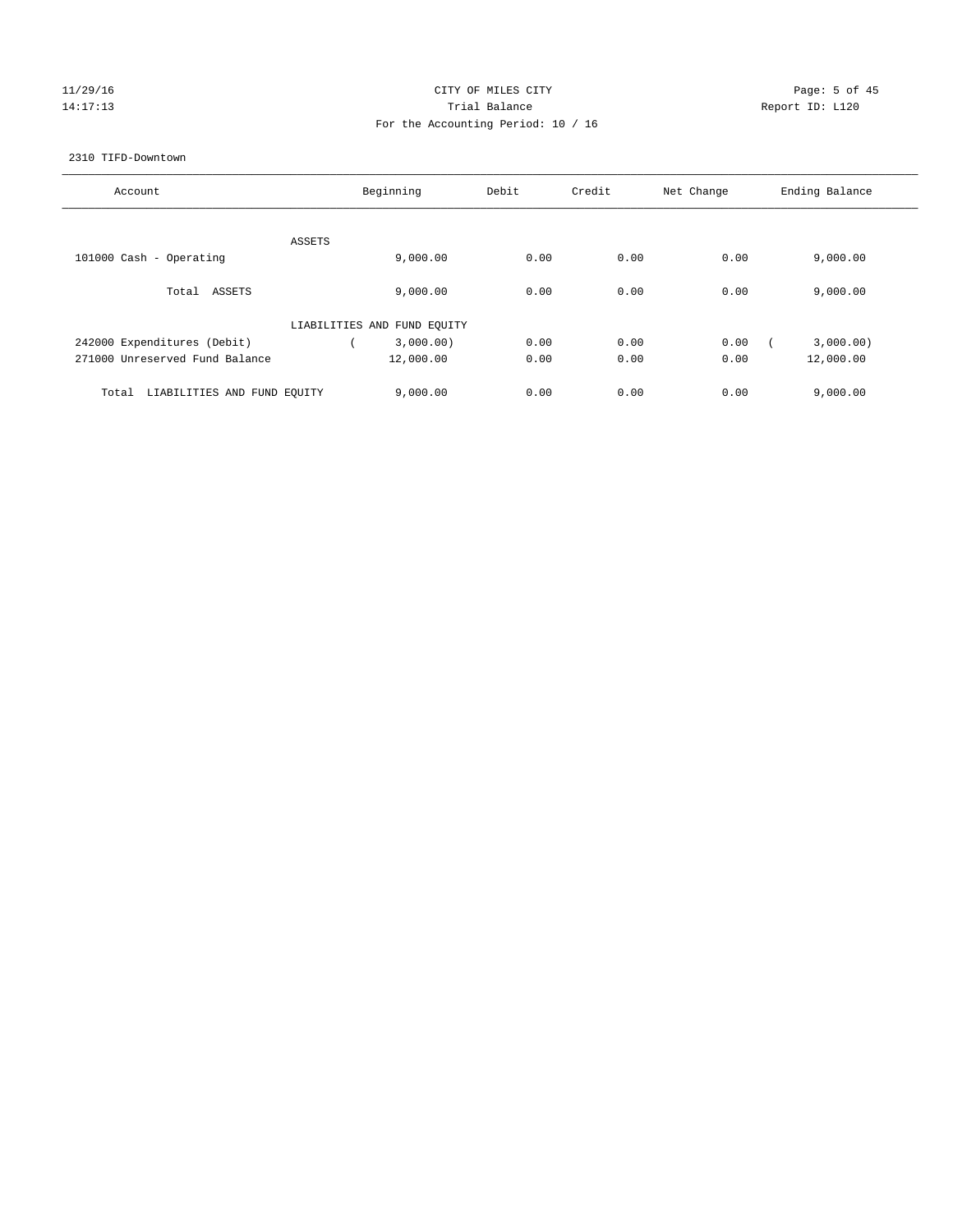# 11/29/16 Page: 6 of 45 14:17:13 Trial Balance Report ID: L120 For the Accounting Period: 10 / 16

#### 2350 Local Government/Study Commission

| Account                                   | Beginning                   | Debit | Credit    | Net Change | Ending Balance |
|-------------------------------------------|-----------------------------|-------|-----------|------------|----------------|
|                                           |                             |       |           |            |                |
| <b>ASSETS</b><br>101000 Cash - Operating  | 7.882.23                    | 2.05  | $31.50$ ( | 29.45)     | 7,852.78       |
| 113214 Taxes Receivable- Real 2014        | 3.21                        | 0.00  | 0.00      | 0.00       | 3.21           |
| 113215 Tax Receivables Real-2015          |                             |       |           |            |                |
|                                           | 21.63                       | 0.00  | $1.38$ (  | 1.38)      | 20.25          |
| 115215 Taxes Receivable Personal-2015     | 0.12                        | 0.00  | 0.00      | 0.00       | 0.12           |
| 115216 Tax receivable personal-2016       | 14.38                       | 0.00  | $0.67$ (  | 0.67)      | 13.71          |
| 172000 Revenues (Credit)                  | 80.01)                      | 0.00  | $2.05$ (  | $2.05)$ (  | 82.06)         |
| Total ASSETS                              | 7,841.56                    | 2.05  | $35.60$ ( | $33.55$ )  | 7,808.01       |
|                                           | LIABILITIES AND FUND EQUITY |       |           |            |                |
| 202000 Accounts Payable                   | 0.00                        | 31.50 | 31.50     | 0.00       | 0.00           |
| 223100 Deferred Revenue - Real Prop Taxes | 24.84                       | 1.38  | 0.00(     | 1.38)      | 23.46          |
| 223200 Deferred Revenue - Pers Prop Taxes | 14.50                       | 0.67  | 0.00(     | 0.67)      | 13.83          |
| 242000 Expenditures (Debit)               | 3,206.08)                   | 31.50 | 0.00(     | $31.50$ (  | 3, 237.58)     |
| 271000 Unreserved Fund Balance            | 11,008.30                   | 0.00  | 0.00      | 0.00       | 11,008.30      |
| LIABILITIES AND FUND EQUITY<br>Total      | 7,841.56                    | 65.05 | $31.50$ ( | 33.55)     | 7,808.01       |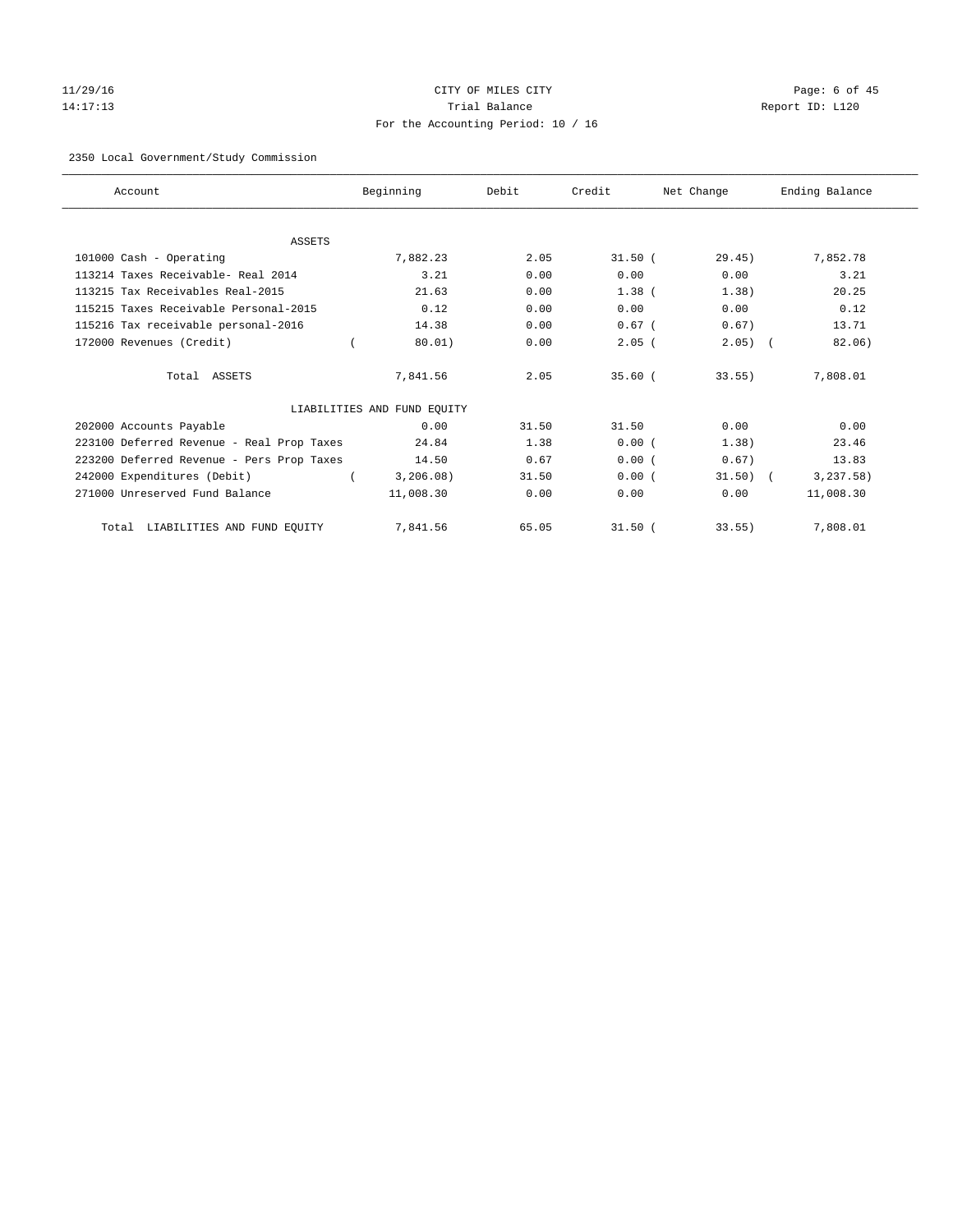# 11/29/16 Page: 7 of 45 14:17:13 **Trial Balance Report ID:** L120 For the Accounting Period: 10 / 16

2372 Permissive Medical Levy

| Account                                   | Beginning                   | Debit    | Credit       | Net Change   | Ending Balance |
|-------------------------------------------|-----------------------------|----------|--------------|--------------|----------------|
| <b>ASSETS</b>                             |                             |          |              |              |                |
| 101000 Cash - Operating                   | 1,573.26                    | 6,954.53 | 0.00         | 6,954.53     | 8,527.79       |
| 113211 Taxes Receivable - Real 2011       | 5.80)                       | 0.00     | 0.00         | 0.00         | 5.80)          |
| 113213 Tax Receivables Real-2013          | 1.25)                       | 0.00     | 0.00         | 0.00         | 1.25)          |
| 113214 Taxes Receivable- Real 2014        | 73.40                       | 0.00     | 0.00         | 0.00         | 73.40          |
| 113215 Tax Receivables Real-2015          | 417.72                      | 0.00     | $26.58$ (    | 26.58)       | 391.14         |
| 113216 Tax Receivables real-2016          | 0.00                        | 0.00     | $6,914.29$ ( | 6, 914.29)   | 6, 914.29)     |
| 115214 Taxes Receivable Personal 2014     | 0.01)                       | 0.00     | 0.00         | 0.00         | 0.01)          |
| 115215 Taxes Receivable Personal-2015     | 2.93                        | 0.00     | 0.00         | 0.00         | 2.93           |
| 115216 Tax receivable personal-2016       | 277.80                      | 0.00     | $12.98$ (    | 12.98)       | 264.82         |
| 172000 Revenues (Credit)                  | 1,573.26)                   | 0.00     | $6,954.53$ ( | $6,954.53$ ( | 8,527.79)      |
| Total ASSETS                              | 764.79                      | 6,954.53 | 13,908.38 (  | $6,953.85$ ( | 6, 189.06)     |
|                                           | LIABILITIES AND FUND EQUITY |          |              |              |                |
| 223100 Deferred Revenue - Real Prop Taxes | 484.04                      | 6,940.87 | 0.00(        | $6,940.87$ ( | 6,456.83)      |
| 223200 Deferred Revenue - Pers Prop Taxes | 278.12                      | 12.98    | 0.00(        | 12.98)       | 265.14         |
| 271000 Unreserved Fund Balance            | 2.63                        | 0.00     | 0.00         | 0.00         | 2.63           |
| LIABILITIES AND FUND EQUITY<br>Total      | 764.79                      | 6,953.85 | 0.00(        | 6, 953.85)   | 6, 189.06)     |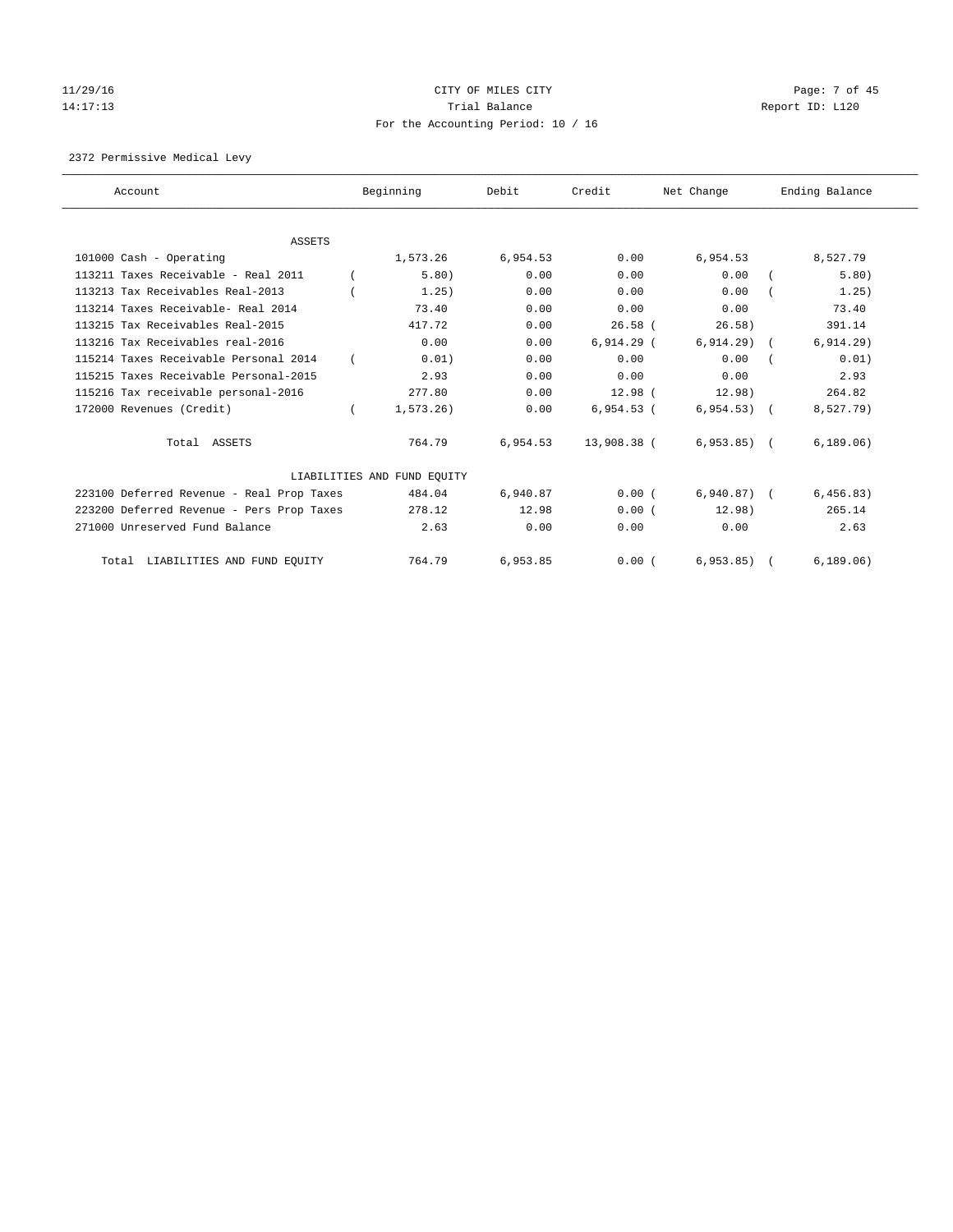#### 11/29/16 CITY OF MILES CITY Page: 8 of 45 14:17:13 **Trial Balance Report ID:** L120 For the Accounting Period: 10 / 16

#### 2394 BUILDING CODE ENFORCEMENT

| Account                              |        | Beginning                   | Debit      | Credit      | Net Change    | Ending Balance |
|--------------------------------------|--------|-----------------------------|------------|-------------|---------------|----------------|
|                                      |        |                             |            |             |               |                |
|                                      | ASSETS |                             |            |             |               |                |
| 101000 Cash - Operating              |        | 110,258.98                  | 16,947.39  | 10,824.83   | 6,122.56      | 116,381.54     |
| 172000 Revenues (Credit)             |        | 33, 419.94)                 | 209.00     | 16,947.39 ( | $16,738.39$ ( | 50, 158.33)    |
| Total ASSETS                         |        | 76,839.04                   | 17, 156.39 | 27,772.22 ( | 10,615.83)    | 66,223.21      |
|                                      |        | LIABILITIES AND FUND EQUITY |            |             |               |                |
| 202000 Accounts Payable              |        | 0.00                        | 8,768.74   | 8,768.74    | 0.00          | 0.00           |
| 242000 Expenditures (Debit)          |        | 30, 912, 50)                | 10,615.83  | 0.00(       | $10,615.83$ ( | 41,528.33)     |
| 271000 Unreserved Fund Balance       |        | 107,751.54                  | 0.00       | 0.00        | 0.00          | 107,751.54     |
| LIABILITIES AND FUND EQUITY<br>Total |        | 76,839.04                   | 19,384.57  | 8,768.74 (  | 10,615.83)    | 66,223.21      |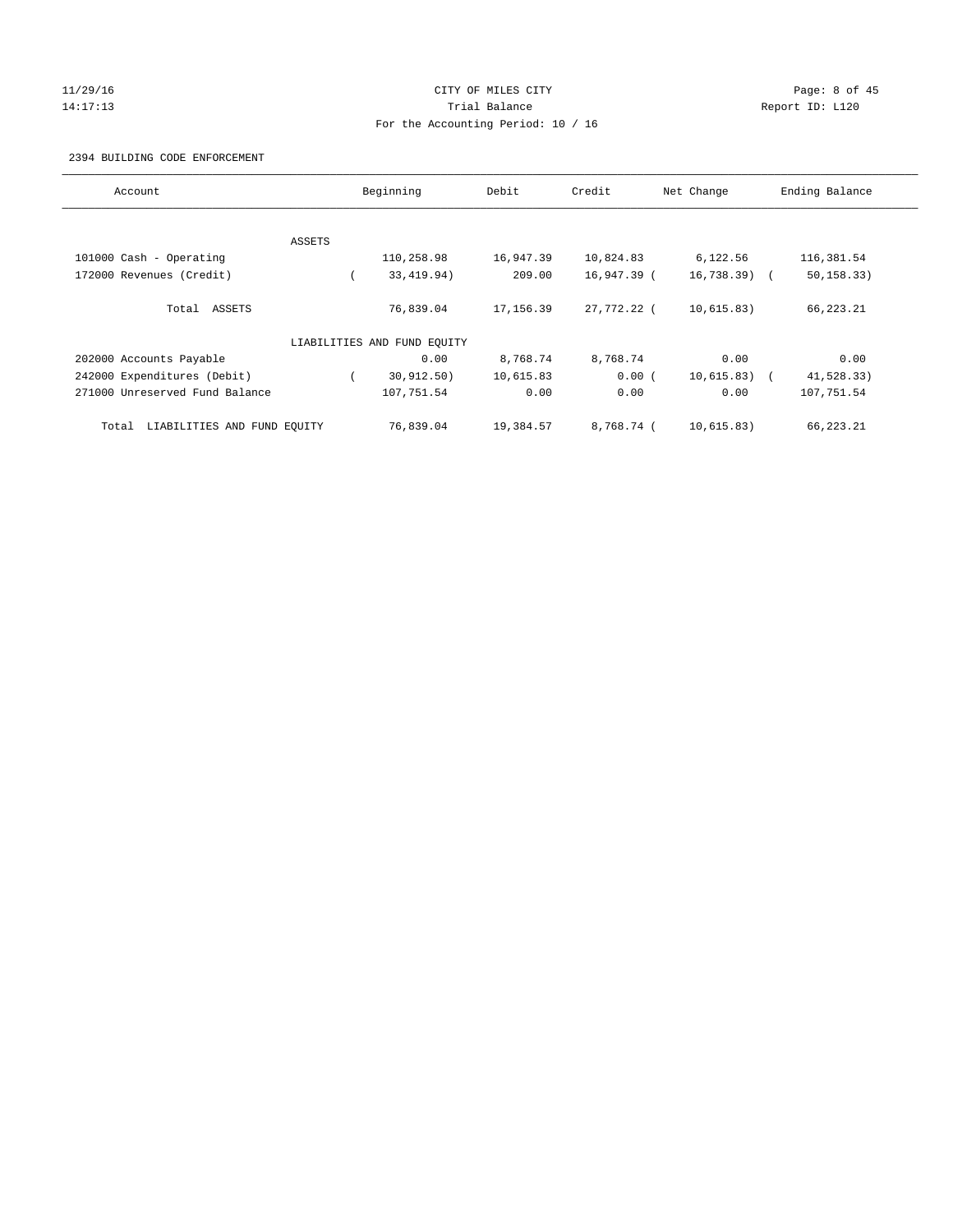# 11/29/16 Page: 9 of 45 14:17:13 **Trial Balance Report ID:** L120 For the Accounting Period: 10 / 16

2400 LTG M D#165-(Gen City)

| Account                                    | Beginning                   | Debit     | Credit      | Net Change     | Ending Balance |
|--------------------------------------------|-----------------------------|-----------|-------------|----------------|----------------|
|                                            |                             |           |             |                |                |
| <b>ASSETS</b>                              |                             |           |             |                |                |
| 101000 Cash - Operating                    | 5,943.42                    | 7,521.93  | 14,044.83 ( | $6,522.90$ (   | 579.48)        |
| 118130 Special Assessments Receivable 2013 | 21.45                       | 0.00      | 0.00        | 0.00           | 21.45          |
| 118140 Special Assessments Receivables-201 | 177.99                      | 0.00      | 0.00        | 0.00           | 177.99         |
| 118150 Special Assessments Receivables-201 | 1,462.40                    | 0.00      | 127.31 (    | 127.31)        | 1,335.09       |
| 118160 Special Assessments Receivables-201 | 0.00                        | 0.00      | 7,384.55 (  | $7,384.55$ ) ( | 7,384.55)      |
| 172000 Revenues (Credit)                   | 2,476.59)                   | 0.00      | 7,521.93 (  | $7,521.93$ (   | 9,998.52)      |
| Total ASSETS                               | 5,128.67                    | 7,521.93  | 29,078.62 ( | 21,556.69) (   | 16, 428.02)    |
|                                            | LIABILITIES AND FUND EQUITY |           |             |                |                |
| 202000 Accounts Payable                    | 0.00                        | 14,044.83 | 14,044.83   | 0.00           | 0.00           |
| 223000 Deferred Revenue/Uncollected Taxes  | 1,663.20                    | 7,511.86  | 0.00(       | 7,511.86) (    | 5,848.66)      |
| 242000 Expenditures (Debit)                | 44,647.93)                  | 14,044.83 | 0.00(       | $14,044.83$ (  | 58,692.76)     |
| 271000 Unreserved Fund Balance             | 48,113.40                   | 0.00      | 0.00        | 0.00           | 48, 113. 40    |
| Total LIABILITIES AND FUND EQUITY          | 5,128.67                    | 35,601.52 | 14,044.83 ( | 21,556.69) (   | 16,428.02)     |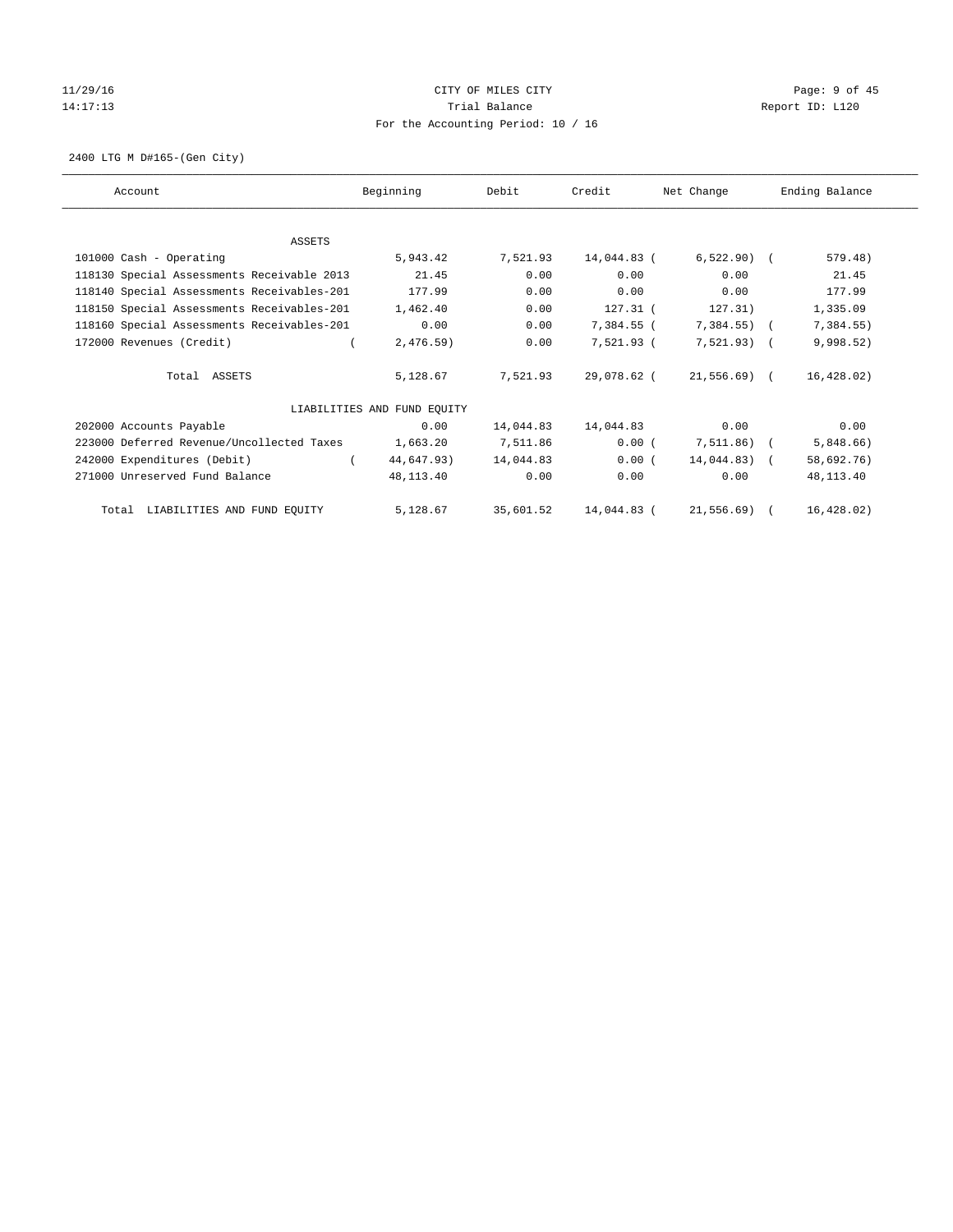## $11/29/16$  Page: 10 of 45 14:17:13 **Trial Balance Trial Balance Report ID:** L120 For the Accounting Period: 10 / 16

2420 LTG M D#167-(MilesAddn Etc)

| Account                                    | Beginning                   | Debit    | Credit       | Net Change    | Ending Balance |
|--------------------------------------------|-----------------------------|----------|--------------|---------------|----------------|
| ASSETS                                     |                             |          |              |               |                |
| 101000 Cash - Operating                    | 6,941.09                    | 1,293.20 | 2,314.85 (   | 1,021.65)     | 5,919.44       |
| 118160 Special Assessments Receivables-201 | 0.00                        | 0.00     | 1,290.52 (   | $1,290.52)$ ( | 1, 290.52)     |
| 172000 Revenues (Credit)                   | 1,226.94)                   | 0.00     | $1,293.20$ ( | $1, 293.20$ ( | 2,520.14)      |
| Total ASSETS                               | 5,714.15                    | 1,293.20 | 4,898.57 (   | 3,605.37)     | 2,108.78       |
|                                            | LIABILITIES AND FUND EQUITY |          |              |               |                |
| 202000 Accounts Payable                    | 0.00                        | 2,314.85 | 2,314.85     | 0.00          | 0.00           |
| 223000 Deferred Revenue/Uncollected Taxes  | 0.00                        | 1,290.52 | 0.00(        | $1,290.52)$ ( | 1, 290.52)     |
| 242000 Expenditures (Debit)                | 8,272.51)                   | 2,314.85 | 0.00(        | $2,314.85$ (  | 10, 587.36)    |
| 271000 Unreserved Fund Balance             | 13,986.66                   | 0.00     | 0.00         | 0.00          | 13,986.66      |
| LIABILITIES AND FUND EQUITY<br>Total       | 5,714.15                    | 5,920.22 | 2,314.85 (   | 3,605.37)     | 2,108.78       |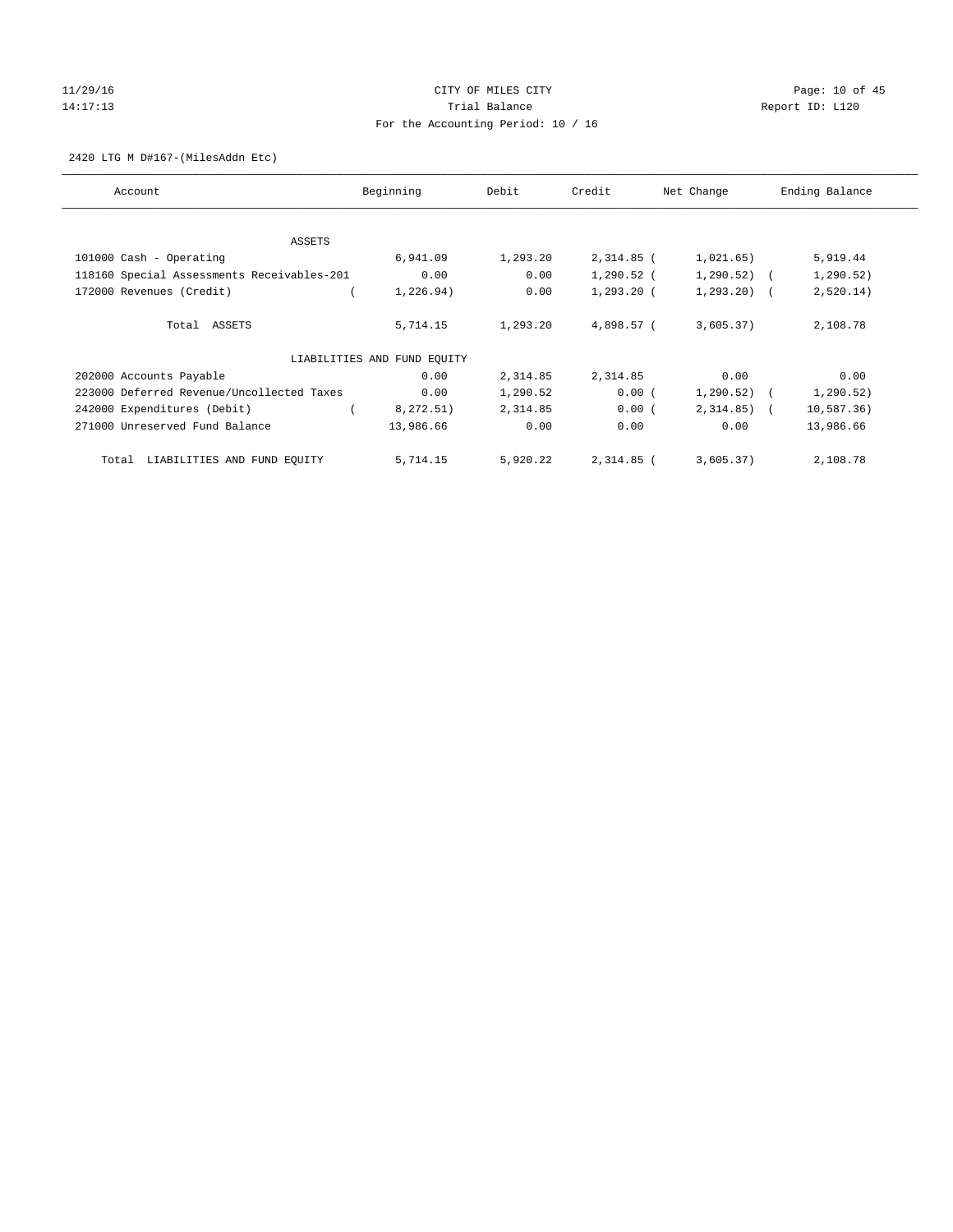# 11/29/16 Page: 11 of 45 14:17:13 **Trial Balance Trial Balance Report ID:** L120 For the Accounting Period: 10 / 16

2430 LTG M D#171-(Balsam Est)

| Account                                    | Beginning                   | Debit  | Credit     | Net Change  | Ending Balance        |
|--------------------------------------------|-----------------------------|--------|------------|-------------|-----------------------|
| ASSETS                                     |                             |        |            |             |                       |
| 101000 Cash - Operating                    | 477.14)                     | 306.14 | 201.63     | 104.51      | 372.63)               |
| 118160 Special Assessments Receivables-201 | 0.00                        | 0.00   | $306.14$ ( | 306.14)     | 306.14)<br>$\sqrt{2}$ |
| 172000 Revenues (Credit)                   | 0.53)                       | 0.00   | $306.14$ ( | 306.14)     | 306.67)<br>$\sqrt{2}$ |
| Total ASSETS                               | 477.67)                     | 306.14 | 813.91 (   | 507.77) (   | 985.44)               |
|                                            | LIABILITIES AND FUND EQUITY |        |            |             |                       |
| 202000 Accounts Payable                    | 0.00                        | 201.63 | 201.63     | 0.00        | 0.00                  |
| 223000 Deferred Revenue/Uncollected Taxes  | 0.00                        | 306.14 | 0.00(      | $306.14)$ ( | 306.14)               |
| 242000 Expenditures (Debit)                | 1,723.67)                   | 201.63 | 0.00(      | $201.63)$ ( | 1,925.30)             |
| 271000 Unreserved Fund Balance             | 1,246.00                    | 0.00   | 0.00       | 0.00        | 1,246.00              |
| LIABILITIES AND FUND EQUITY<br>Total       | 477.67)                     | 709.40 | $201.63$ ( | 507.77)     | 985.44)               |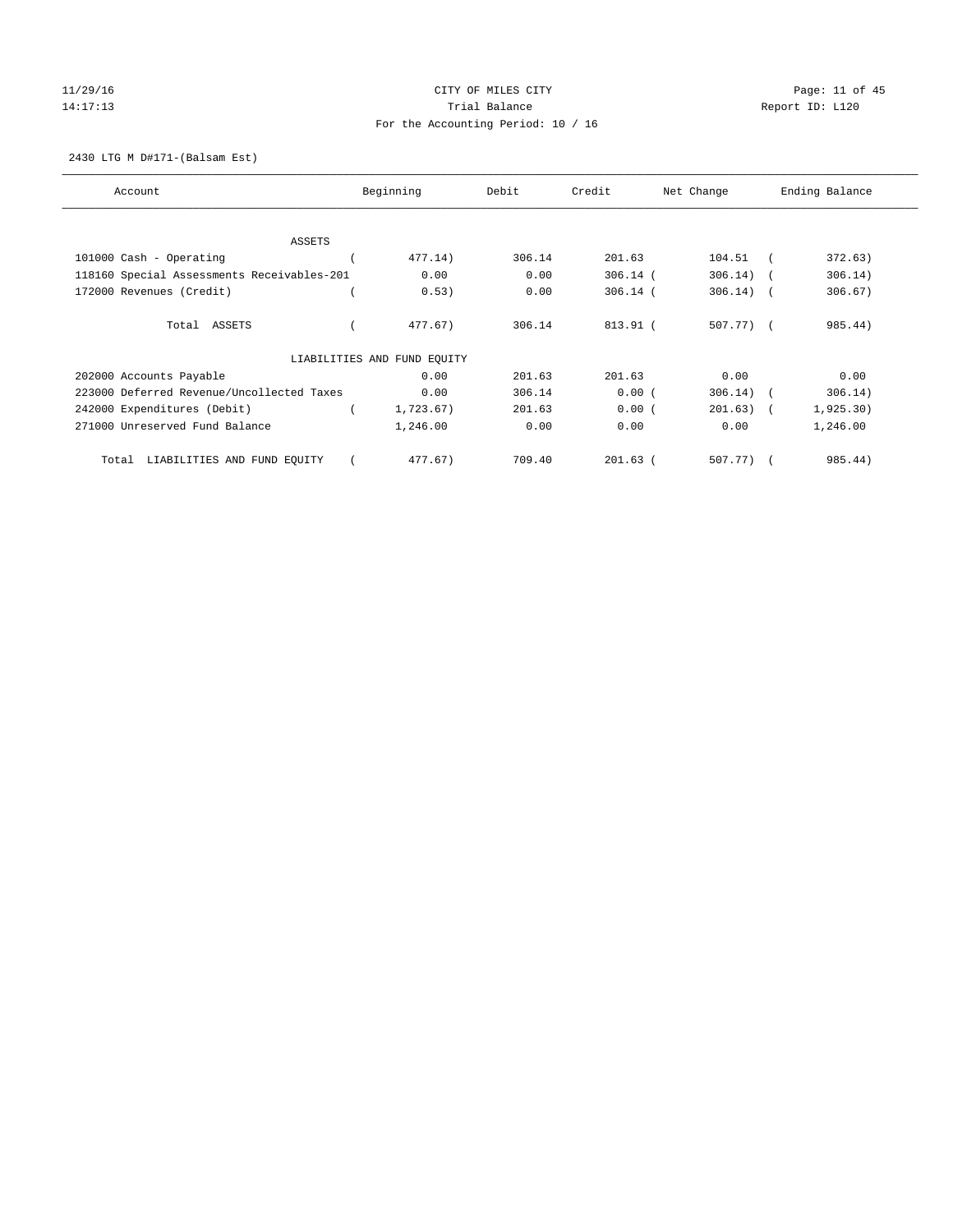# 11/29/16 Page: 12 of 45 14:17:13 Channel Balance Trial Balance Report ID: L120 For the Accounting Period: 10 / 16

2440 LTG M D#172-(Main Str)

| Account                                    | Beginning                   | Debit    | Credit       | Net Change    | Ending Balance |
|--------------------------------------------|-----------------------------|----------|--------------|---------------|----------------|
| ASSETS                                     |                             |          |              |               |                |
| 101000 Cash - Operating                    | 4,259.21                    | 1,270.99 | 1,069.73     | 201.26        | 4,460.47       |
| 118160 Special Assessments Receivables-201 | 0.00                        | 0.00     | $1,269.35$ ( | $1, 269.35$ ( | 1, 269.35)     |
| 172000 Revenues (Credit)                   | 393.23)                     | 0.00     | $1,270.99$ ( | $1,270.99$ (  | 1,664.22)      |
| Total ASSETS                               | 3,865.98                    | 1,270.99 | 3,610.07 (   | 2,339.08      | 1,526.90       |
|                                            | LIABILITIES AND FUND EQUITY |          |              |               |                |
| 202000 Accounts Payable                    | 0.00                        | 1,069.73 | 1,069.73     | 0.00          | 0.00           |
| 223000 Deferred Revenue/Uncollected Taxes  | 0.00                        | 1,269.35 | 0.00(        | $1,269.35$ (  | 1, 269.35)     |
| 242000 Expenditures (Debit)                | 4,358.33)                   | 1,069.73 | 0.00(        | $1,069.73$ (  | 5,428.06)      |
| 271000 Unreserved Fund Balance             | 8,224.31                    | 0.00     | 0.00         | 0.00          | 8,224.31       |
| LIABILITIES AND FUND EQUITY<br>Total       | 3,865.98                    | 3,408.81 | 1,069.73 (   | 2,339.08      | 1,526.90       |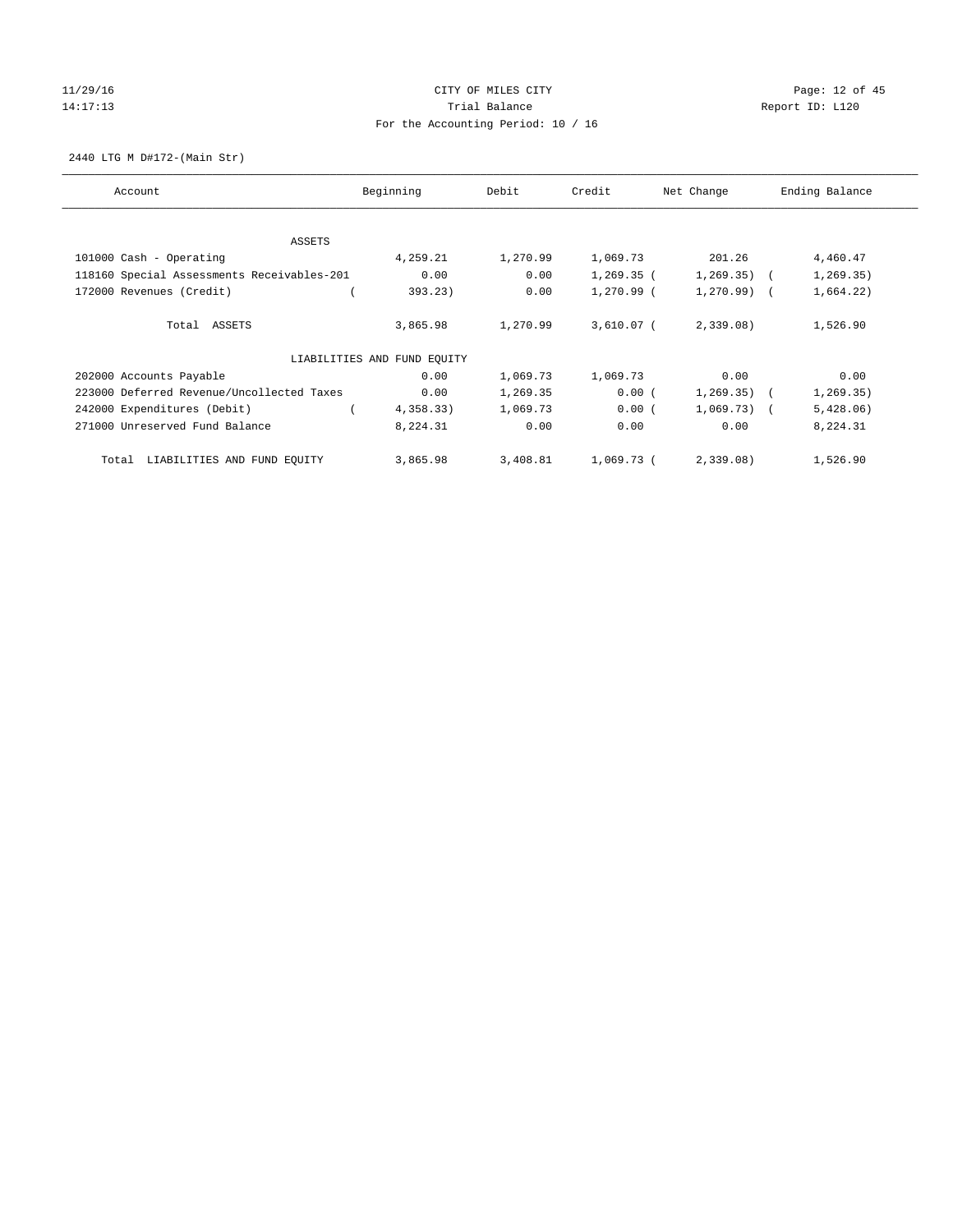# 11/29/16 Page: 13 of 45 14:17:13 **Trial Balance Trial Balance Report ID:** L120 For the Accounting Period: 10 / 16

2450 LTG M D#195-(SG-Trico)

| Account                                    | Beginning                   | Debit  | Credit     | Net Change | Ending Balance |
|--------------------------------------------|-----------------------------|--------|------------|------------|----------------|
| ASSETS                                     |                             |        |            |            |                |
| 101000 Cash - Operating                    | 640.18                      | 78.40  | $401.84$ ( | 323.44)    | 316.74         |
| 118160 Special Assessments Receivables-201 | 0.00                        | 0.00   | 78.15(     | $78.15)$ ( | 78.15)         |
| 172000 Revenues (Credit)                   | 80.25)                      | 0.00   | 78.40(     | $78.40$ (  | 158.65)        |
| Total ASSETS                               | 559.93                      | 78.40  | 558.39 (   | 479.99)    | 79.94          |
|                                            | LIABILITIES AND FUND EQUITY |        |            |            |                |
| 202000 Accounts Payable                    | 0.00                        | 401.84 | 401.84     | 0.00       | 0.00           |
| 223000 Deferred Revenue/Uncollected Taxes  | 0.00                        | 78.15  | 0.00(      | $78.15)$ ( | 78.15)         |
| 242000 Expenditures (Debit)                | 2, 205.52)                  | 401.84 | 0.00(      | 401.84) (  | 2,607.36)      |
| 271000 Unreserved Fund Balance             | 2,765.45                    | 0.00   | 0.00       | 0.00       | 2,765.45       |
| LIABILITIES AND FUND EQUITY<br>Total       | 559.93                      | 881.83 | $401.84$ ( | 479.99)    | 79.94          |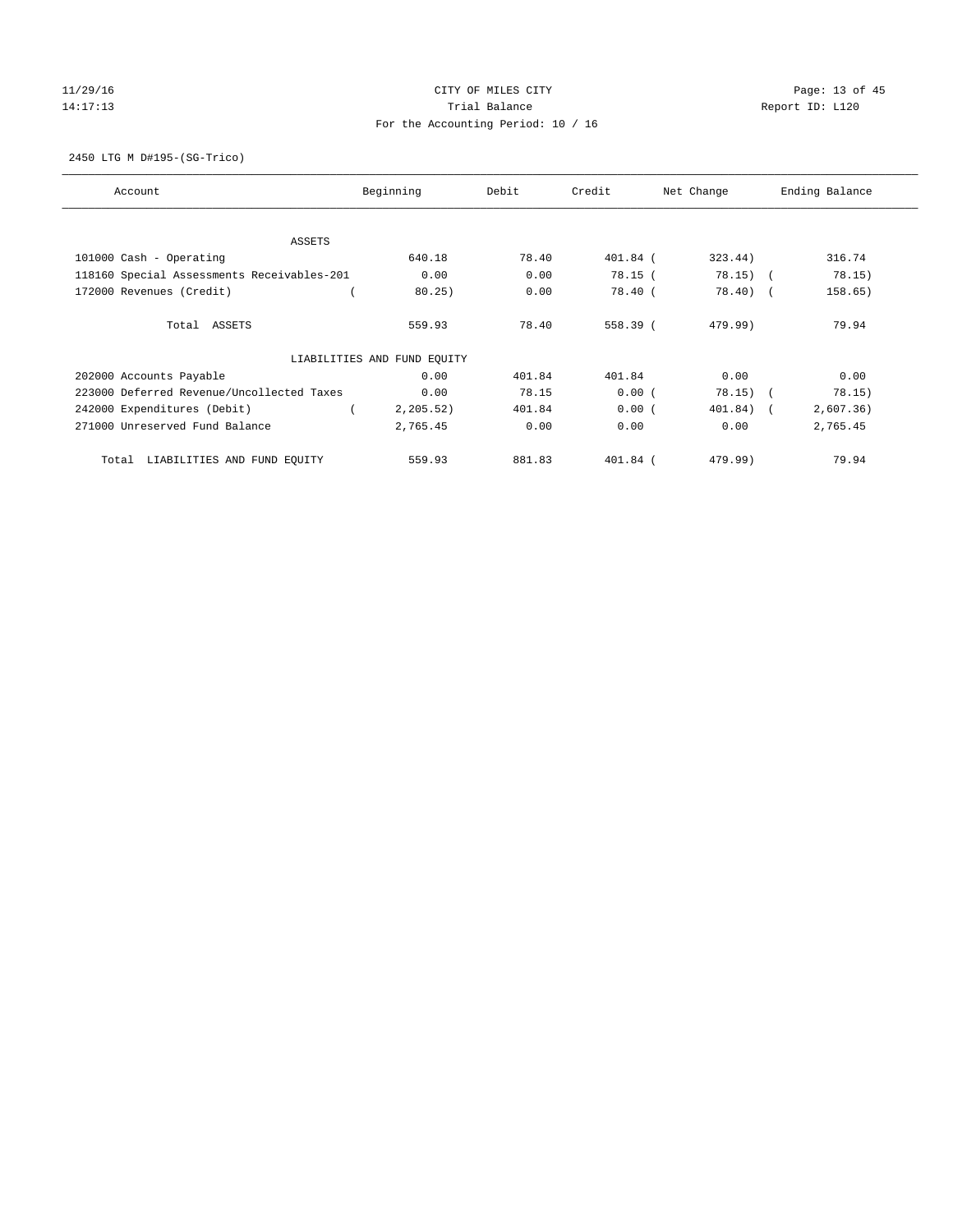# 11/29/16 Page: 14 of 45 14:17:13 **Trial Balance Trial Balance Report ID:** L120 For the Accounting Period: 10 / 16

2470 LTG M D#202-(SG-MDU&NV)

| Account                                    | Beginning                   | Debit    | Credit     | Net Change   | Ending Balance |
|--------------------------------------------|-----------------------------|----------|------------|--------------|----------------|
| ASSETS                                     |                             |          |            |              |                |
| 101000 Cash - Operating                    | 538.51                      | 188.79   | 555.46 (   | 366.67)      | 171.84         |
| 118160 Special Assessments Receivables-201 | 0.00                        | 0.00     | 188.58 (   | 188.58) (    | 188.58)        |
| 172000 Revenues (Credit)                   | 332.01)                     | 0.00     | 188.79 (   | $188.79$ (   | 520.80)        |
| Total ASSETS                               | 206.50                      | 188.79   | $932.83$ ( | 744.04) (    | 537.54)        |
|                                            | LIABILITIES AND FUND EQUITY |          |            |              |                |
| 202000 Accounts Payable                    | 0.00                        | 555.46   | 555.46     | 0.00         | 0.00           |
| 223000 Deferred Revenue/Uncollected Taxes  | 0.00                        | 188.58   | 0.00(      | $188.58)$ (  | 188.58)        |
| 242000 Expenditures (Debit)                | 2,716.30)                   | 555.46   | 0.00(      | $555.46$ ) ( | 3, 271.76)     |
| 271000 Unreserved Fund Balance             | 2,922.80                    | 0.00     | 0.00       | 0.00         | 2,922.80       |
| LIABILITIES AND FUND EQUITY<br>Total       | 206.50                      | 1,299.50 | $555.46$ ( | 744.04) (    | 537.54)        |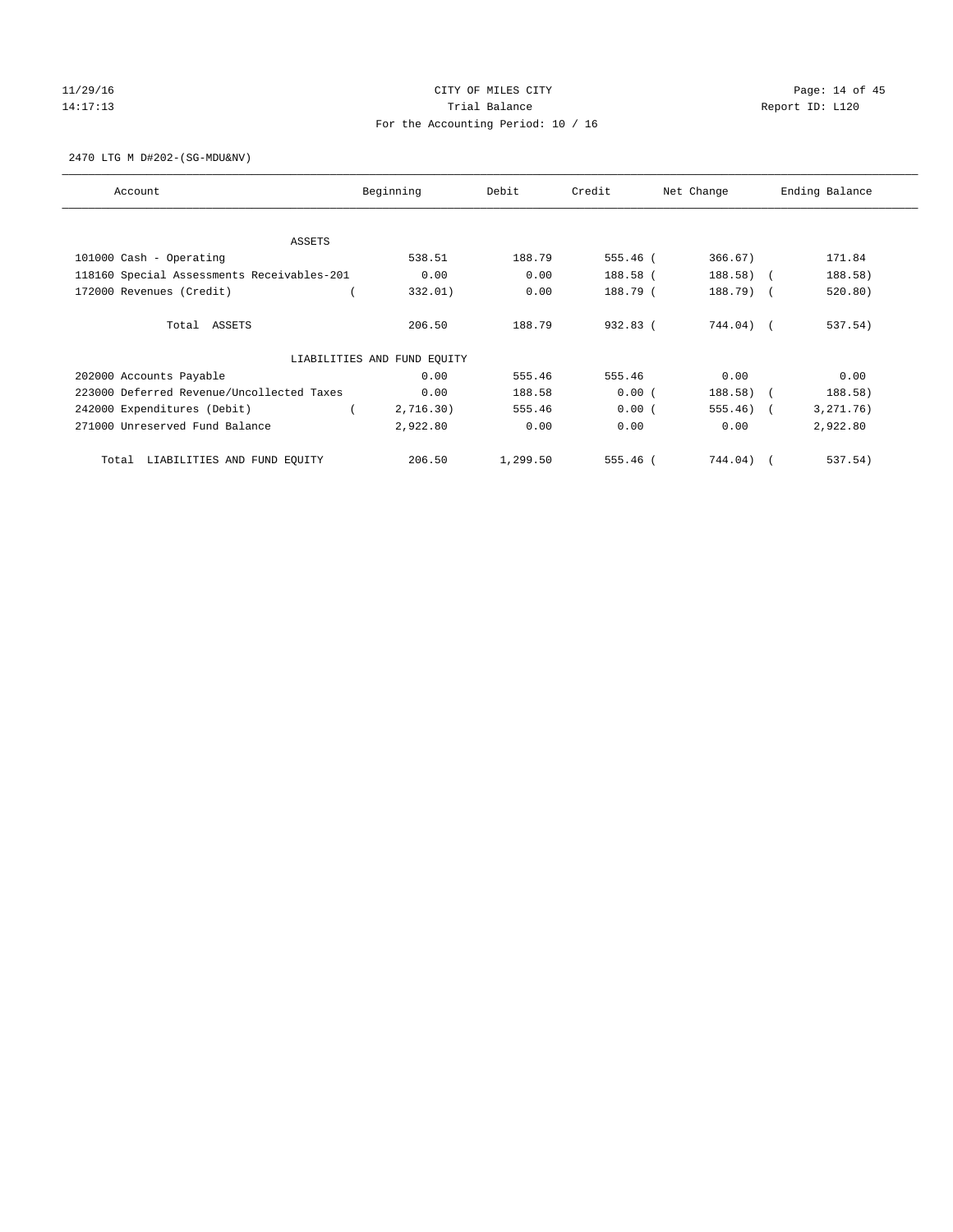# 11/29/16 Page: 15 of 45 14:17:13 **Trial Balance Trial Balance Report ID:** L120 For the Accounting Period: 10 / 16

#### 2480 LTG M M#173-(Milestown Estates)

| Account                                    | Beginning                   | Debit  | Credit   | Net Change  | Ending Balance |
|--------------------------------------------|-----------------------------|--------|----------|-------------|----------------|
|                                            |                             |        |          |             |                |
| ASSETS<br>101000 Cash - Operating          | 1,035.91                    | 45.10  | 309.90(  | 264.80)     | 771.11         |
| 118160 Special Assessments Receivables-201 | 0.00                        | 0.00   | 44.70 (  | 44.70) (    | 44.70)         |
|                                            |                             |        |          |             |                |
| 172000 Revenues (Credit)                   | 1.67)                       | 0.00   | 45.10(   | $45.10)$ (  | 46.77)         |
| Total ASSETS                               | 1,034.24                    | 45.10  | 399.70 ( | 354.60)     | 679.64         |
|                                            | LIABILITIES AND FUND EQUITY |        |          |             |                |
| 202000 Accounts Payable                    | 0.00                        | 309.90 | 309.90   | 0.00        | 0.00           |
| 223000 Deferred Revenue/Uncollected Taxes  | 0.00                        | 44.70  | 0.00(    | 44.70) (    | 44.70)         |
| 242000 Expenditures (Debit)                | 557.98)                     | 309.90 | 0.00(    | $309.90)$ ( | 867.88)        |
| 271000 Unreserved Fund Balance             | 1,592.22                    | 0.00   | 0.00     | 0.00        | 1,592.22       |
| LIABILITIES AND FUND EQUITY<br>Total       | 1,034.24                    | 664.50 | 309.90(  | 354.60)     | 679.64         |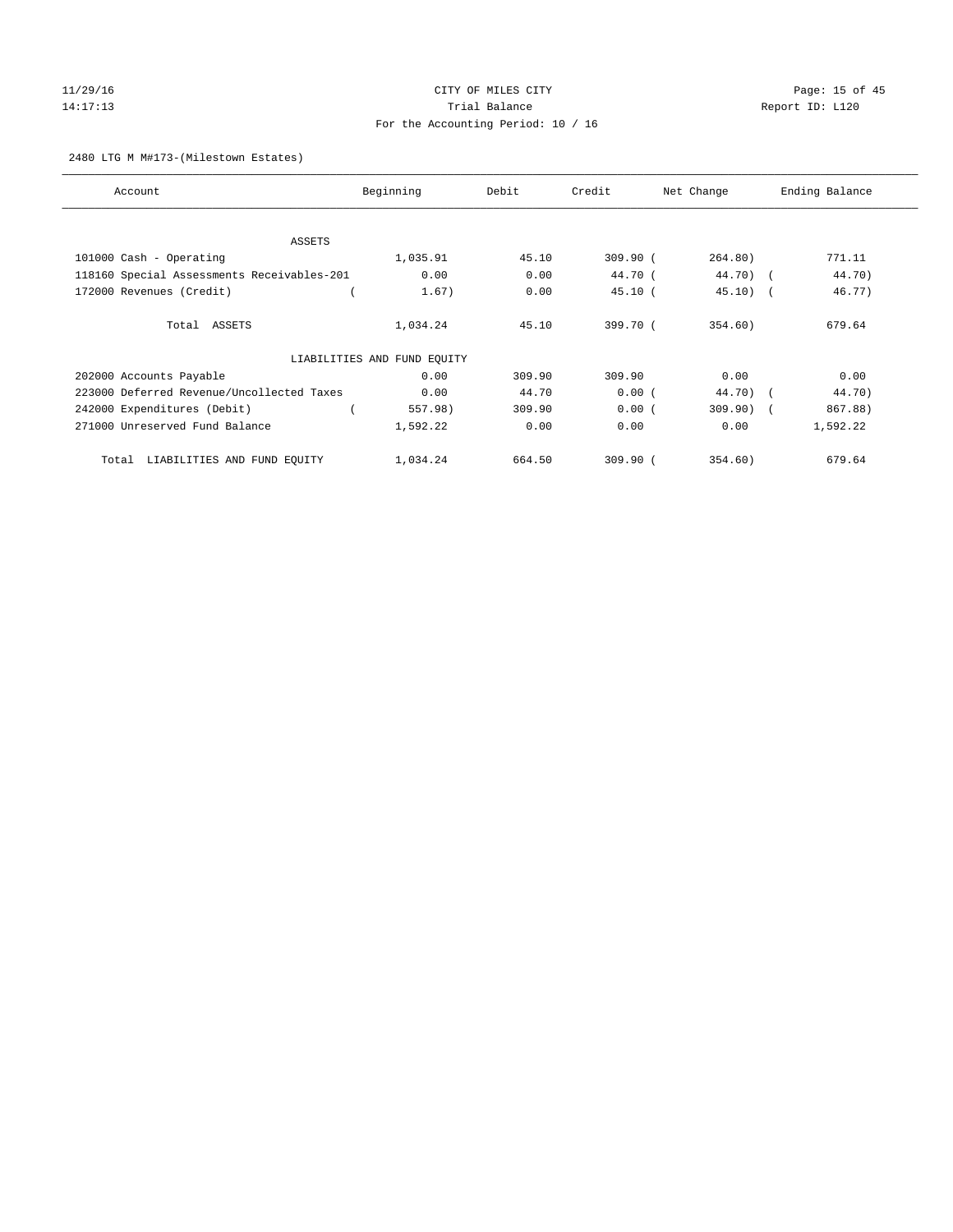# 11/29/16 Page: 16 of 45 14:17:13 **Trial Balance Trial Balance Report ID:** L120 For the Accounting Period: 10 / 16

2510 STR MAINT DIST #204

| Account                                             | Beginning                   | Debit      | Credit       | Net Change   | Ending Balance |
|-----------------------------------------------------|-----------------------------|------------|--------------|--------------|----------------|
|                                                     |                             |            |              |              |                |
| <b>ASSETS</b>                                       |                             |            |              |              |                |
| 101000 Cash - Operating                             | 164,585.86                  | 42,321.64  | 77,169.09 (  | 34,847.45)   | 129,738.41     |
| 118130 Special Assessments Receivable 2013          | 426.56                      | 0.00       | 0.00         | 0.00         | 426.56         |
| 118140 Special Assessments Receivables-201          | 664.64                      | 0.00       | 0.00         | 0.00         | 664.64         |
| 118150 Special Assessments Receivables-201 4,688.67 |                             | 0.00       | 654.40 (     | 654.40)      | 4,034.27       |
| 118160 Special Assessments Receivables-201          | 0.00                        | 0.00       | 41,563.78 (  | 41,563.78) ( | 41,563.78)     |
| 172000 Revenues (Credit)                            | 15,808.29)                  | 0.00       | 42,321.64 (  | 42,321.64) ( | 58, 129. 93)   |
| Total ASSETS                                        | 154,557.44                  | 42,321.64  | 161,708.91 ( | 119,387.27)  | 35,170.17      |
|                                                     | LIABILITIES AND FUND EQUITY |            |              |              |                |
| 202000 Accounts Payable                             | 0.00                        | 45,287.47  | 45,287.47    | 0.00         | 0.00           |
| 223000 Deferred Revenue/Uncollected Taxes           | 5,779.88                    | 42,218.18  | 0.00(        | 42,218.18) ( | 36, 438.30)    |
| 242000 Expenditures (Debit)                         | 214,654.92)                 | 77,169.09  | 0.00(        | 77,169.09) ( | 291,824.01)    |
| 271000 Unreserved Fund Balance                      | 363,432.48                  | 0.00       | 0.00         | 0.00         | 363, 432.48    |
| Total LIABILITIES AND FUND EQUITY                   | 154,557.44                  | 164,674.74 | 45,287.47 (  | 119,387.27)  | 35,170.17      |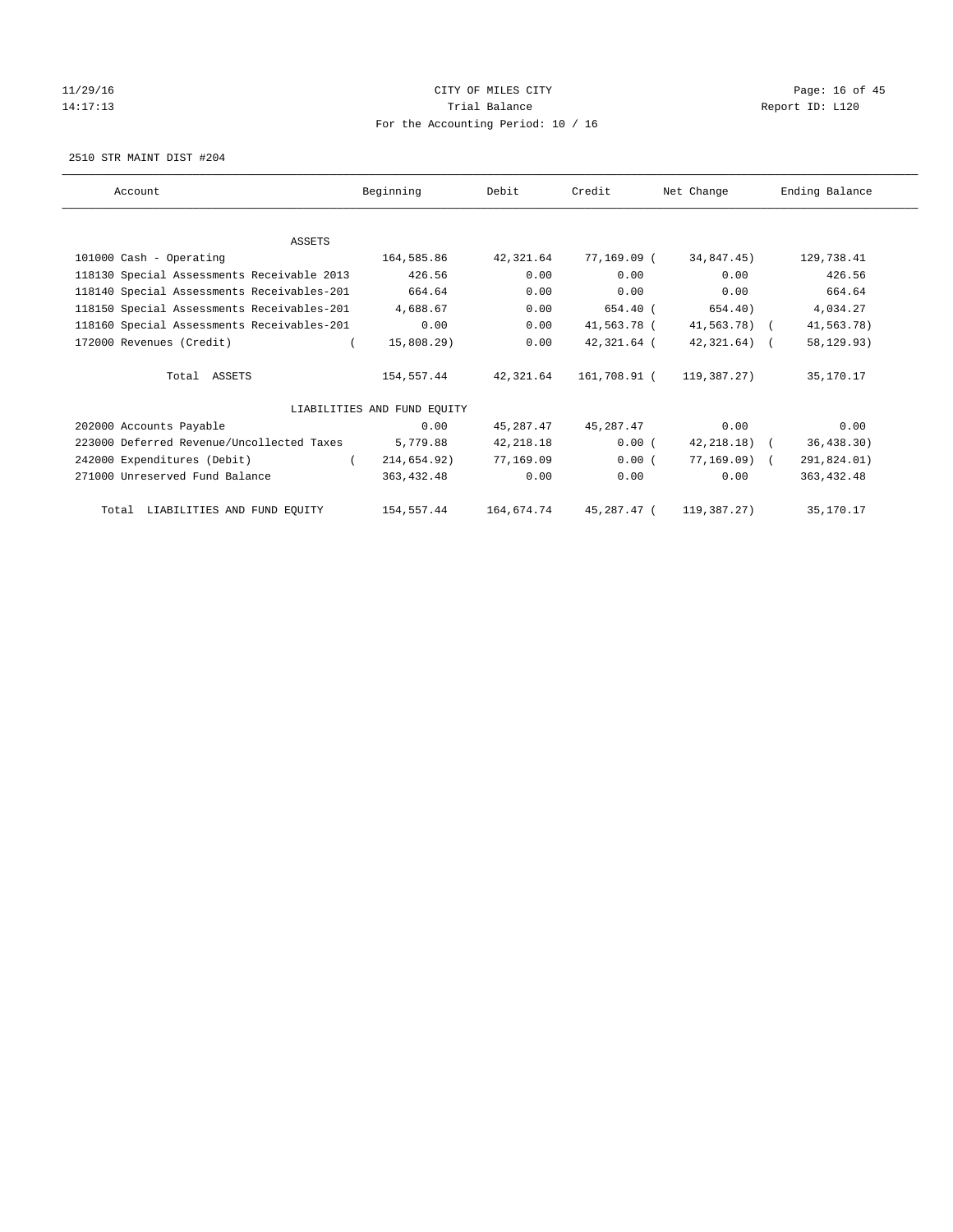# 11/29/16 Page: 17 of 45 14:17:13 **Trial Balance Trial Balance Report ID:** L120 For the Accounting Period: 10 / 16

2520 STR MAINT DIST #205

| Account                                             | Beginning                   | Debit      | Credit       | Net Change    | Ending Balance |
|-----------------------------------------------------|-----------------------------|------------|--------------|---------------|----------------|
|                                                     |                             |            |              |               |                |
| ASSETS                                              |                             |            |              |               |                |
| 101000 Cash - Operating                             | 179,729.42                  | 14,428.83  | 12,534.27    | 1,894.56      | 181,623.98     |
| 118130 Special Assessments Receivable 2013(         | 45.28)                      | 0.00       | 0.00         | 0.00          | 45.28)         |
| 118140 Special Assessments Receivables-201          | 604.50                      | 0.00       | 0.00         | 0.00          | 604.50         |
| 118150 Special Assessments Receivables-201 3,928.99 |                             | 0.00       | 77.71 (      | 77.71)        | 3,851.28       |
| 118160 Special Assessments Receivables-201          | 0.00                        | 0.00       | 14,277.09 (  | 14,277.09) (  | 14,277.09)     |
| 172000 Revenues (Credit)                            | 7,703.25)                   | 0.00       | 14,428.83 (  | 14,428.83) (  | 22, 132.08)    |
| Total ASSETS                                        | 176,514.38                  | 14,428.83  | 41,317.90 (  | 26,889.07)    | 149,625.31     |
|                                                     | LIABILITIES AND FUND EOUITY |            |              |               |                |
| 202000 Accounts Payable                             | 0.00                        | 3, 253. 27 | 3, 253. 27   | 0.00          | 0.00           |
| 223000 Deferred Revenue/Uncollected Taxes           | 4,488.05                    | 14,354.80  | 0.00(        | 14,354.80) (  | 9,866.75)      |
| 242000 Expenditures (Debit)                         | 51,669.27)                  | 12,534.27  | 0.00(        | $12,534.27$ ( | 64,203.54)     |
| 271000 Unreserved Fund Balance                      | 223,695.60                  | 0.00       | 0.00         | 0.00          | 223,695.60     |
| Total LIABILITIES AND FUND EQUITY                   | 176,514.38                  | 30,142.34  | $3,253.27$ ( | 26,889.07)    | 149,625.31     |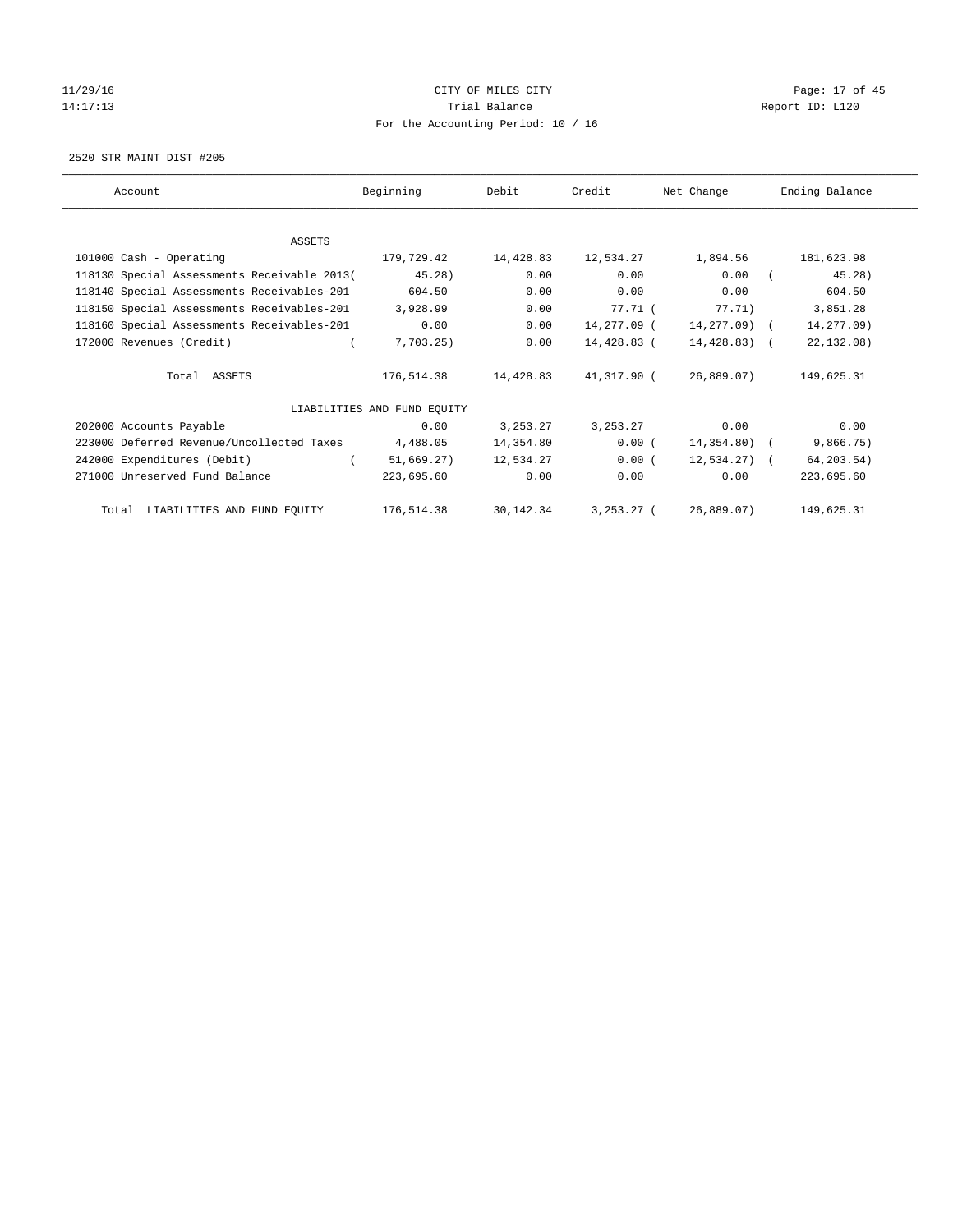## $11/29/16$  Page: 18 of 45 14:17:13 **Trial Balance Trial Balance Report ID:** L120 For the Accounting Period: 10 / 16

#### 2540 STR MAINT DIST#207-(MILESTOWN ESTATES)

| Account                                    | Beginning                   | Debit  | Credit   | Net Change   | Ending Balance |
|--------------------------------------------|-----------------------------|--------|----------|--------------|----------------|
|                                            |                             |        |          |              |                |
| ASSETS                                     |                             |        |          |              |                |
| 101000 Cash - Operating                    | 1,957.04                    | 155.59 | 417.36 ( | 261.77)      | 1,695.27       |
| 118160 Special Assessments Receivables-201 | 0.00                        | 0.00   | 154.84 ( | $154.84)$ (  | 154.84)        |
| 172000 Revenues (Credit)                   | 12.20)                      | 0.00   | 155.59 ( | $155.59$ (   | 167.79)        |
| Total ASSETS                               | 1,944.84                    | 155.59 | 727.79 ( | 572.20       | 1,372.64       |
|                                            | LIABILITIES AND FUND EQUITY |        |          |              |                |
| 223000 Deferred Revenue/Uncollected Taxes  | 0.00                        | 154.84 | 0.00(    | 154.84) (    | 154.84)        |
| 242000 Expenditures (Debit)                | 1,414.37)                   | 417.36 | 0.00(    | $417.36$ ) ( | 1,831.73)      |
| 271000 Unreserved Fund Balance             | 3,359.21                    | 0.00   | 0.00     | 0.00         | 3,359.21       |
| Total LIABILITIES AND FUND EQUITY          | 1,944.84                    | 572.20 | 0.00(    | 572.20       | 1,372.64       |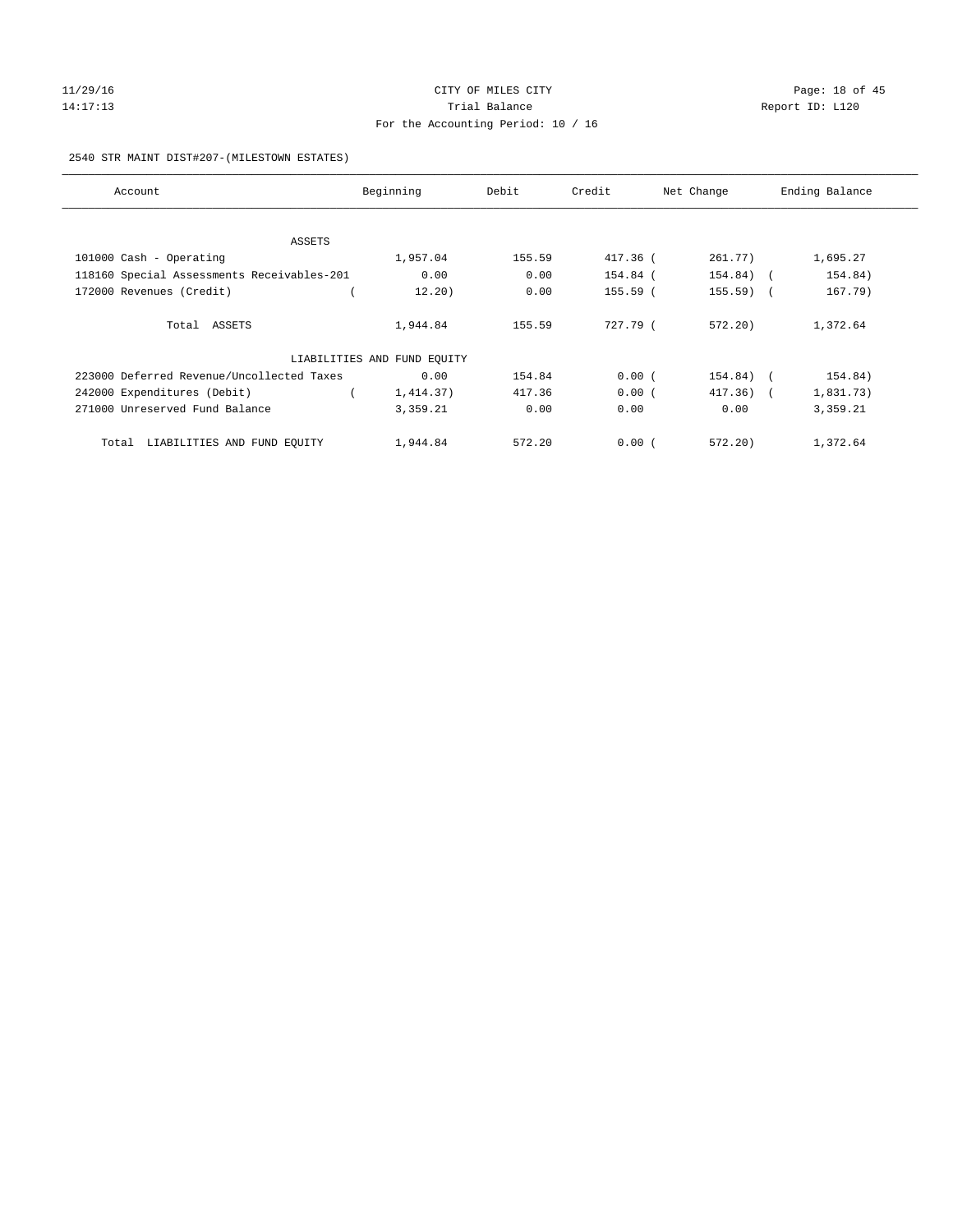## 11/29/16 Page: 19 of 45 14:17:13 **Trial Balance Trial Balance Report ID:** L120 For the Accounting Period: 10 / 16

#### 2701 Fire Grants

| Account                              | Beginning                   | Debit | Credit | Net Change | Ending Balance |
|--------------------------------------|-----------------------------|-------|--------|------------|----------------|
| ASSETS                               |                             |       |        |            |                |
| 101000 Cash - Operating              | 1,025.15                    | 0.00  | 0.00   | 0.00       | 1,025.15       |
| Total ASSETS                         | 1,025.15                    | 0.00  | 0.00   | 0.00       | 1,025.15       |
|                                      | LIABILITIES AND FUND EQUITY |       |        |            |                |
| 271000 Unreserved Fund Balance       | 1,025.15                    | 0.00  | 0.00   | 0.00       | 1,025.15       |
| LIABILITIES AND FUND EQUITY<br>Total | 1,025.15                    | 0.00  | 0.00   | 0.00       | 1,025.15       |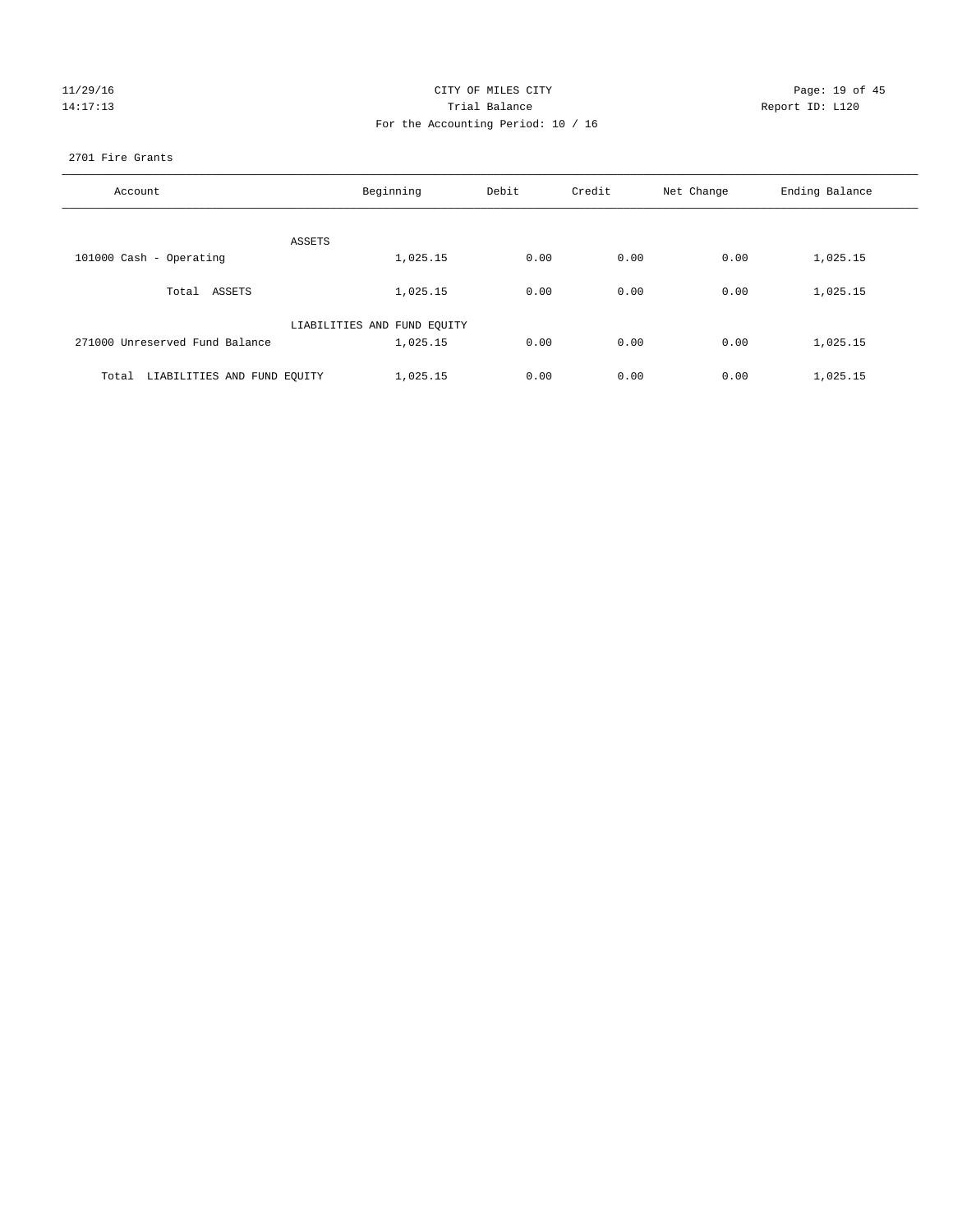# 11/29/16 Page: 20 of 45 14:17:13 **Trial Balance Trial Balance Report ID:** L120 For the Accounting Period: 10 / 16

#### 2820 GAS TAX

| Account                              |        | Beginning                   | Debit     | Credit      | Net Change  | Ending Balance           |
|--------------------------------------|--------|-----------------------------|-----------|-------------|-------------|--------------------------|
|                                      |        |                             |           |             |             |                          |
|                                      | ASSETS |                             |           |             |             |                          |
| 101000 Cash - Operating              |        | 43, 111.95                  | 14,927.12 | 557.00      | 14,370.12   | 57,482.07                |
| 172000 Revenues (Credit)             |        | 44,781.30)                  | 0.00      | 14,927.12 ( | 14,927.12)  | 59,708.42)<br>$\sqrt{2}$ |
| Total ASSETS                         |        | 1,669.35)                   | 14,927.12 | 15,484.12 ( | $557.00$ (  | 2, 226.35)               |
|                                      |        | LIABILITIES AND FUND EQUITY |           |             |             |                          |
| 242000 Expenditures (Debit)          |        | 1,671.00)                   | 557.00    | 0.00(       | $557.00)$ ( | 2,228.00                 |
| 271000 Unreserved Fund Balance       |        | 1.65                        | 0.00      | 0.00        | 0.00        | 1.65                     |
| LIABILITIES AND FUND EQUITY<br>Total |        | 1,669.35)                   | 557.00    | 0.00(       | 557.00      | 2, 226.35)               |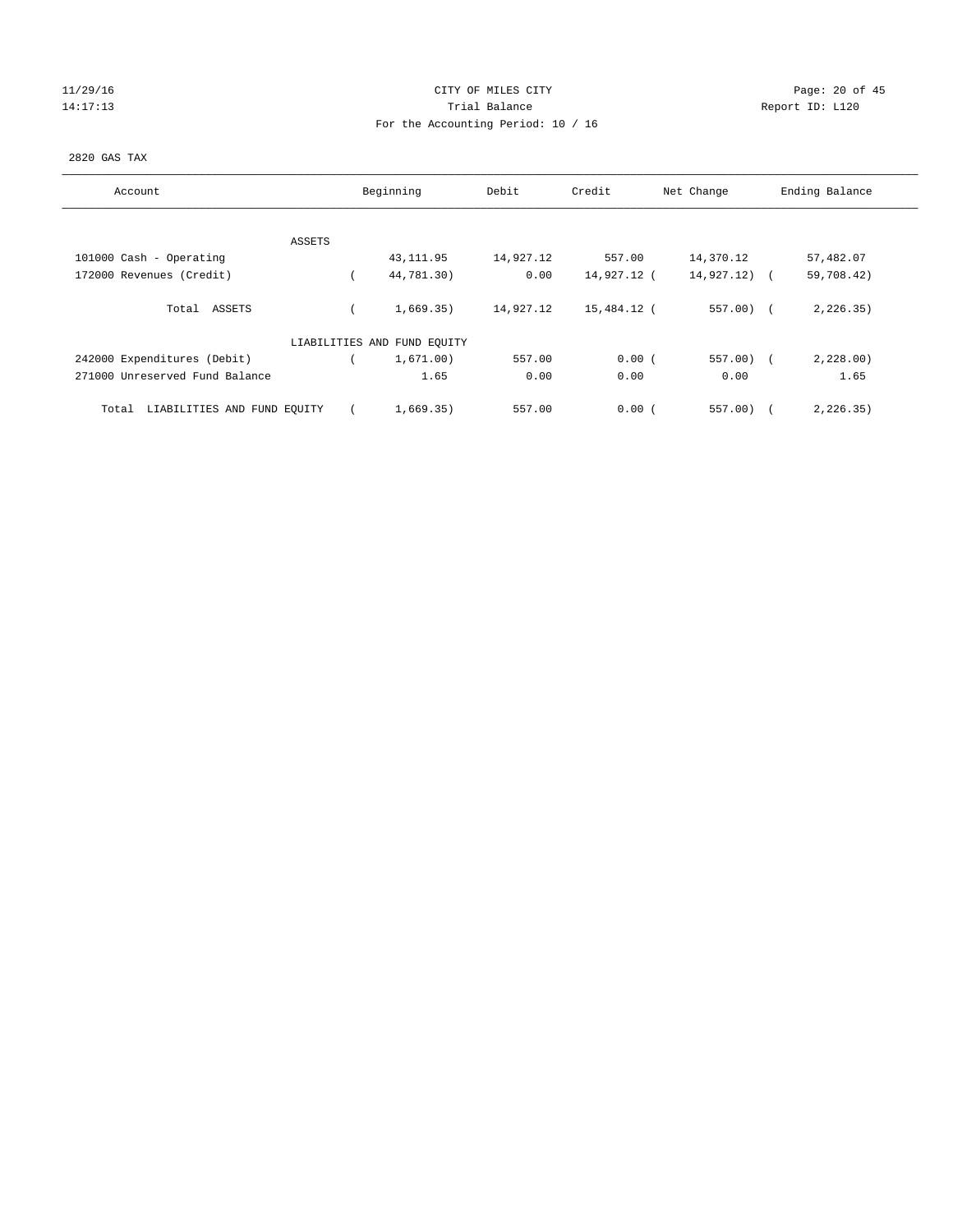#### 11/29/16 Page: 21 of 45 14:17:13 **Trial Balance Trial Balance Report ID:** L120 For the Accounting Period: 10 / 16

#### 2850 911 EMERGENCY

| Account                              | Beginning |                             | Debit<br>Credit |              | Net Change | Ending Balance |
|--------------------------------------|-----------|-----------------------------|-----------------|--------------|------------|----------------|
|                                      |           |                             |                 |              |            |                |
| ASSETS                               |           |                             |                 |              |            |                |
| 101000 Cash - Operating              |           | 187,826.96                  | 72.40           | 4,251.45 (   | 4,179.05)  | 183,647.91     |
| 172000 Revenues (Credit)             |           | 79,919.73)                  | 0.00            | $72.40$ (    | $72.40$ (  | 79,992.13)     |
| Total ASSETS                         |           | 107,907.23                  | 72.40           | $4,323.85$ ( | 4, 251.45) | 103,655.78     |
|                                      |           | LIABILITIES AND FUND EQUITY |                 |              |            |                |
| 202000 Accounts Payable              |           | 0.00                        | 4,251.45        | 4,251.45     | 0.00       | 0.00           |
| 242000 Expenditures (Debit)          |           | 38,109.53)                  | 4,251.45        | 0.00(        | 4, 251.45) | 42,360.98)     |
| 271000 Unreserved Fund Balance       |           | 146,016.76                  | 0.00            | 0.00         | 0.00       | 146,016.76     |
| LIABILITIES AND FUND EQUITY<br>Total |           | 107,907.23                  | 8,502.90        | $4,251.45$ ( | 4, 251.45) | 103,655.78     |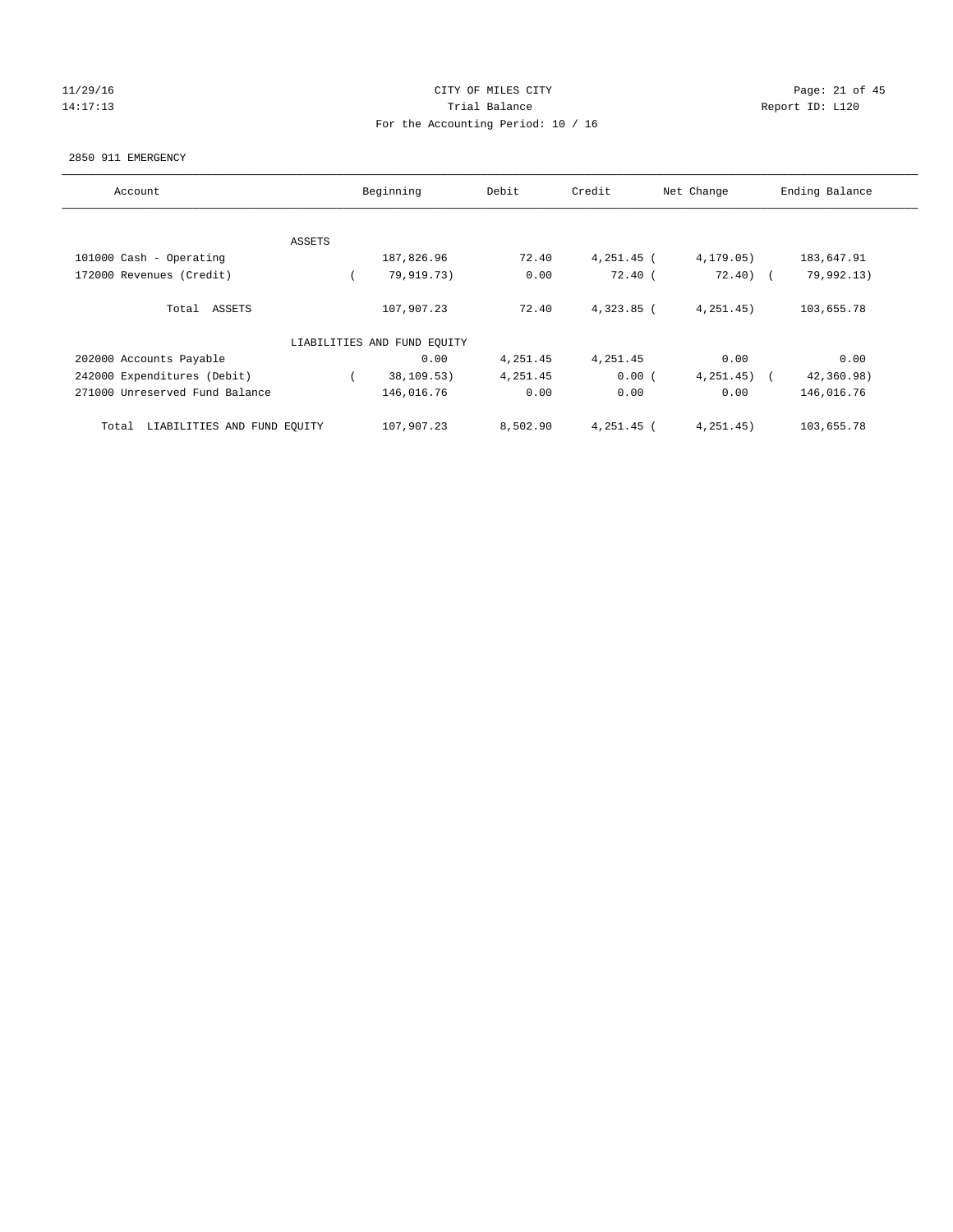# 11/29/16 Page: 22 of 45 14:17:13 **Trial Balance Report ID:** L120 For the Accounting Period: 10 / 16

#### 2880 LIBRARY GRANTS

| Account                                | Beginning |                             | Debit  | Credit     | Net Change | Ending Balance |  |
|----------------------------------------|-----------|-----------------------------|--------|------------|------------|----------------|--|
|                                        |           |                             |        |            |            |                |  |
| ASSETS                                 |           |                             |        |            |            |                |  |
| 101003 Cash - per capita               |           | 16,159.67                   | 0.00   | 0.00       | 0.00       | 16, 159.67     |  |
| 101020 Cash - Partners Program         |           | 41,517.20                   | 0.00   | $262.50$ ( | 262.50)    | 41,254.70      |  |
| 101030 Cash - Sagebrush Fed/Base Grant |           | 12,749.95                   | 0.00   | 0.00       | 0.00       | 12,749.95      |  |
| 101033 Library - Humanities Grant      |           | 502.08                      | 0.00   | 0.00       | 0.00       | 502.08         |  |
| 172000 Revenues (Credit)               |           | 10, 295.88)                 | 0.00   | 0.00       | 0.00       | 10, 295.88)    |  |
| Total ASSETS                           |           | 60,633.02                   | 0.00   | $262.50$ ( | 262.50)    | 60,370.52      |  |
|                                        |           | LIABILITIES AND FUND EQUITY |        |            |            |                |  |
| 202000 Accounts Payable                |           | 0.00                        | 262.50 | 262.50     | 0.00       | 0.00           |  |
| 242000 Expenditures (Debit)            |           | 917.50)                     | 262.50 | 0.00(      | $262.50$ ( | 1,180.00)      |  |
| 271000 Unreserved Fund Balance         |           | 61,550.52                   | 0.00   | 0.00       | 0.00       | 61,550.52      |  |
| Total LIABILITIES AND FUND EQUITY      |           | 60,633.02                   | 525.00 | $262.50$ ( | 262.50)    | 60,370.52      |  |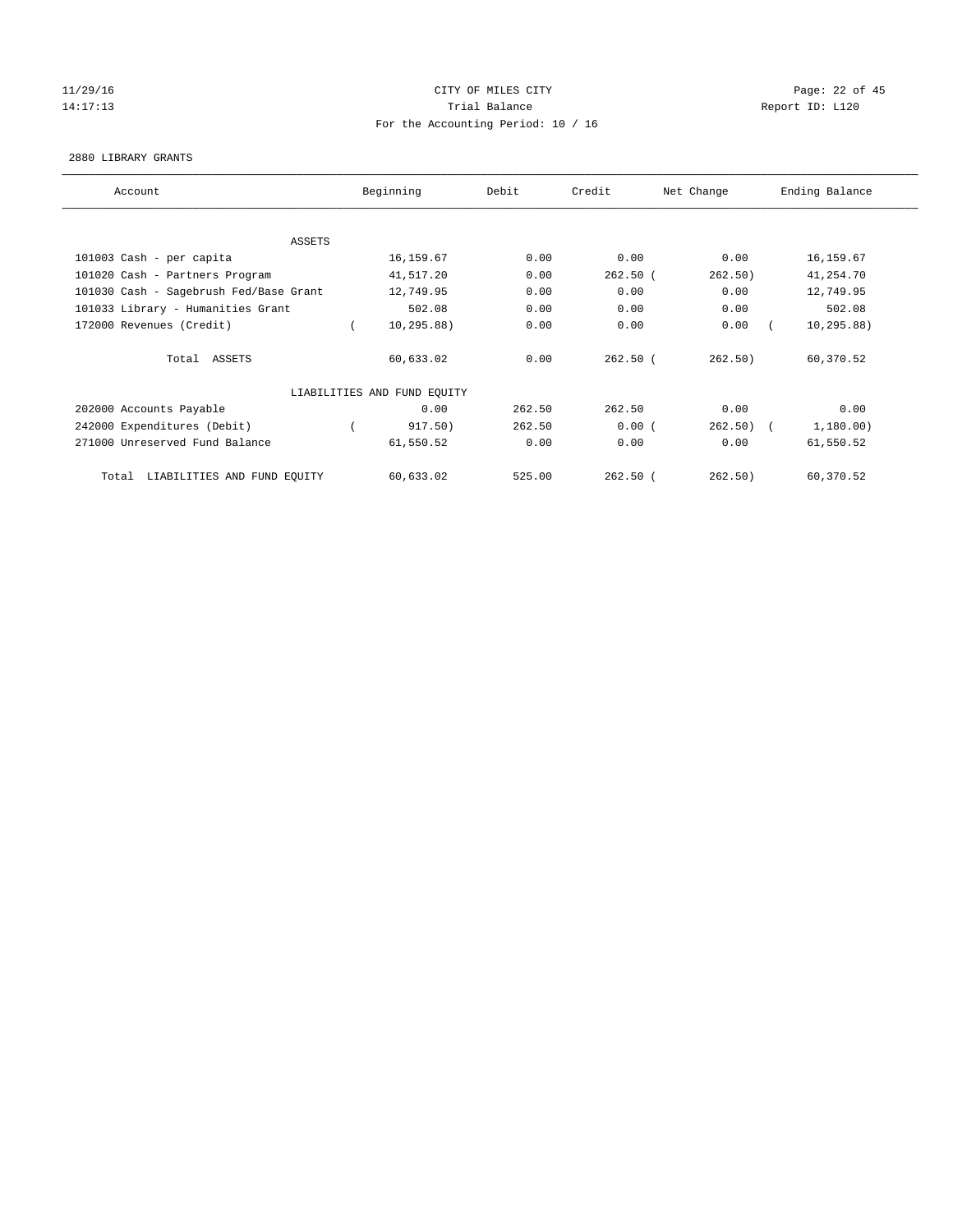## $11/29/16$  Page: 23 of 45 14:17:13 **Trial Balance Trial Balance Report ID:** L120 For the Accounting Period: 10 / 16

2935 Historic Preservation

| Account                                 | Beginning                   | Debit  | Credit     | Net Change            | Ending Balance |
|-----------------------------------------|-----------------------------|--------|------------|-----------------------|----------------|
|                                         |                             |        |            |                       |                |
| ASSETS                                  |                             |        |            |                       |                |
| 101000 Cash - Operating                 | 4,018.41                    | 0.00   | $291.53$ ( | 291.53)               | 3,726.88       |
| 101039 HP- CCHS Grant                   | 286.00                      | 0.00   | 0.00       | 0.00                  | 286.00         |
| 132000 Due From Government (Short Term) | 3,286.38                    | 0.00   | 0.00       | 0.00                  | 3,286.38       |
| Total ASSETS                            | 7,590.79                    | 0.00   | $291.53$ ( | 291.53)               | 7,299.26       |
|                                         | LIABILITIES AND FUND EQUITY |        |            |                       |                |
| 202000 Accounts Payable                 | 0.00                        | 72.85  | 72.85      | 0.00                  | 0.00           |
| 242000 Expenditures (Debit)             | 935.11)                     | 291.53 | 0.00(      | 291.53)<br>$\sqrt{2}$ | 1,226.64)      |
| 271000 Unreserved Fund Balance          | 8,525.90                    | 0.00   | 0.00       | 0.00                  | 8,525.90       |
| LIABILITIES AND FUND EQUITY<br>Total    | 7,590.79                    | 364.38 | $72.85$ (  | 291.53)               | 7,299.26       |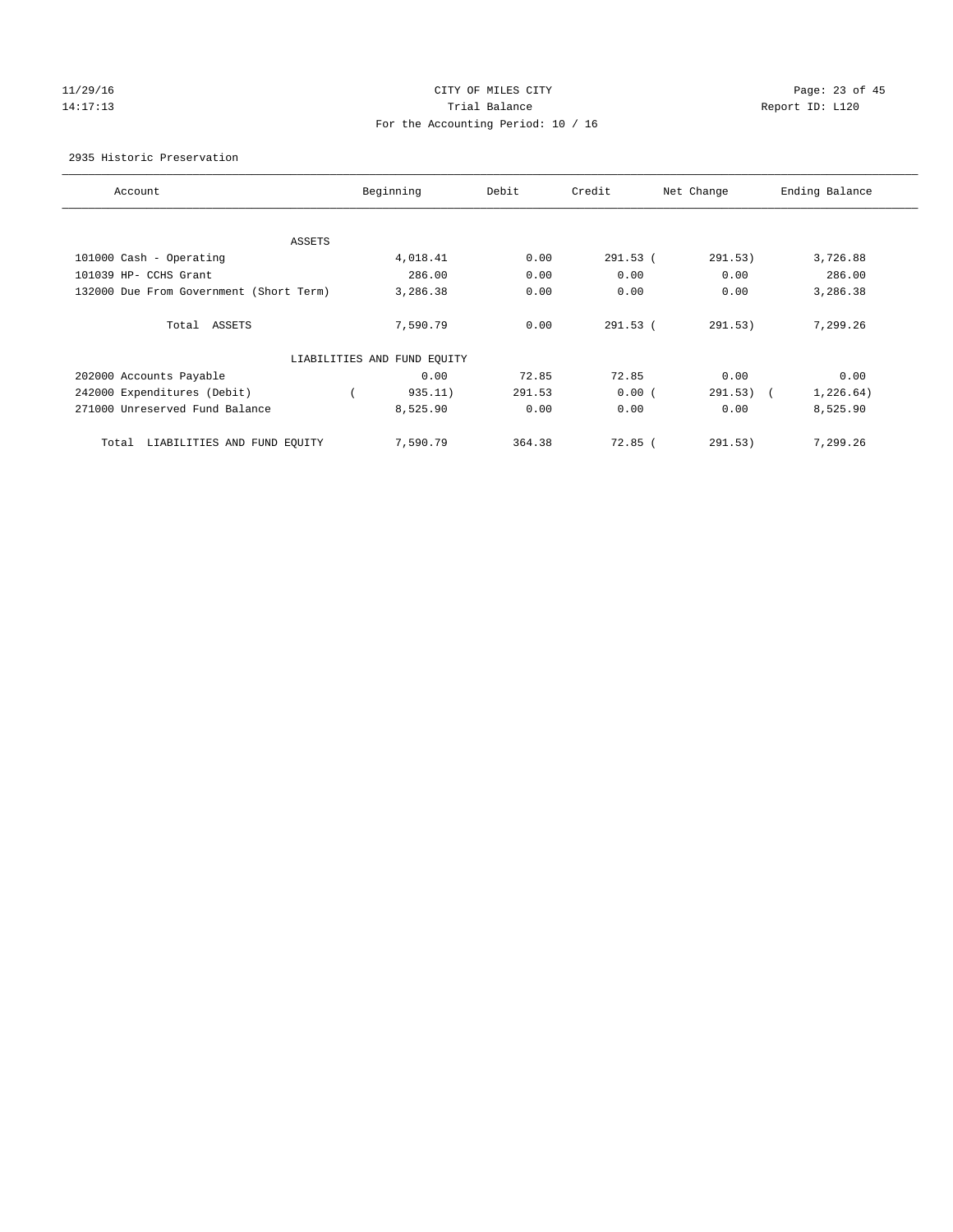## 11/29/16 Page: 24 of 45 14:17:13 **Trial Balance Report ID:** L120 For the Accounting Period: 10 / 16

#### 2985 RETIRED SENIOR VOLUNTEER PROG (RSVP)

| Account                                    |          | Beginning                   | Debit     | Credit      | Net Change   | Ending Balance |
|--------------------------------------------|----------|-----------------------------|-----------|-------------|--------------|----------------|
|                                            |          |                             |           |             |              |                |
| <b>ASSETS</b>                              |          |                             |           |             |              |                |
| 101000 Cash - Operating                    |          | 10,691.25)                  | 9,978.67  | 6,487.32    | 3,491.35     | 7,199.90)      |
| 101004 RSVP Non-Federal Cash Operating-Cus |          | 10,170.97                   | 134.67    | 42.32       | 92.35        | 10,263.32      |
| 101006 Cash- operating-Fallon              |          | 0.00                        | 7,646.75  | 7,646.75    | 0.00         | 0.00           |
| 101008 RSVP- Custer Excess                 |          | 2,521.42                    | 0.00      | 0.00        | 0.00         | 2,521.42       |
| 103100 Petty Cash-                         |          | 200.00                      | 0.00      | 0.00        | 0.00         | 200.00         |
| 172000 Revenues (Credit)                   |          | 17, 195. 21)                | 0.00      | 10,113.34 ( | 10,113.34) ( | 27, 308.55     |
| Total ASSETS                               |          | 14,994.07)                  | 17,760.09 | 24,289.73 ( | $6,529.64$ ( | 21,523.71)     |
|                                            |          | LIABILITIES AND FUND EQUITY |           |             |              |                |
| 202000 Accounts Payable                    |          | 0.00                        | 1,144.88  | 1,144.88    | 0.00         | 0.00           |
| 242000 Expenditures (Debit)                | $\left($ | 25, 102, 09)                | 6,622.16  | 92.52 (     | $6,529.64$ ( | 31,631.73)     |
| 271000 Unreserved Fund Balance             |          | 10,108.02                   | 0.00      | 0.00        | 0.00         | 10,108.02      |
| Total LIABILITIES AND FUND EQUITY          |          | 14,994.07)                  | 7,767.04  | 1,237.40 (  | $6,529.64$ ( | 21,523.71)     |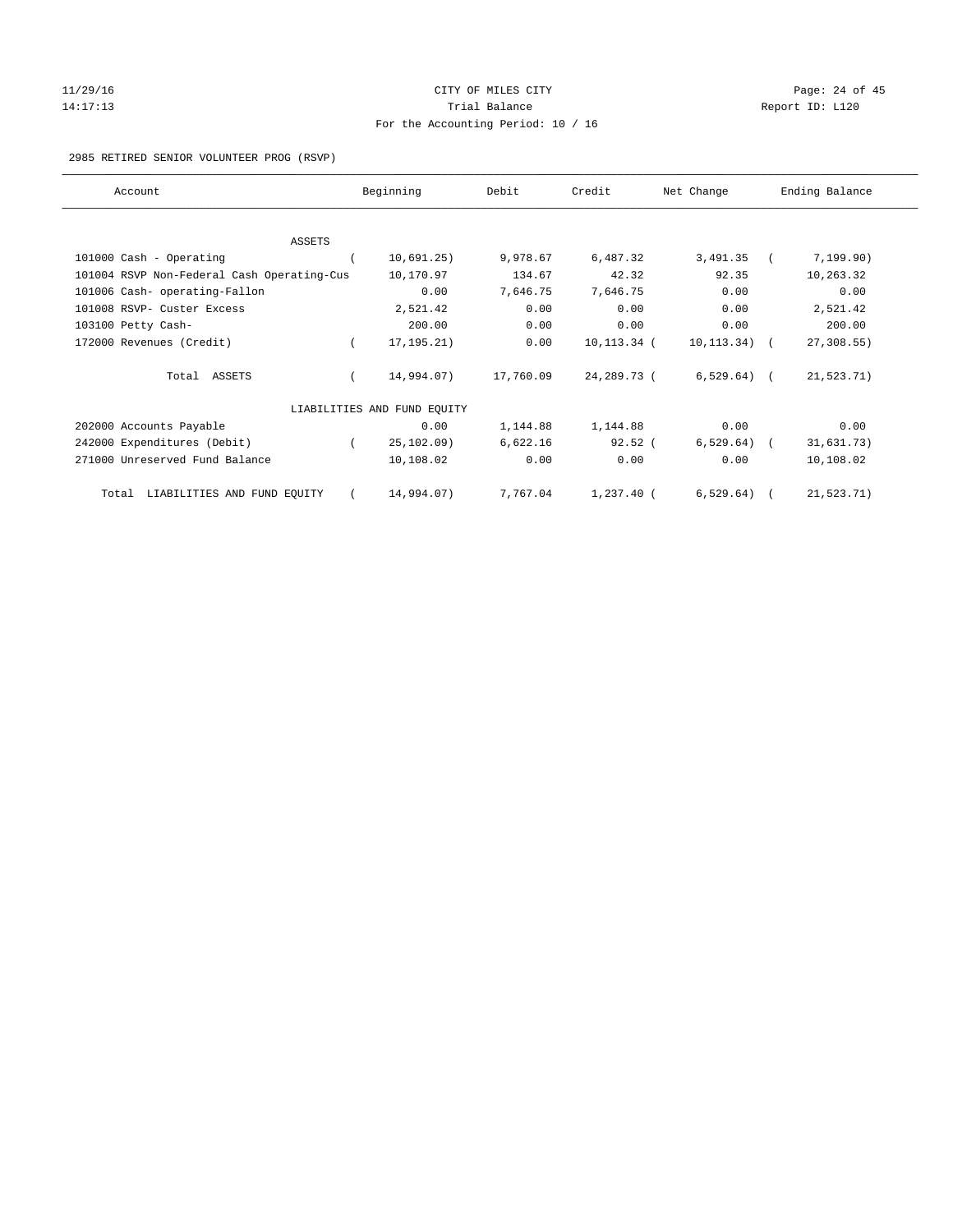# 11/29/16 Page: 25 of 45 14:17:13 Trial Balance Report ID: L120 For the Accounting Period: 10 / 16

3300 Judgement & Losses-Power Settlement

| Account                                     | Beginning                   |       | Debit | Credit | Net Change | Ending Balance      |  |
|---------------------------------------------|-----------------------------|-------|-------|--------|------------|---------------------|--|
| ASSETS                                      |                             |       |       |        |            |                     |  |
| 115208 Taxes Receivable - Personal 2008     |                             | 0.47) | 0.00  | 0.00   | 0.00       | 0.47)<br>$\sqrt{2}$ |  |
| Total ASSETS                                |                             | 0.47) | 0.00  | 0.00   | 0.00       | 0.47)<br>$\sim$     |  |
|                                             | LIABILITIES AND FUND EQUITY |       |       |        |            |                     |  |
| 223200 Deferred Revenue - Pers Prop Taxes ( |                             | 0.47) | 0.00  | 0.00   | 0.00       | 0.47)<br>$\sqrt{2}$ |  |
| LIABILITIES AND FUND EQUITY<br>Total        |                             | 0.47) | 0.00  | 0.00   | 0.00       | 0.47)               |  |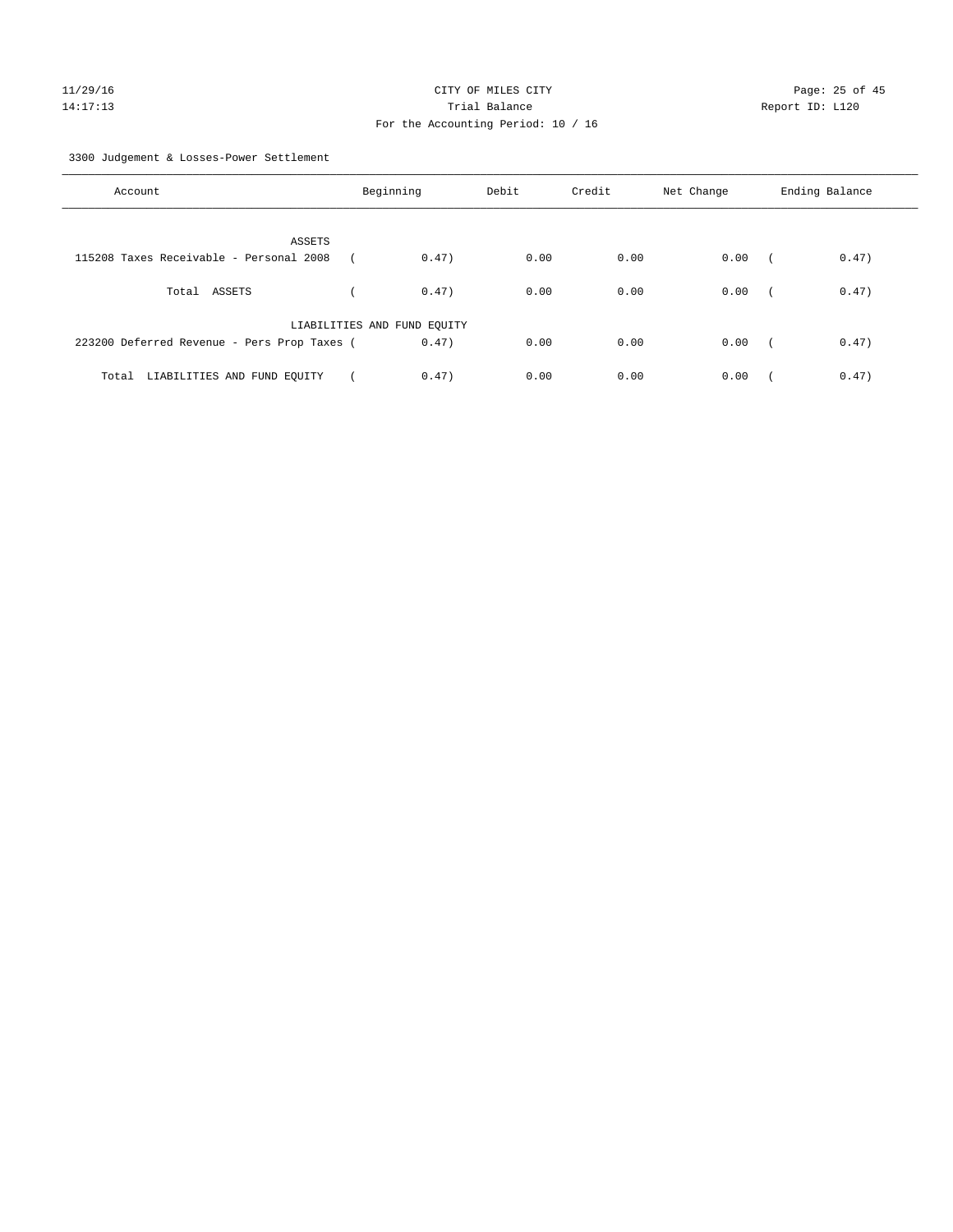## $11/29/16$  Page: 26 of 45 14:17:13 **Trial Balance Trial Balance Report ID:** L120 For the Accounting Period: 10 / 16

#### 3670 SID 211

| Account                                    | Beginning                   | Debit     | Credit      | Net Change   | Ending Balance |
|--------------------------------------------|-----------------------------|-----------|-------------|--------------|----------------|
| ASSETS                                     |                             |           |             |              |                |
| 101000 Cash - Operating                    | 642.64                      | 16,178.50 | 0.00        | 16,178.50    | 16,821.14      |
| 118150 Special Assessments Receivables-201 | 1,228.29                    | 0.00      | 0.00        | 0.00         | 1,228.29       |
| 119000 Special Assmt Recbl - Deferred      | 56,551.37                   | 0.00      | 16,178.50 ( | 16, 178.50)  | 40,372.87      |
| 172000 Revenues (Credit)                   | 153.24)                     | 0.00      | 16,178.50 ( | 16,178.50) ( | 16, 331. 74)   |
| Total ASSETS                               | 58,269.06                   | 16,178.50 | 32,357.00 ( | 16,178.50)   | 42,090.56      |
|                                            | LIABILITIES AND FUND EOUITY |           |             |              |                |
| 223000 Deferred Revenue/Uncollected Taxes  | 57,779.66                   | 16,178.50 | 0.00(       | 16, 178.50)  | 41,601.16      |
| 242000 Expenditures (Debit)                | 2, 276.18)                  | 0.00      | 0.00        | 0.00         | 2, 276.18)     |
| 271000 Unreserved Fund Balance             | 2,765.58                    | 0.00      | 0.00        | 0.00         | 2,765.58       |
| LIABILITIES AND FUND EQUITY<br>Total       | 58,269.06                   | 16,178.50 | 0.00(       | 16,178.50)   | 42,090.56      |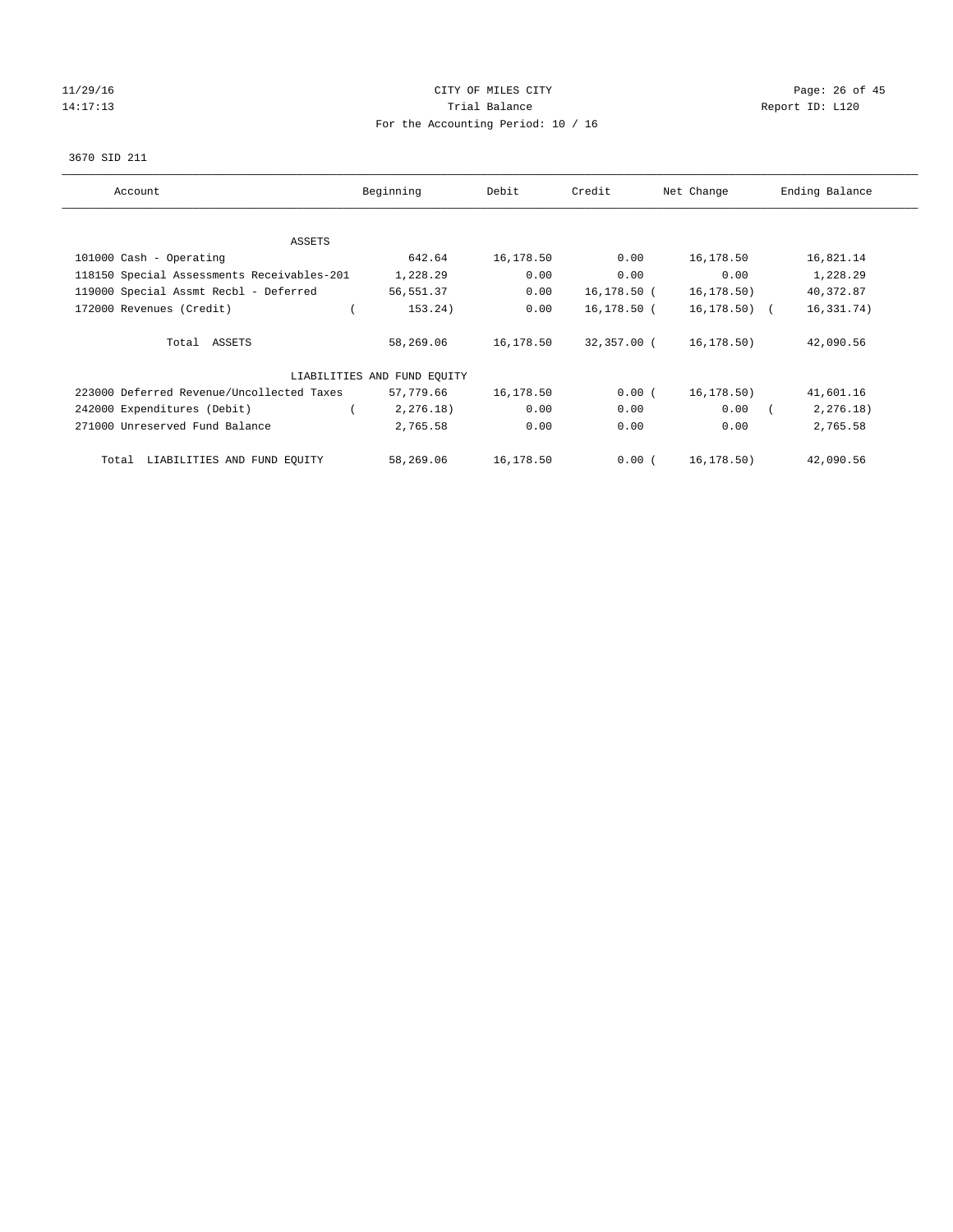## 11/29/16 Page: 27 of 45 14:17:13 Trial Balance Report ID: L120 For the Accounting Period: 10 / 16

#### 4000 General Fund Capitol Improvement Fund

| Account                              | Beginning                   | Debit | Credit  | Net Change | Ending Balance |
|--------------------------------------|-----------------------------|-------|---------|------------|----------------|
|                                      |                             |       |         |            |                |
| ASSETS                               | 36,496.78                   | 14.07 | 0.00    | 14.07      | 36,510.85      |
| 101000 Cash - Operating              |                             |       |         |            |                |
| 172000 Revenues (Credit)             | 47.12)                      | 0.00  | 14.07 ( | $14.07)$ ( | 61.19)         |
| Total ASSETS                         | 36,449.66                   | 14.07 | 14.07   | 0.00       | 36,449.66      |
|                                      | LIABILITIES AND FUND EQUITY |       |         |            |                |
| 271000 Unreserved Fund Balance       | 36,449.66                   | 0.00  | 0.00    | 0.00       | 36,449.66      |
| LIABILITIES AND FUND EQUITY<br>Total | 36,449.66                   | 0.00  | 0.00    | 0.00       | 36,449.66      |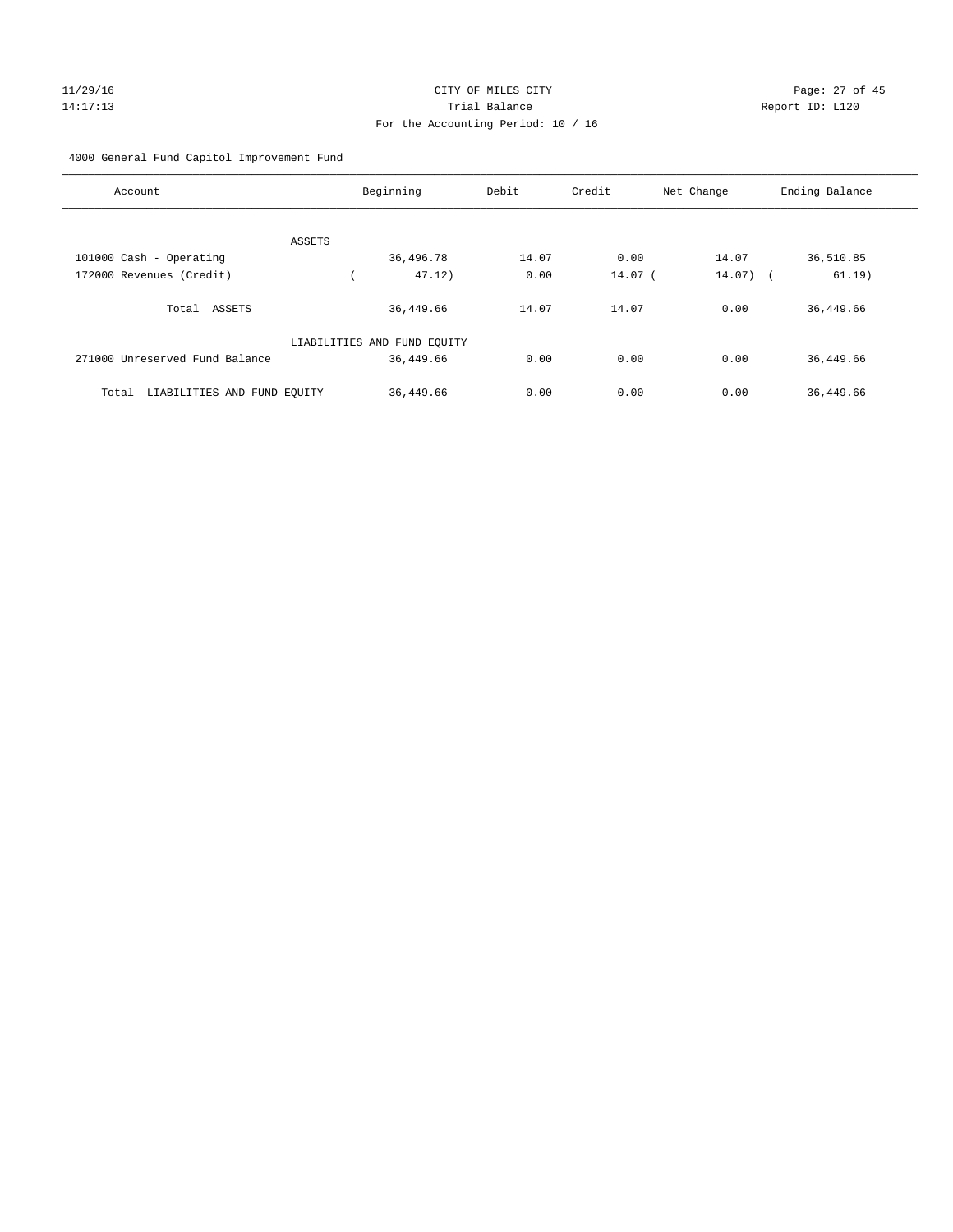## 11/29/16 Page: 28 of 45 14:17:13 Trial Balance Report ID: L120 For the Accounting Period: 10 / 16

4050 Ambulance Capital Improvement Fund

| Account                              | Beginning                   | Debit | Credit | Net Change | Ending Balance |
|--------------------------------------|-----------------------------|-------|--------|------------|----------------|
| ASSETS                               |                             |       |        |            |                |
| 101000 Cash - Operating              | 13,779.06                   | 0.00  | 0.00   | 0.00       | 13,779.06      |
| ASSETS<br>Total                      | 13,779.06                   | 0.00  | 0.00   | 0.00       | 13,779.06      |
|                                      | LIABILITIES AND FUND EQUITY |       |        |            |                |
| 271000 Unreserved Fund Balance       | 13,779.06                   | 0.00  | 0.00   | 0.00       | 13,779.06      |
| LIABILITIES AND FUND EQUITY<br>Total | 13,779.06                   | 0.00  | 0.00   | 0.00       | 13,779.06      |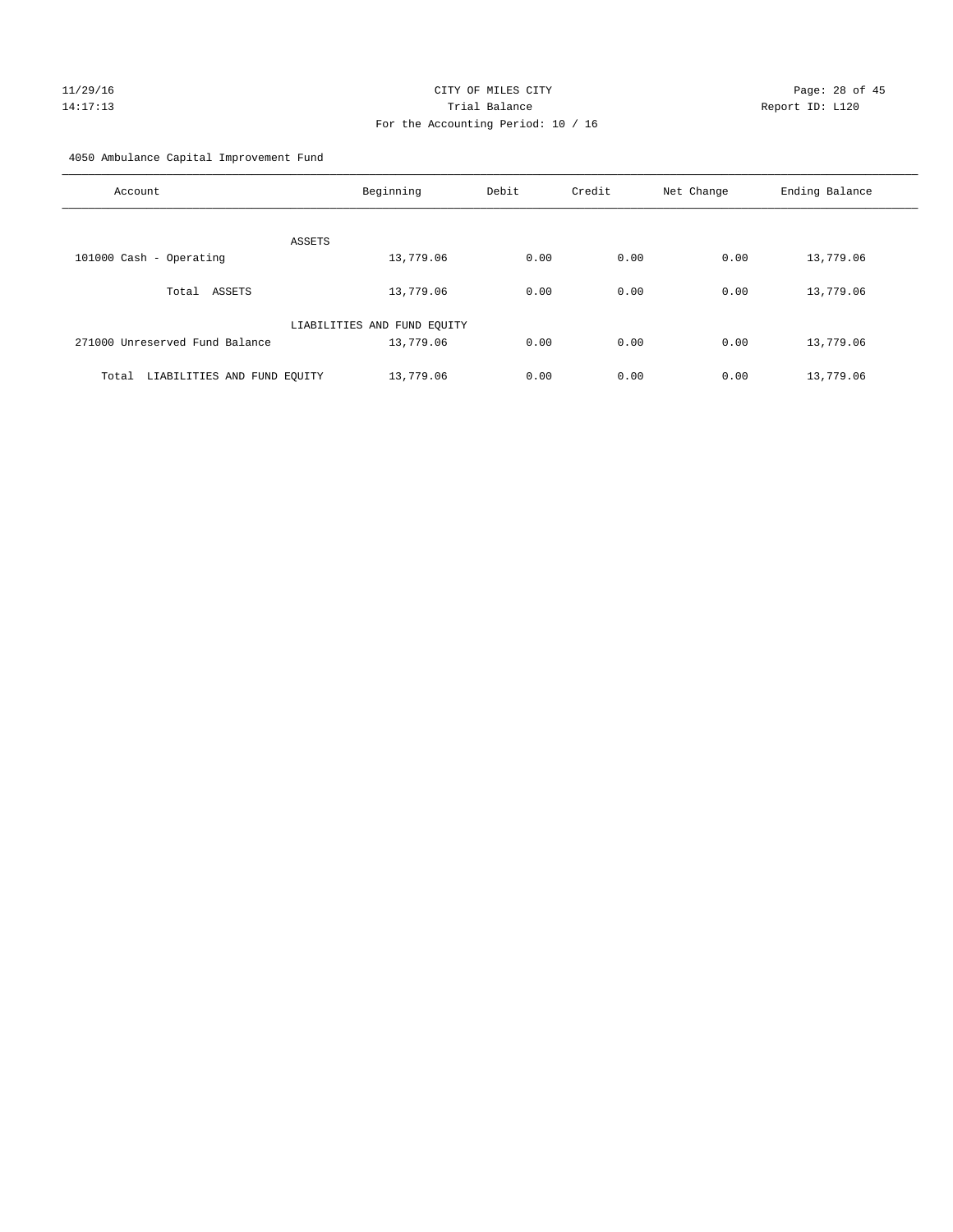# 11/29/16 Page: 29 of 45 14:17:13 Trial Balance Report ID: L120 For the Accounting Period: 10 / 16

#### 4056 Airport- Capital Improvement Plan

| Account                              | Beginning                   | Debit | Credit | Net Change | Ending Balance |
|--------------------------------------|-----------------------------|-------|--------|------------|----------------|
|                                      |                             |       |        |            |                |
| ASSETS                               |                             |       |        |            |                |
| 101000 Cash - Operating              | 83,530.12                   | 0.00  | 0.00   | 0.00       | 83,530.12      |
| 172000 Revenues (Credit)             | 10, 339.12)                 | 0.00  | 0.00   | 0.00       | 10, 339.12)    |
|                                      |                             |       |        |            |                |
| Total<br>ASSETS                      | 73,191.00                   | 0.00  | 0.00   | 0.00       | 73,191.00      |
|                                      | LIABILITIES AND FUND EQUITY |       |        |            |                |
| 271000 Unreserved Fund Balance       | 73,191.00                   | 0.00  | 0.00   | 0.00       | 73,191.00      |
| LIABILITIES AND FUND EQUITY<br>Total | 73,191.00                   | 0.00  | 0.00   | 0.00       | 73,191.00      |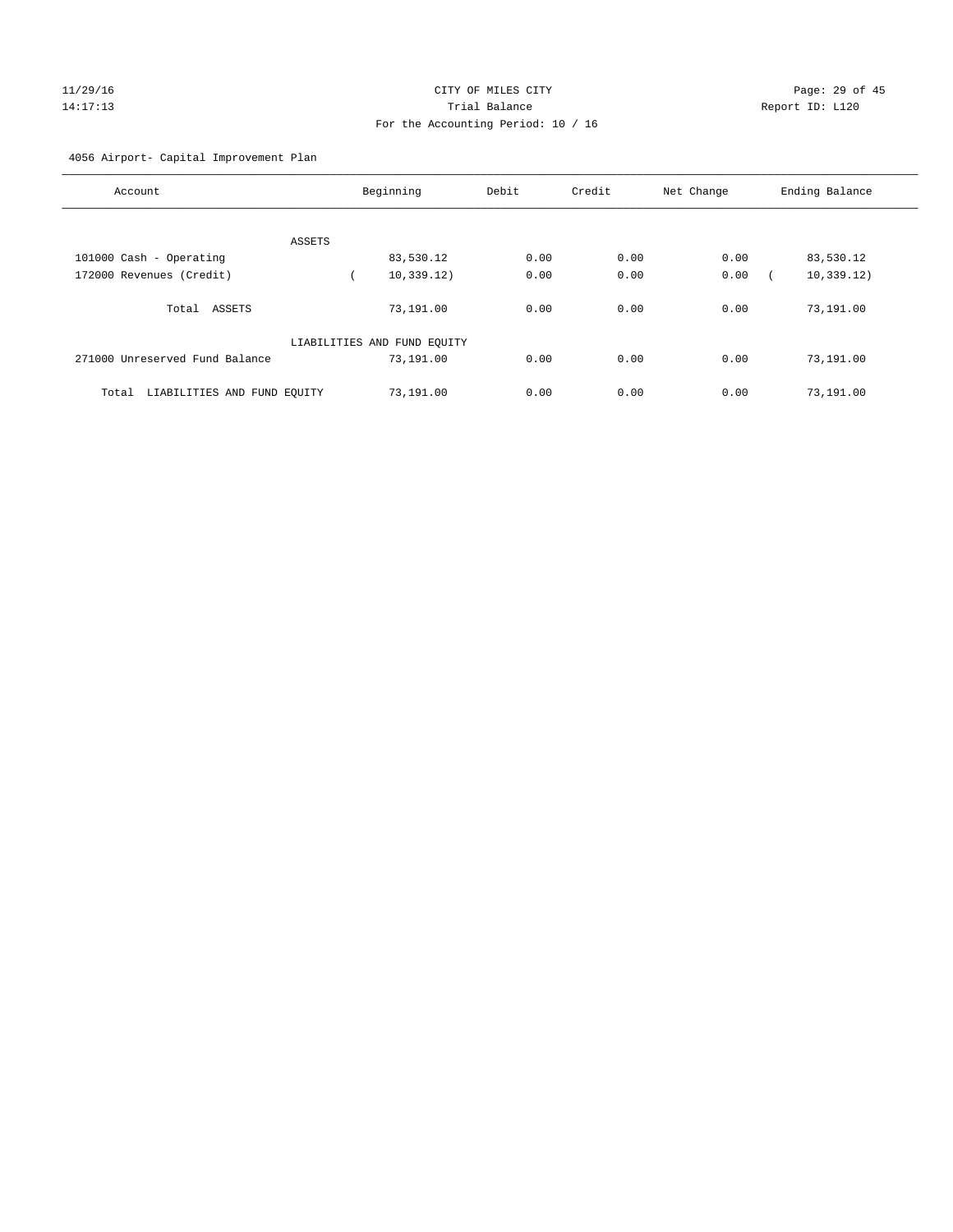#### 11/29/16 Page: 30 of 45 14:17:13 Trial Balance Report ID: L120 For the Accounting Period: 10 / 16

4060 CAPITAL IMPROV-PUBLIC WORKS

| Account                              | Beginning                   |            | Debit  | Credit     | Net Change | Ending Balance |
|--------------------------------------|-----------------------------|------------|--------|------------|------------|----------------|
|                                      |                             |            |        |            |            |                |
|                                      | ASSETS                      |            |        |            |            |                |
| 101000 Cash - Operating              |                             | 231,931.78 | 589.41 | 0.00       | 589.41     | 232,521.19     |
| 122000 Accounts Receivable           |                             | 582.00     | 100.00 | $250.00$ ( | 150.00)    | 432.00         |
| 172000 Revenues (Credit)             |                             | 5,499.65)  | 0.00   | $439.41$ ( | 439.41) (  | 5,939.06)      |
| Total ASSETS                         |                             | 227,014.13 | 689.41 | 689.41     | 0.00       | 227,014.13     |
|                                      | LIABILITIES AND FUND EQUITY |            |        |            |            |                |
| 271000 Unreserved Fund Balance       |                             | 227,014.13 | 0.00   | 0.00       | 0.00       | 227,014.13     |
| LIABILITIES AND FUND EQUITY<br>Total |                             | 227,014.13 | 0.00   | 0.00       | 0.00       | 227,014.13     |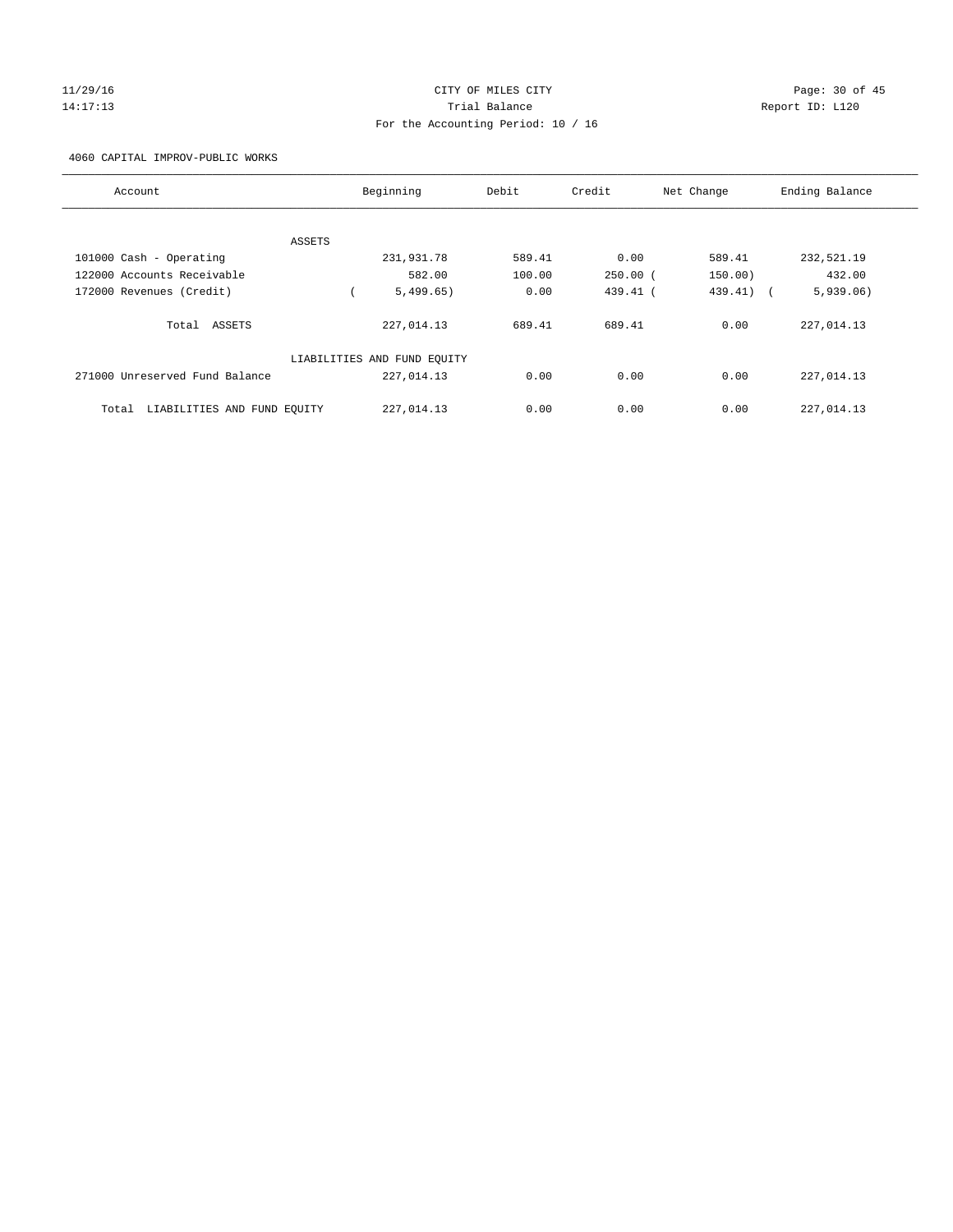#### 11/29/16 Page: 31 of 45 14:17:13 Trial Balance Report ID: L120 For the Accounting Period: 10 / 16

#### 5210 WATER UTILITY

| Account                                                   | Beginning                   | Debit      | Credit       | Net Change   | Ending Balance                 |
|-----------------------------------------------------------|-----------------------------|------------|--------------|--------------|--------------------------------|
| ASSETS                                                    |                             |            |              |              |                                |
| 101000 Cash - Operating                                   | 2,734,673.12                | 224,707.28 | 115,402.14   | 109,305.14   | 2,843,978.26                   |
| 101010 Deposit Cash                                       | 99,050.00                   | 4,750.00   | 4,250.00     | 500.00       | 99,550.00                      |
| 102240 Cash - Replacement & Depreciation                  | 1,489,589.35                | 0.00       | 0.00         | 0.00         | 1,489,589.35                   |
| 102250 Cash - System Devlopment Fees                      | 289, 313. 25                | 4,920.00   | 0.00         | 4,920.00     | 294, 233. 25                   |
| 102270 Cash - Curb Stop Replacement Fee                   | 271,815.65                  | 3,614.78   | 1,720.74     | 1,894.04     | 273,709.69                     |
| 102312 RevBnd/CurYearDebt-DNRC/CarbonTank                 | 52,647.88                   | 11,520.52  | 0.00         | 11,520.52    | 64,168.40                      |
| 102313 RevBnd/CurYearDebt-DNRC/NE WtrLine                 | 41,299.88                   | 11,805.94  | 0.00         | 11,805.94    | 53,105.82                      |
| 102315 RevBnd/CurYearDebt-ARRA/NE Water Li                | 4,421.95                    | 1,473.96   | 0.00         | 1,473.96     | 5,895.91                       |
| 102322 RevBnd/Reserve-DNRC/CarbonTank                     | 153,009.00                  | 0.00       | 0.00         | 0.00         | 153,009.00                     |
| 102323 RevBnd/Reserve-DNRC/NE WtrLine                     | 128,653.00                  | 0.00       | 0.00         | 0.00         | 128,653.00                     |
| 102325 RevBnd/Reserve-ARRA B-NE Waterline                 | 18,245.00                   | 0.00       | 0.00         | 0.00         | 18,245.00                      |
| 103000 Petty Cash                                         | 330.00                      | 0.00       | 0.00         | 0.00         | 330.00                         |
| 122000 Accounts Receivable                                | 260, 777. 72                | 165,150.30 | 225,239.01 ( | 60,088.71)   | 200,689.01                     |
| 122020 Accounts Receivable-\$2.00 State Ass(              | 4.00)                       | 0.00       | 0.00         | 0.00         | $\left($<br>4.00)              |
| 162000 Deferred outflows-GASB68                           | 33,300.00                   | 0.00       | 0.00         | 0.00         | 33,300.00                      |
| 172000 Revenues (Credit)                                  | 768,218.89)                 | 0.00       | 166,396.19 ( | 166, 396.19) | 934,615.08)                    |
| 181000 Land                                               | 41,844.00                   | 0.00       | 0.00         | 0.00         | 41,844.00                      |
| 182000 Buildings                                          | 22,997.00                   | 0.00       | 0.00         | 0.00         | 22,997.00                      |
| 182100 Allowance for Depr - Buildings (Cre(               | 22,997.00)                  | 0.00       | 0.00         | 0.00         | 22,997.00)<br>$\overline{(\ }$ |
| 186000 Machinery and Equipment                            | 427, 225. 70                | 0.00       | 0.00         | 0.00         | 427, 225.70                    |
| 186100 Allowance for Depr - Machinery & Eq(               | $265, 339.00$ )             | 0.00       | 0.00         | 0.00         | 265, 339.00)                   |
| 188000 Const. Work in Progress-NE Wtr Line                | 81,951.75                   | 0.00       | 0.00         | 0.00         | 81,951.75                      |
| 189100 Source of Supply                                   | 3, 448, 234.49              | 0.00       | 0.00         | 0.00         | 3, 448, 234.49                 |
| 189110 Allowance for Depreciation - Source(               | 569, 298.00)                | 0.00       | 0.00         | 0.00         | 569,298.00)<br>$\left($        |
| 189300 Treatment Plant                                    | 3,716,158.00                | 0.00       | 0.00         | 0.00         | 3,716,158.00                   |
| 189310 Allowance for Depr - Treatment Plan(               | 1,895,615.00)               | 0.00       | 0.00         | 0.00         | (1,895,615.00)                 |
| 189400 Transmission & Distribution                        | 12,964,779.77               | 0.00       | 0.00         | 0.00         | 12,964,779.77                  |
| 189410 Allowance for Depr - Trans & Distri( 3,749,501.00) |                             | 0.00       | 0.00         | 0.00         | 3,749,501.00)                  |
| Total ASSETS                                              | 19,009,343.62               | 427,942.78 | 513,008.08 ( | 85,065.30)   | 18,924,278.32                  |
|                                                           | LIABILITIES AND FUND EQUITY |            |              |              |                                |
| 202000 Accounts Payable                                   | 0.00                        | 27,685.04  | 27,685.04    | 0.00         | 0.00                           |
| 214000 Deposits Payable                                   | 99,200.00                   | 4,250.00   | 4,750.00     | 500.00       | 99,700.00                      |
| 214010 Refunds Payable<br>$\left($                        | 39.50)                      | 696.44     | 546.44 (     | 150.00)      | 189.50)                        |
| 223899 Deferred inflows-GASB 68                           | 111,493.00                  | 0.00       | 0.00         | 0.00         | 111,493.00                     |
| 231000 BONDS PAYABLE                                      | 4,665,000.00                | 0.00       | 0.00         | 0.00         | 4,665,000.00                   |
| 237000 Net Pension liability-GASB 68                      | 429,854.00                  | 0.00       | 0.00         | 0.00         | 429,854.00                     |
| 238000 Other Post Employment Benefits                     | 5,459.00                    | 0.00       | 0.00         | 0.00         | 5,459.00                       |
| 239000 Compensated Absences Payable                       | 91,620.00                   | 0.00       | 0.00         | 0.00         | 91,620.00                      |
| 242000 Expenditures (Debit)                               | 357,171.91)                 | 85, 415.30 | 0.00(        | 85, 415.30)  | 442,587.21)                    |
| 250300 Reserve Revenue Bond - Current Debt                | 323, 303.85                 | 0.00       | 0.00         | 0.00         | 323,303.85                     |
| 250500 Reserve - System Dev Fees                          | 171,098.25                  | 0.00       | 0.00         | 0.00         | 171,098.25                     |
| 250600 Reserve for Replacement & Depreciat                | 1,351,889.30                | 0.00       | 0.00         | 0.00         | 1,351,889.30                   |
| 271000 Unreserved Fund Balance                            | 493,065.00)                 | 0.00       | 0.00         | 0.00         | 493,065.00)                    |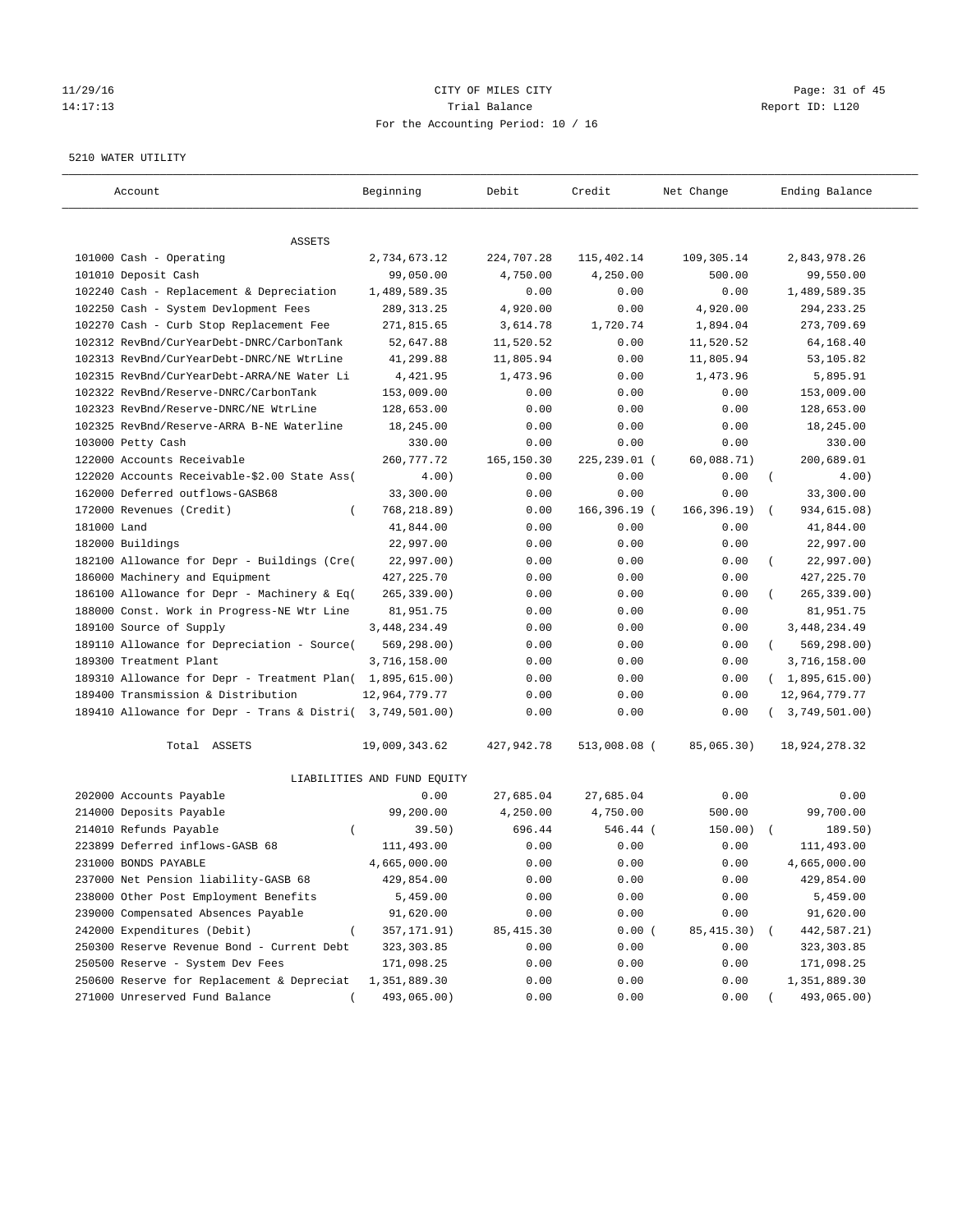# 11/29/16 Page: 32 of 45 14:17:13 **Trial Balance Trial Balance Report ID:** L120 For the Accounting Period: 10 / 16

#### 5210 WATER UTILITY

| Account                              | Beginning     | Debit      | Credit    | Net Change | Ending Balance |
|--------------------------------------|---------------|------------|-----------|------------|----------------|
| 272000 Unreserved Retained Earnings  | 12,610,702.63 | 0.00       | 0.00      | 0.00       | 12,610,702.63  |
| LIABILITIES AND FUND EQUITY<br>Total | 19,009,343.62 | 118,046.78 | 32,981.48 | 85,065,30) | 18,924,278.32  |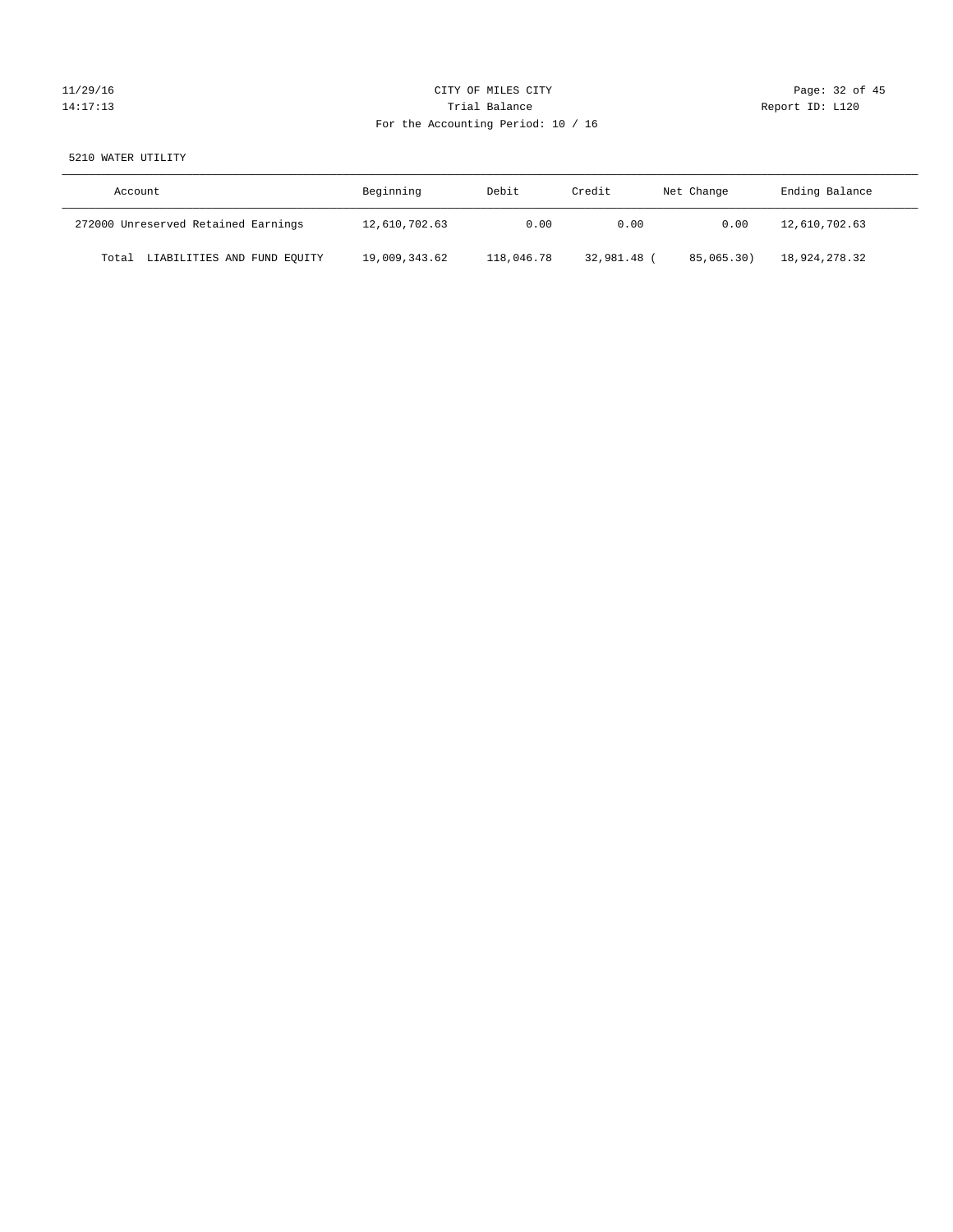#### 11/29/16 Page: 33 of 45 14:17:13 Trial Balance Report ID: L120 For the Accounting Period: 10 / 16

#### 5310 SEWER UTILITY

| Account                                                   | Beginning                   | Debit      | Credit        | Net Change   | Ending Balance          |
|-----------------------------------------------------------|-----------------------------|------------|---------------|--------------|-------------------------|
| ASSETS                                                    |                             |            |               |              |                         |
| 101000 Cash - Operating                                   | 456,950.98                  | 166,507.77 | 96,078.18     | 70,429.59    | 527,380.57              |
| 102240 Cash - Replacement & Depreciation                  | 195,098.39                  | 0.00       | 0.00          | 0.00         | 195,098.39              |
| 102250 Cash - System Devlopment Fees                      | 143,160.91                  | 360.00     | 0.00          | 360.00       | 143,520.91              |
| 102279 WWtr Treatment Plant-Phase II Const(               | 269, 268.63)                | 62,427.00  | 269,209.97 (  | 206,782.97)  | 476,051.60)             |
| 102280 WWtr Treatment Plant-Phase I Constr                | 740,490.46                  | 0.00       | $62,427.00$ ( | 62, 427.00)  | 678,063.46              |
| 102316 RevBnd/CurYearDebt-Phase 1 Haynes L                | 125, 310.15                 | 8,398.75   | 0.00          | 8,398.75     | 133,708.90              |
| 102317 RevBnd/CurYearDebt-WWTP Phase II                   | 83,647.92                   | 27,882.64  | 0.00          | 27,882.64    | 111,530.56              |
| 102390 REV BOND/RESERVE-Sewer Phase 1                     | 101,735.00                  | 0.00       | 0.00          | 0.00         | 101,735.00              |
| 102396 REV BOND/RESERVE-SEWER PHASE II                    | 0.00                        | 2,368.00   | 0.00          | 2,368.00     | 2,368.00                |
| 122000 Accounts Receivable                                | 193,829.70                  | 166,663.63 | 165, 111.69   | 1,551.94     | 195,381.64              |
| 162000 Deferred outflows-GASB68                           | 25, 347.00                  | 0.00       | 0.00          | 0.00         | 25, 347.00              |
| 172000 Revenues (Credit)<br>$\left($                      | $565,035.26$ )              | 0.00       | 168,419.71 (  | 168, 419.71) | 733, 454.97)            |
| 181000 Land                                               | 2.00                        | 0.00       | 0.00          | 0.00         | 2.00                    |
| 186000 Machinery and Equipment                            | 742,196.54                  | 0.00       | 0.00          | 0.00         | 742,196.54              |
| 186100 Allowance for Depr - Machinery & Eq(               | 419,509.00)                 | 0.00       | 0.00          | 0.00         | 419,509.00)<br>$\left($ |
| 188000 Const. Work in Progress-NE Wtr Line                | 436,099.60                  | 0.00       | 0.00          | 0.00         | 436,099.60              |
| 189300 Treatment Plant                                    | 4,648,138.96                | 0.00       | 0.00          | 0.00         | 4,648,138.96            |
| 189310 Allowance for Depr - Treatment Plan(               | 1,346,808.00)               | 0.00       | 0.00          | 0.00         | (1, 346, 808.00)        |
| 189400 Transmission & Distribution                        | 4,028,819.40                | 0.00       | 0.00          | 0.00         | 4,028,819.40            |
| 189410 Allowance for Depr - Trans & Distri( 1,402,371.00) |                             | 0.00       | 0.00          | 0.00         | 1,402,371.00)           |
| Total ASSETS                                              | 7,917,835.12                | 434,607.79 | 761,246.55 (  | 326,638.76)  | 7,591,196.36            |
|                                                           | LIABILITIES AND FUND EQUITY |            |               |              |                         |
| 202000 Accounts Payable                                   | 0.00                        | 279,428.63 | 279,428.63    | 0.00         | 0.00                    |
| 223899 Deferred inflows-GASB 68                           | 84,866.00                   | 0.00       | 0.00          | 0.00         | 84,866.00               |
| 231300 Bonds Pay 1979 Issue                               | 1,275,000.00                | 0.00       | 0.00          | 0.00         | 1,275,000.00            |
| 237000 Net Pension liability-GASB 68                      | 327,195.00                  | 0.00       | 0.00          | 0.00         | 327,195.00              |
| 238000 Other Post Employment Benefits                     | 4,469.00                    | 0.00       | 0.00          | 0.00         | 4,469.00                |
| 239000 Compensated Absences Payable                       | 73,362.00                   | 0.00       | 0.00          | 0.00         | 73,362.00               |
| 242000 Expenditures (Debit)                               | 544,170.44)                 | 326,638.76 | 0.00(         | 326,638.76)  | 870,809.20)             |
| 250500 Reserve - System Dev Fees                          | 82,925.91                   | 0.00       | 0.00          | 0.00         | 82,925.91               |
| 250600 Reserve for Replacement & Depreciat                | 1,666,491.83                | 0.00       | 0.00          | 0.00         | 1,666,491.83            |
| 271000 Unreserved Fund Balance<br>$\left($                | 376,601.00)                 | 0.00       | 0.00          | 0.00         | 376,601.00)             |
| 272000 Unreserved Retained Earnings                       | 5, 324, 296.82              | 0.00       | 0.00          | 0.00         | 5, 324, 296.82          |
| Total LIABILITIES AND FUND EOUITY                         | 7,917,835.12                | 606,067.39 | 279,428.63 (  | 326,638.76)  | 7,591,196.36            |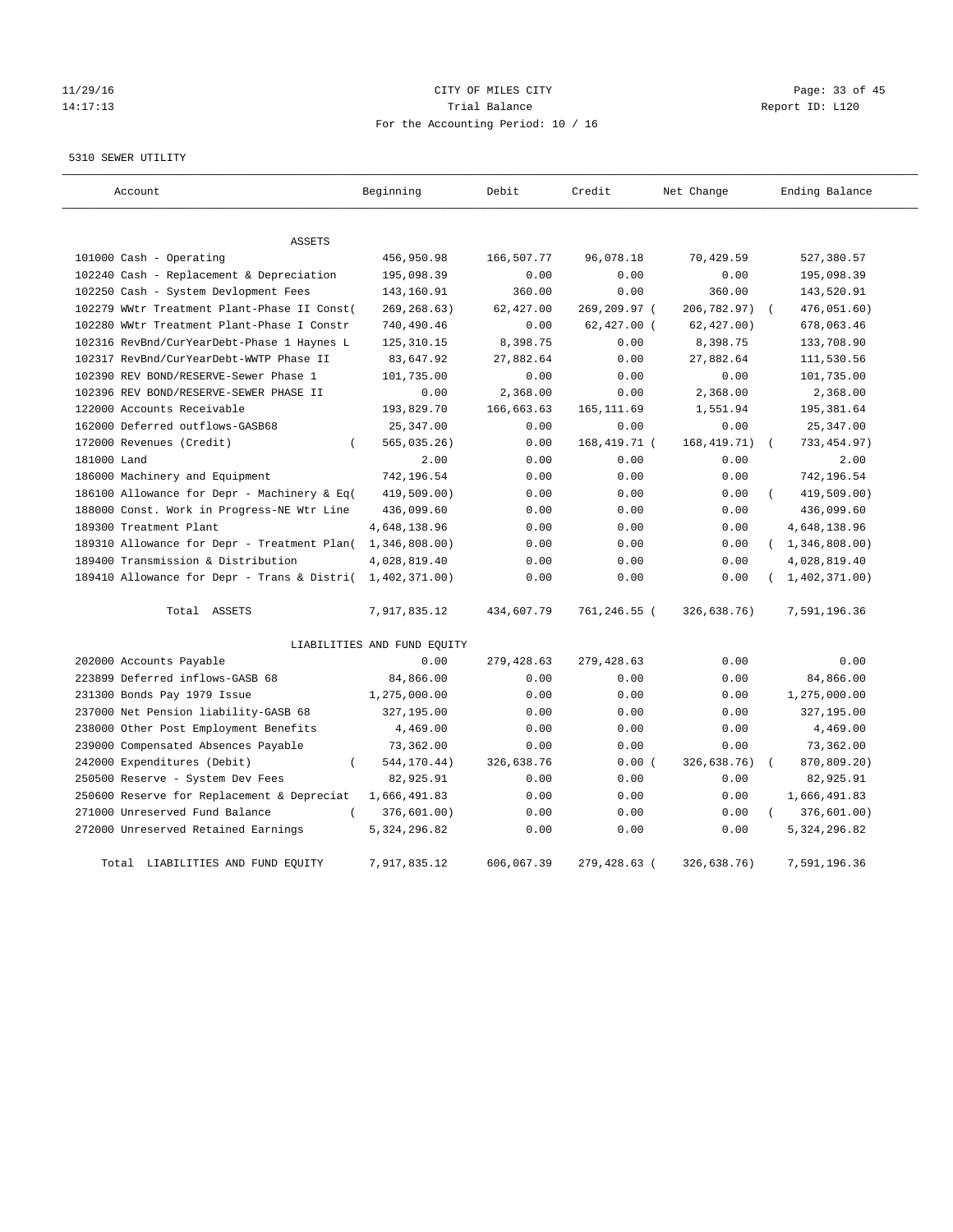## 11/29/16 Page: 34 of 45 14:17:13 Trial Balance Report ID: L120 For the Accounting Period: 10 / 16

#### 5510 AMBULANCE FUND

| Account                                           | Beginning                   | Debit      | Credit         | Net Change      | Ending Balance        |
|---------------------------------------------------|-----------------------------|------------|----------------|-----------------|-----------------------|
| <b>ASSETS</b>                                     |                             |            |                |                 |                       |
| 101000 Cash - Operating<br>$\left($               | 226,656.40)                 | 25,893.20  | 43,873.69 (    | $17,980.49$ (   | 244,636.89)           |
| 113211 Taxes Receivable - Real 2011               | 19.68                       | 0.00       | 0.00           | 0.00            | 19.68                 |
| 113213 Tax Receivables Real-2013                  | 0.06                        | 0.00       | 0.00           | 0.00            | 0.06)                 |
| 113214 Taxes Receivable- Real 2014                | 3.21                        | 0.00       | 0.00           | 0.00            | 3.21                  |
| 113215 Tax Receivables Real-2015                  | 21.63                       | 0.00       | $1.38$ (       | 1.38)           | 20.25                 |
| 113216 Tax Receivables real-2016                  | 0.00                        | 0.00       | 307.99 (       | 307.99)         | 307.99)<br>$\sqrt{2}$ |
| 115208 Taxes Receivable - Personal 2008           | 0.01                        | 0.00       | 0.00           | 0.00            | 0.01                  |
| 115214 Taxes Receivable Personal 2014<br>$\left($ | 0.01)                       | 0.00       | 0.00           | 0.00            | 0.01)                 |
| 115215 Taxes Receivable Personal-2015             | 0.12                        | 0.00       | 0.00           | 0.00            | 0.12                  |
| 115216 Tax receivable personal-2016               | 14.38                       | 0.00       | $0.67$ (       | 0.67)           | 13.71                 |
| 122000 Accounts Receivable                        | 322, 361.39                 | 63,405.95  | 40,089.23      | 23, 316.72      | 345,678.11            |
| 122100 Acct Receivable<br>$\left($                | 136,018.20)                 | 0.00       | 0.00           | 0.00            | 136,018.20)           |
| 162000 Deferred outflows-GASB68                   | 23, 211.00                  | 0.00       | 0.00           | 0.00            | 23, 211.00            |
| 172000 Revenues (Credit)<br>$\left($              | 165,898.26)                 | 0.00       | $62, 295.01$ ( | 62, 295.01)     | 228, 193. 27)         |
| 186000 Machinery and Equipment                    | 411, 482.11                 | 0.00       | 0.00           | 0.00            | 411, 482.11           |
| 186100 Allowance for Depr - Machinery & Eq(       | 245,859.00)                 | 0.00       | 0.00           | 0.00            | 245,859.00)           |
| Total ASSETS<br>$\left($                          | 17,318.40)                  | 89,299.15  | 146,567.97 (   | $57,268.82$ ) ( | 74,587.22)            |
|                                                   | LIABILITIES AND FUND EQUITY |            |                |                 |                       |
| 202000 Accounts Payable                           | 0.00                        | 18,656.11  | 18,656.11      | 0.00            | 0.00                  |
| 223100 Deferred Revenue - Real Prop Taxes (       | 74.99)                      | 309.37     | 0.00(          | 309.37)         | 384.36)               |
| 223200 Deferred Revenue - Pers Prop Taxes (       | 5.08)                       | 0.67       | 0.00(          | 0.67)           | 5.75)                 |
| 223899 Deferred inflows-GASB 68                   | 25,139.00                   | 0.00       | 0.00           | 0.00            | 25,139.00             |
| 235000 CONTRACTS/NOTES/LOANS PAYABLE              | 13,180.35                   | 0.00       | 0.00           | 0.00            | 13,180.35             |
| 237000 Net Pension liability-GASB 68              | 126,566.00                  | 0.00       | 0.00           | 0.00            | 126,566.00            |
| 238000 Other Post Employment Benefits             | 2,330.00                    | 0.00       | 0.00           | 0.00            | 2,330.00              |
| 239000 Compensated Absences Payable               | 19,147.00                   | 0.00       | 0.00           | 0.00            | 19,147.00             |
| 242000 Expenditures (Debit)<br>$\left($           | 161,045.64)                 | 58, 379.85 | $1,421.07$ (   | 56,958.78)      | 218,004.42)           |
| 271000 Unreserved Fund Balance                    | 121, 630.00)                | 0.00       | 0.00           | 0.00            | 121,630.00)           |
| 272000 Unreserved Retained Earnings               | 79,074.96                   | 0.00       | 0.00           | 0.00            | 79,074.96             |
| Total LIABILITIES AND FUND EQUITY                 | 17,318.40)                  | 77,346.00  | 20,077.18 (    | 57,268.82)      | 74,587.22)            |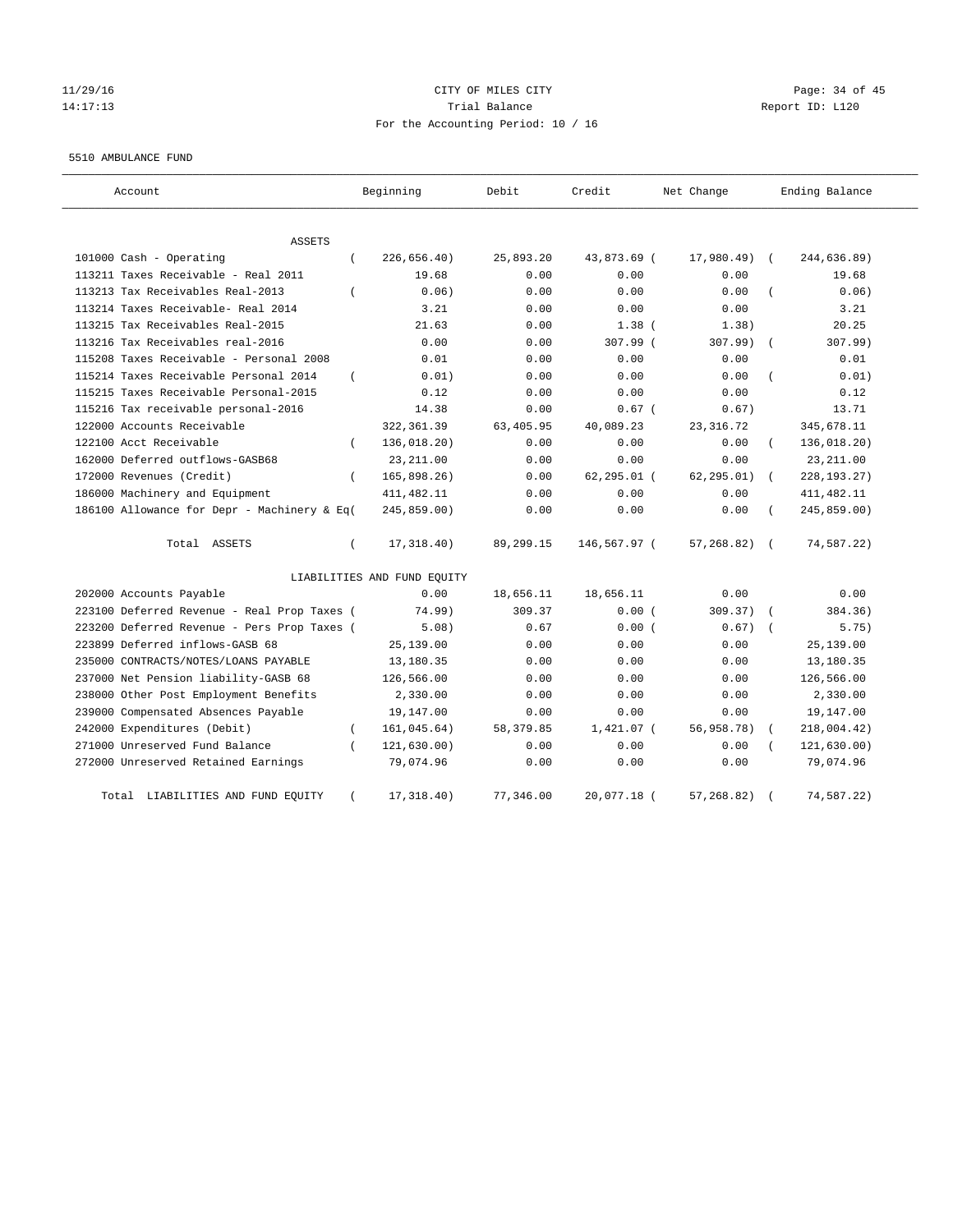## 11/29/16 Page: 35 of 45 14:17:13 Trial Balance Report ID: L120 For the Accounting Period: 10 / 16

#### 5610 AIRPORT OPERATING

| Account                                            | Beginning                   | Debit      | Credit       | Net Change   | Ending Balance             |
|----------------------------------------------------|-----------------------------|------------|--------------|--------------|----------------------------|
| ASSETS                                             |                             |            |              |              |                            |
| 101000 Cash - Operating<br>$\left($                | 48,304.57)                  | 174,590.34 | 122,919.84   | 51,670.50    | 3,365.93                   |
| 101100 Cash-FAA Grant/St Loan-2008                 | 6,748.74                    | 0.00       | 0.00         | 0.00         | 6,748.74                   |
| 102230 Cash - Surplus/Credit Card Acct<br>$\left($ | 3.20)                       | 9,519.54   | $9,522.81$ ( | 3.27)        | 6.47)<br>$\sqrt{2}$        |
| 103000 Petty Cash                                  | 100.00                      | 0.00       | 0.00         | 0.00         | 100.00                     |
| 113211 Taxes Receivable - Real 2011                | 11.57                       | 0.00       | 0.00         | 0.00         | 11.57                      |
| 113213 Tax Receivables Real-2013                   | 0.12)                       | 0.00       | 0.00         | 0.00         | 0.12)                      |
| 113214 Taxes Receivable- Real 2014                 | 4.83                        | 0.00       | 0.00         | 0.00         | 4.83                       |
| 113215 Tax Receivables Real-2015                   | 32.46                       | 0.00       | $2.06$ (     | 2.06)        | 30.40                      |
| 113216 Tax Receivables real-2016                   | 0.00                        | 0.00       | 461.98 (     | 461.98)      | 461.98)                    |
| 115208 Taxes Receivable - Personal 2008            | 0.02                        | 0.00       | 0.00         | 0.00         | 0.02                       |
| 115215 Taxes Receivable Personal-2015              | 0.20                        | 0.00       | 0.00         | 0.00         | 0.20                       |
| 115216 Tax receivable personal-2016                | 21.59                       | 0.00       | $1.01$ (     | 1.01)        | 20.58                      |
| 132000 Due From Government (Short Term)            | 306,196.40                  | 0.00       | 0.00         | 0.00         | 306,196.40                 |
| 141000 Prepaid Expense                             | 4,615.00                    | 0.00       | 0.00         | 0.00         | 4,615.00                   |
| 162000 Deferred outflows-GASB68                    | 5,629.00                    | 0.00       | 0.00         | 0.00         | 5,629.00                   |
| 172000 Revenues (Credit)                           | 362,738.89)                 | 100.00     | 174,687.07 ( | 174,587.07)  | 537, 325.96)<br>$\sqrt{2}$ |
| 181000 Land                                        | 19,983.00                   | 0.00       | 0.00         | 0.00         | 19,983.00                  |
| 182000 Buildings                                   | 677,537.00                  | 0.00       | 0.00         | 0.00         | 677,537.00                 |
| 182100 Allowance for Depr - Buildings (Cre(        | 358,424.00)                 | 0.00       | 0.00         | 0.00         | 358,424.00)                |
| 184000 Improvements Other Than Buildings           | 8,543,759.48                | 0.00       | 0.00         | 0.00         | 8,543,759.48               |
| 184100 Allowance for Depr - Imp Other Than(        | 2,580,004.00                | 0.00       | 0.00         | 0.00         | 2,580,004.00               |
| 186000 Machinery and Equipment                     | 907,191.59                  | 0.00       | 0.00         | 0.00         | 907,191.59                 |
| 186100 Allowance for Depr - Machinery & Eq(        | 387,207.00)                 | 0.00       | 0.00         | 0.00         | 387,207.00)                |
| 188000 Const. Work in Progress-NE Wtr Line         | 4, 424, 881. 78             | 0.00       | 0.00         | 0.00         | 4, 424, 881.78             |
| Total ASSETS                                       | 11,160,030.88               | 184,209.88 | 307,594.77 ( | 123,384.89)  | 11,036,645.99              |
|                                                    | LIABILITIES AND FUND EQUITY |            |              |              |                            |
| 202000 Accounts Payable                            | 266,216.05                  | 108,807.61 | 108,807.61   | 0.00         | 266, 216.05                |
| 223100 Deferred Revenue - Real Prop Taxes (        | 112.48)                     | 464.04     | 0.00(        | 464.04)      | 576.52)                    |
| 223200 Deferred Revenue - Pers Prop Taxes (        | 7.61)                       | 1.01       | 0.00(        | 1.01)        | 8.62)                      |
| 223899 Deferred inflows-GASB 68                    | 18,846.00                   | 0.00       | 0.00         | 0.00         | 18,846.00                  |
| 235000 CONTRACTS/NOTES/LOANS PAYABLE               | 7,801.10                    | 0.00       | 0.00         | 0.00         | 7,801.10                   |
| 235140 LTrm Pay/Intercap-Runway                    | 35,649.13                   | 0.00       | 0.00         | 0.00         | 35,649.13                  |
| 235150 LTrm Pay/MT Aeronautics                     | 9,842.00                    | 0.00       | 0.00         | 0.00         | 9,842.00                   |
| 235160 LTrm Pay/MT Aeronautics (2)                 | 152,577.00                  | 0.00       | 0.00         | 0.00         | 152,577.00                 |
| 237000 Net Pension liability-GASB 68               | 72,658.00                   | 0.00       | 0.00         | 0.00         | 72,658.00                  |
| 238000 Other Post Employment Benefits              | 1,266.00                    | 0.00       | 0.00         | 0.00         | 1,266.00                   |
| 239000 Compensated Absences Payable                | 6,943.00                    | 0.00       | 0.00         | 0.00         | 6,943.00                   |
| 242000 Expenditures (Debit)<br>$\overline{(\ }$    | 392,900.62)                 | 122,919.84 | 0.00(        | 122,919.84)  | 515,820.46)                |
| 250600 Reserve for Replacement & Depreciat         | 18,913.67                   | 0.00       | 0.00         | 0.00         | 18,913.67                  |
| 271000 Unreserved Fund Balance<br>$\left($         | 80,253.00)                  | 0.00       | 0.00         | 0.00         | 80,253.00)                 |
| 272000 Unreserved Retained Earnings                | 11,042,592.64               | 0.00       | 0.00         | 0.00         | 11,042,592.64              |
| Total LIABILITIES AND FUND EQUITY                  | 11,160,030.88               | 232,192.50 | 108,807.61 ( | 123, 384.89) | 11,036,645.99              |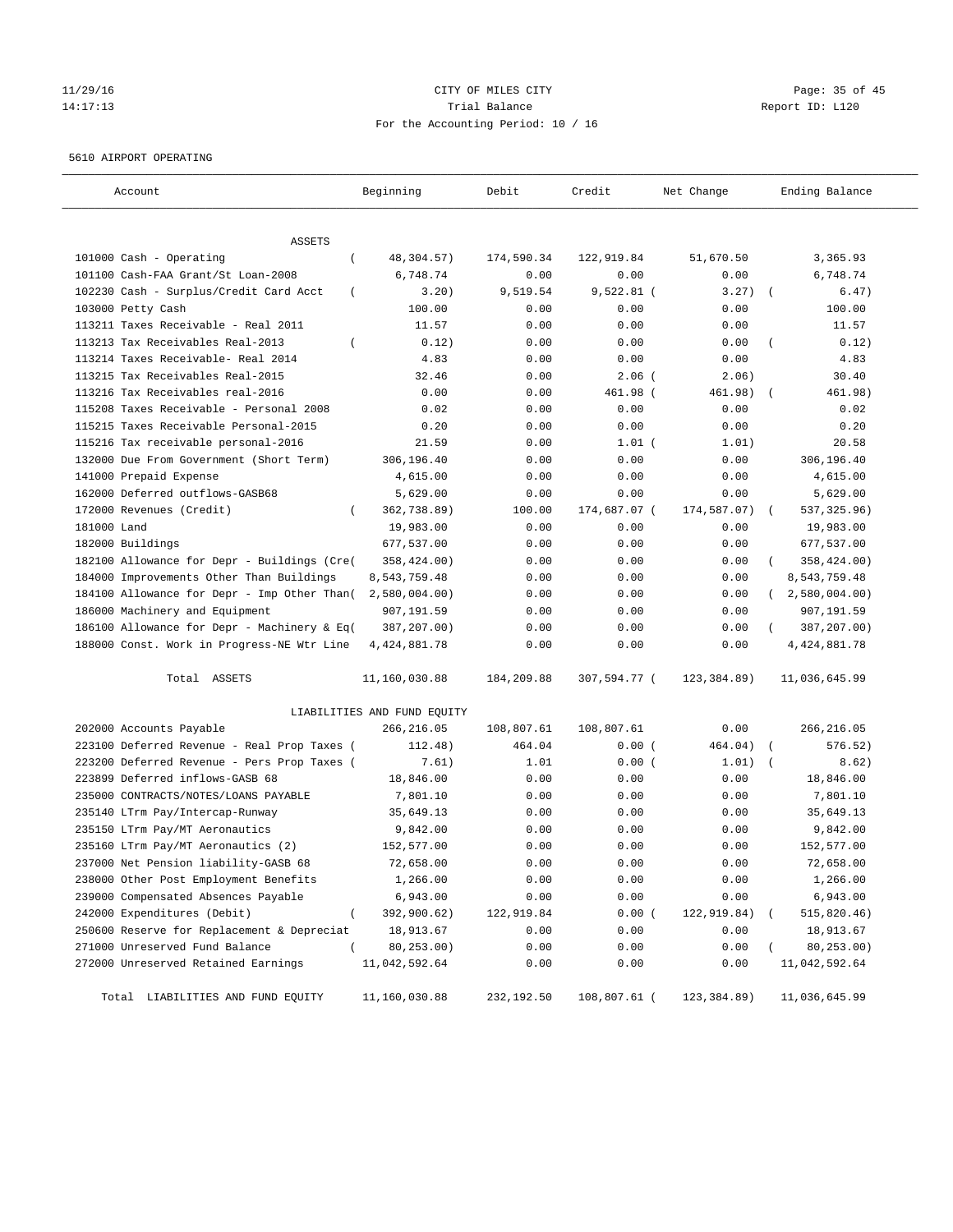#### 11/29/16 Page: 36 of 45 14:17:13 **Trial Balance Trial Balance Report ID:** L120 For the Accounting Period: 10 / 16

#### 6040 PUBLIC WORKS

| Account                              | Beginning                   | Debit     | Credit      | Net Change | Ending Balance |
|--------------------------------------|-----------------------------|-----------|-------------|------------|----------------|
|                                      |                             |           |             |            |                |
| ASSETS<br>101000 Cash - Operating    | 69,391.72                   | 0.00      | 12,568.12 ( | 12,568.12) | 56,823.60      |
|                                      |                             |           |             |            |                |
| 172000 Revenues (Credit)             | 37,629.00                   | 0.00      | 0.00        | 0.00       | 37,629.00      |
| Total ASSETS                         | 31,762.72                   | 0.00      | 12,568.12 ( | 12,568.12) | 19,194.60      |
|                                      | LIABILITIES AND FUND EQUITY |           |             |            |                |
| 202000 Accounts Payable              | 0.00                        | 794.69    | 794.69      | 0.00       | 0.00           |
| 239000 Compensated Absences Payable  | 13,896.00                   | 0.00      | 0.00        | 0.00       | 13,896.00      |
| 242000 Expenditures (Debit)          | 49,749.64)                  | 12,568.12 | 0.00(       | 12,568.12) | 62, 317.76)    |
| 271000 Unreserved Fund Balance       | 29,119.09)                  | 0.00      | 0.00        | 0.00       | 29,119.09)     |
| 272000 Unreserved Retained Earnings  | 96,735.45                   | 0.00      | 0.00        | 0.00       | 96,735.45      |
| LIABILITIES AND FUND EQUITY<br>Total | 31,762.72                   | 13,362.81 | 794.69 (    | 12,568.12) | 19,194.60      |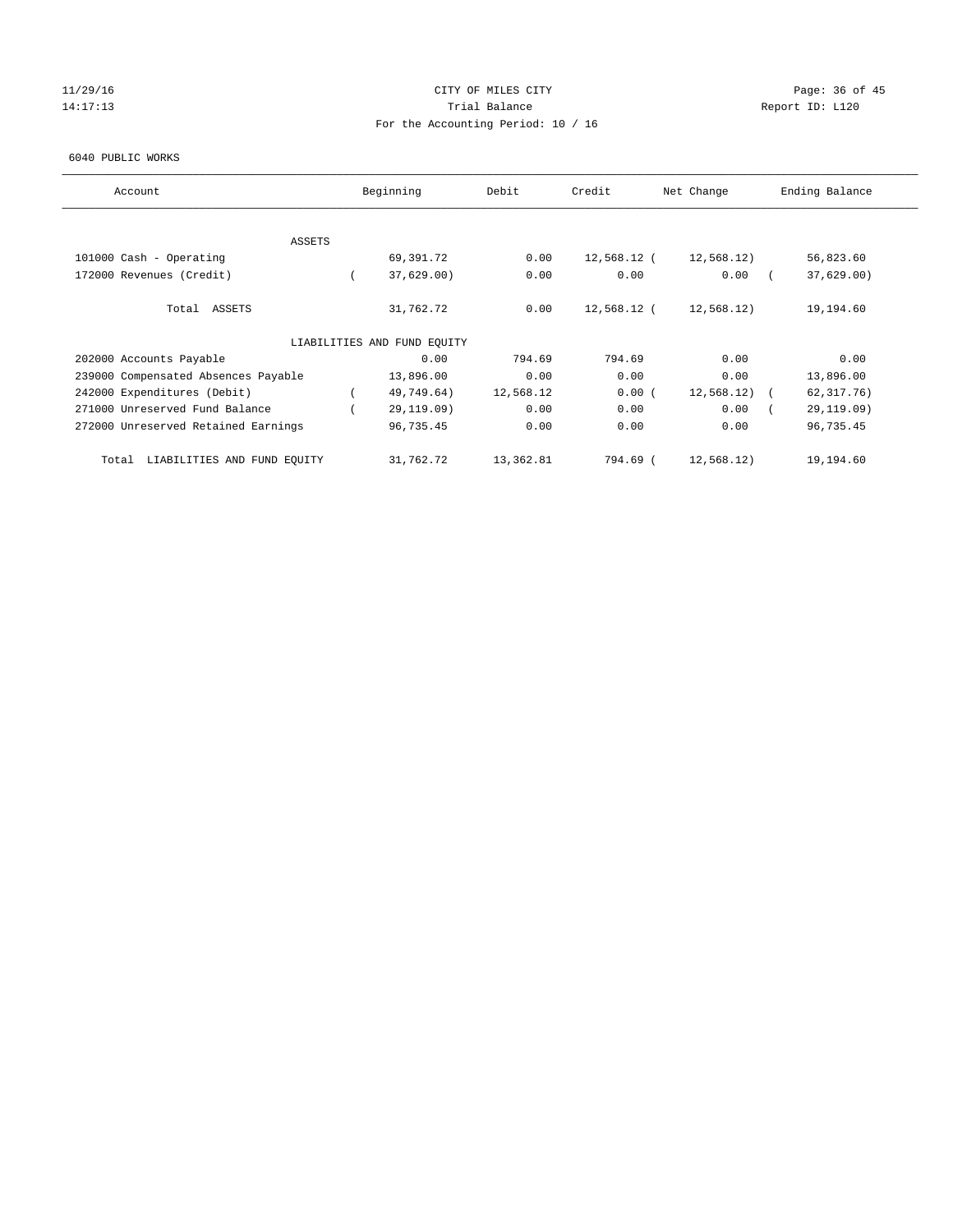#### 11/29/16 Page: 37 of 45 14:17:13 Trial Balance Report ID: L120 For the Accounting Period: 10 / 16

## 7370 TBID

| Account                              | Beginning                   | Debit    | Credit   | Net Change | Ending Balance |
|--------------------------------------|-----------------------------|----------|----------|------------|----------------|
|                                      |                             |          |          |            |                |
|                                      | ASSETS                      |          |          |            |                |
| 101000 Cash - Operating              | 0.00                        | 2,751.00 | 2,751.00 | 0.00       | 0.00           |
| Total ASSETS                         | 0.00                        | 2,751.00 | 2,751.00 | 0.00       | 0.00           |
|                                      | LIABILITIES AND FUND EQUITY |          |          |            |                |
| 202000 Accounts Payable              | 0.00                        | 2,751.00 | 2,751.00 | 0.00       | 0.00           |
| 212500 Due to Others                 | 0.00                        | 2,751.00 | 2,751.00 | 0.00       | 0.00           |
|                                      |                             |          |          |            |                |
| LIABILITIES AND FUND EQUITY<br>Total | 0.00                        | 5,502.00 | 5,502.00 | 0.00       | 0.00           |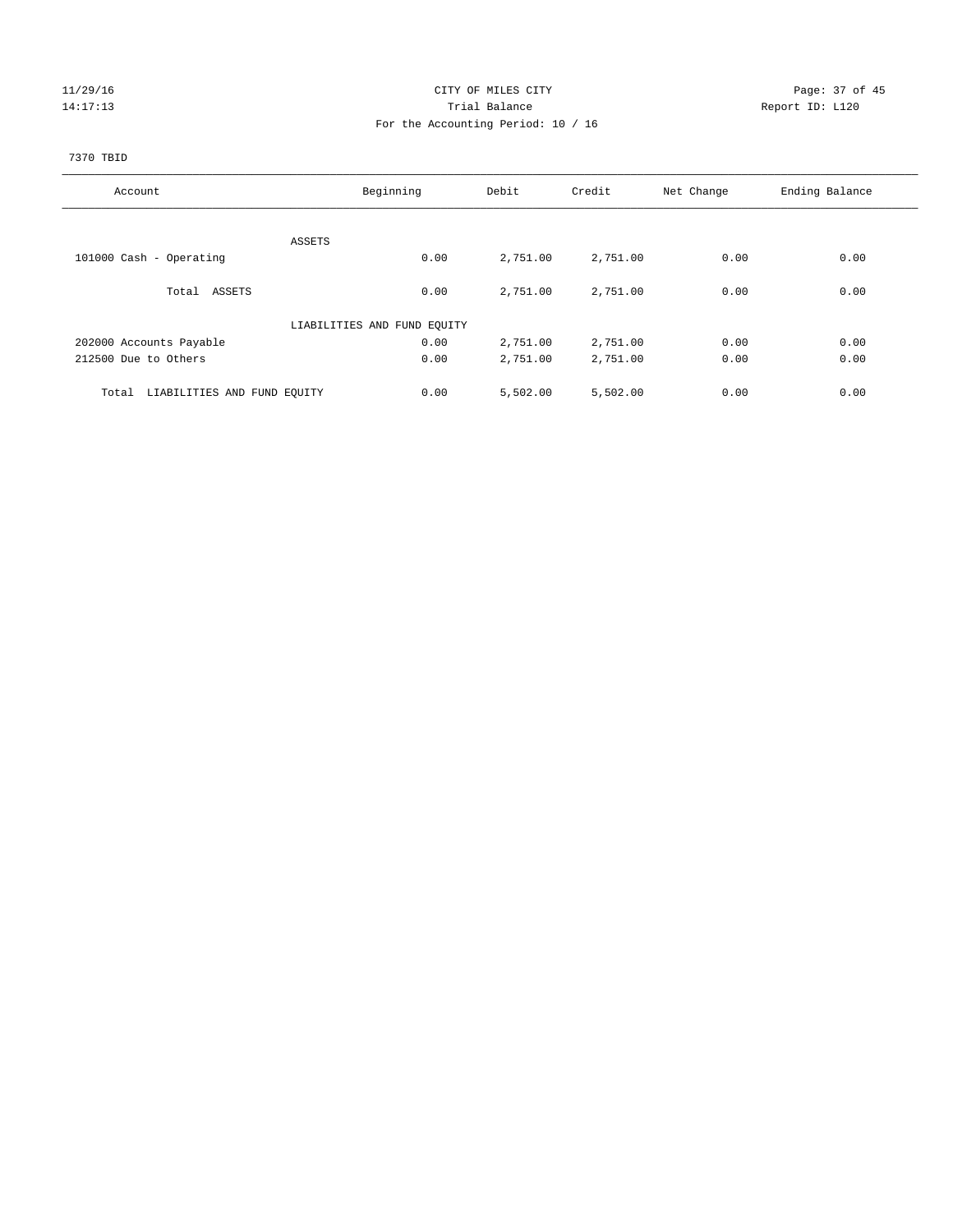# $CITY$  OF MILES  $CITY$  and the contract of  $P_1$   $P_2$  and  $P_3$  and  $P_4$   $P_5$  and  $P_6$   $P_7$   $P_8$   $P_9$   $P_9$   $P_1$   $P_2$   $P_3$   $P_4$   $P_5$   $P_6$   $P_7$   $P_8$   $P_8$   $P_9$   $P_9$   $P_9$   $P_9$   $P_9$   $P_9$   $P_9$   $P_9$   $P_9$   $P$ 14:17:13 Trial Balance Report ID: L120 For the Accounting Period: 10 / 16

7467 Law Enforcement Academy Surcharge

| Account                                   | Beginning                   | Debit  | Credit | Net Change | Ending Balance |
|-------------------------------------------|-----------------------------|--------|--------|------------|----------------|
| ASSETS                                    |                             |        |        |            |                |
| 101000 Cash - Operating                   | 0.00                        | 577.00 | 0.00   | 577.00     | 577.00         |
| Total ASSETS                              | 0.00                        | 577.00 | 0.00   | 577.00     | 577.00         |
|                                           | LIABILITIES AND FUND EQUITY |        |        |            |                |
| 212200 Due to Federal, Soc Sec & Medicare | 0.00                        | 0.00   | 577.00 | 577.00     | 577.00         |
| Total LIABILITIES AND FUND EQUITY         | 0.00                        | 0.00   | 577.00 | 577.00     | 577.00         |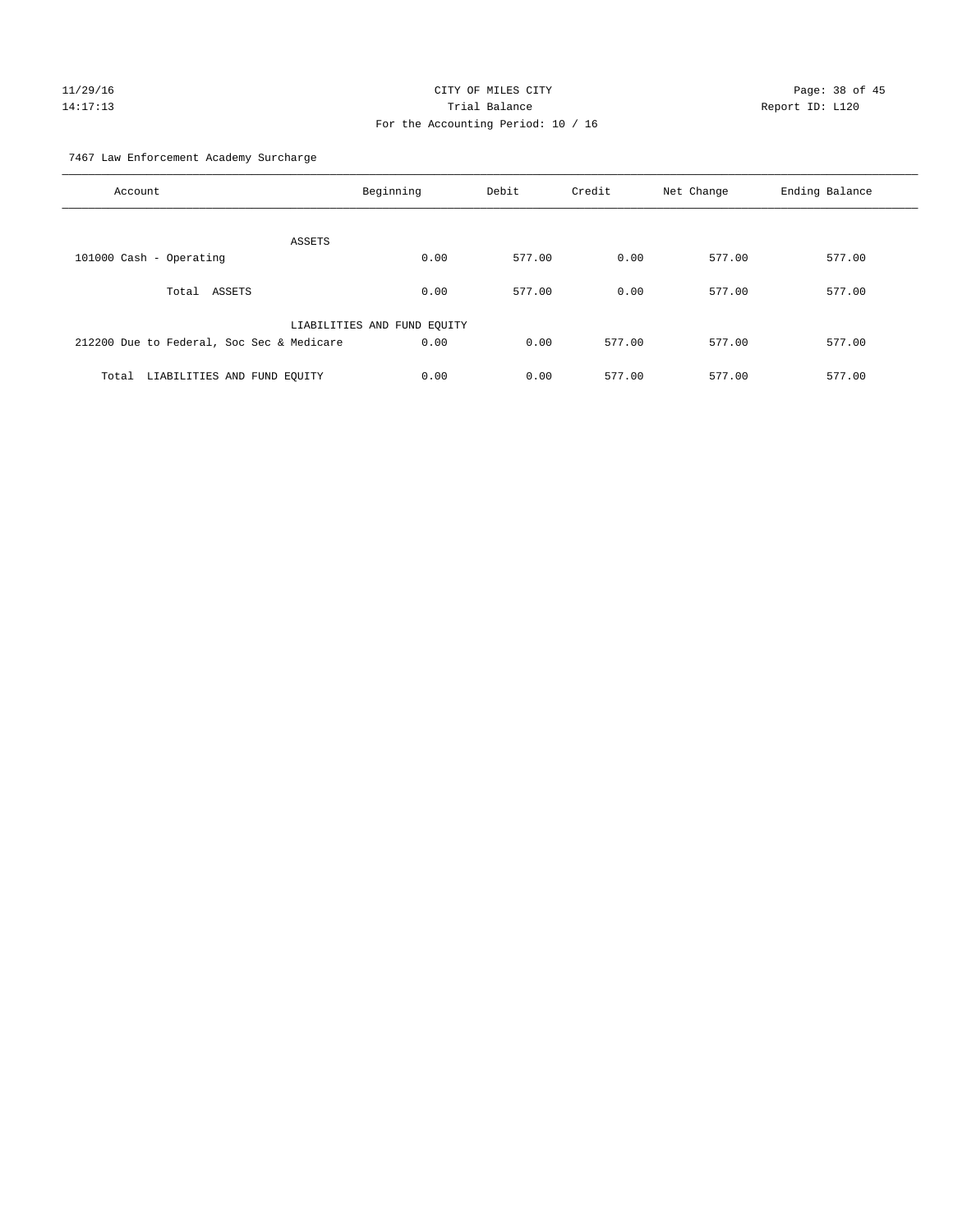#### 7471 CIVIL LEGAL ASSIST/VICTIM DOM VIOLENCE PROG

| Account                              | Beginning                   | Debit    | Credit   | Net Change | Ending Balance |
|--------------------------------------|-----------------------------|----------|----------|------------|----------------|
|                                      | ASSETS                      |          |          |            |                |
| 101000 Cash - Operating              | 0.00                        | 1,022.00 | 0.00     | 1,022.00   | 1,022.00       |
| Total ASSETS                         | 0.00                        | 1,022.00 | 0.00     | 1,022.00   | 1,022.00       |
|                                      | LIABILITIES AND FUND EQUITY |          |          |            |                |
| 212500 Due to Others                 | 0.00                        | 0.00     | 1,022.00 | 1,022.00   | 1,022.00       |
| LIABILITIES AND FUND EQUITY<br>Total | 0.00                        | 0.00     | 1,022.00 | 1,022.00   | 1,022.00       |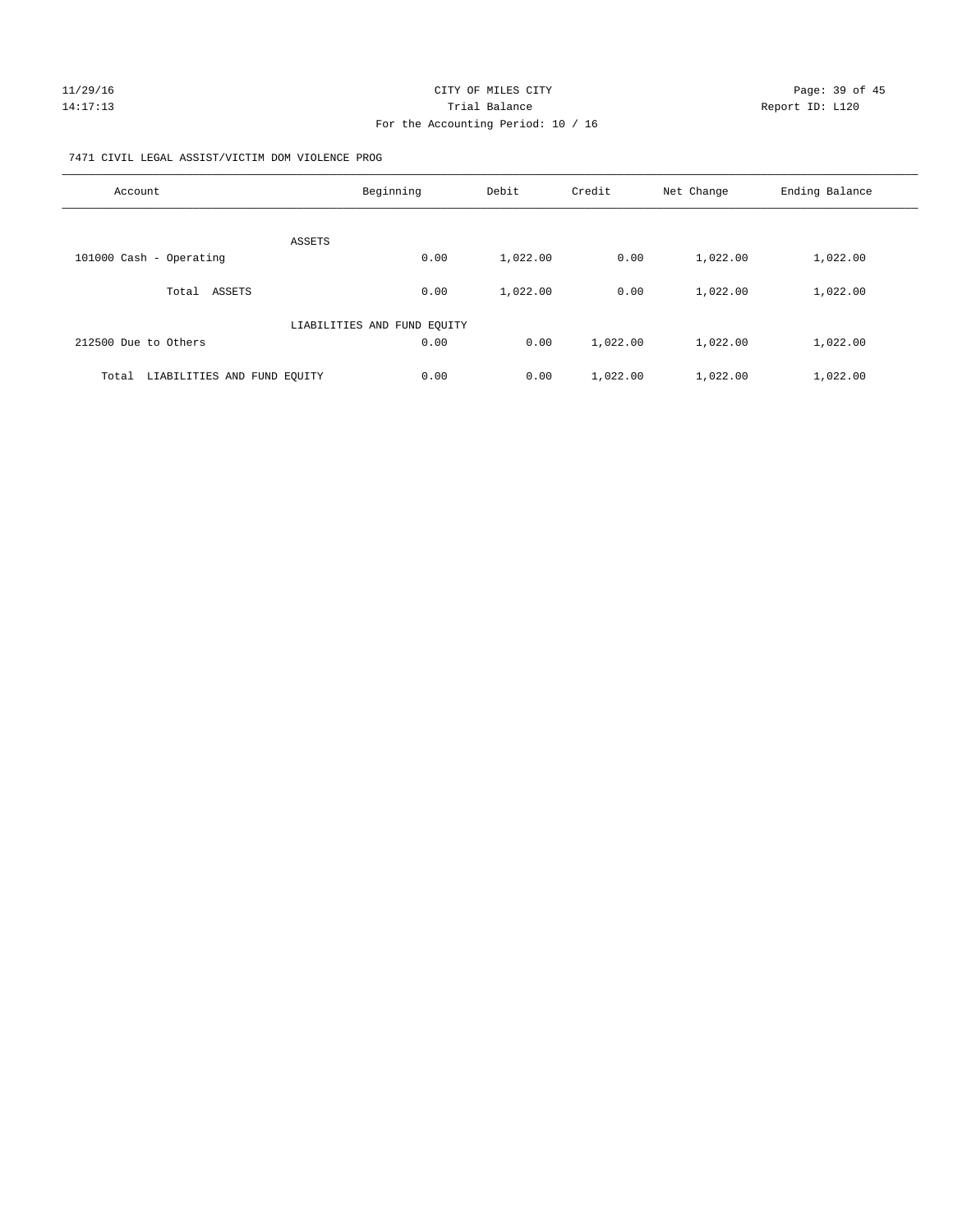#### 11/29/16 Page: 40 of 45 14:17:13 **Trial Balance Report ID:** L120 For the Accounting Period: 10 / 16

#### 7910 PAYROLL FUND

| Account                                   | Beginning                   | Debit      | Credit       | Net Change   | Ending Balance |
|-------------------------------------------|-----------------------------|------------|--------------|--------------|----------------|
|                                           |                             |            |              |              |                |
| ASSETS                                    |                             |            |              |              |                |
| 101000 Cash - Operating                   | 190,395.82                  | 464,197.94 | 565,806.59 ( | 101,608.65)  | 88,787.17      |
|                                           |                             |            |              |              |                |
| Total ASSETS                              | 190,395.82                  | 464,197.94 | 565,806.59 ( | 101,608.65)  | 88,787.17      |
|                                           |                             |            |              |              |                |
|                                           | LIABILITIES AND FUND EQUITY |            |              |              |                |
| 201000 Warrants Payable                   | 129,333.97                  | 139,781.63 | 84,525.46 (  | 55,256.17)   | 74,077.80      |
| 212200 Due to Federal, Soc Sec & Medicare | 0.00                        | 68,025.52  | 68,025.52    | 0.00         | 0.00           |
| 212202 Due to State Unemployment (        | 6.08)                       | 0.00       | 506.61       | 506.61       | 500.53         |
| 212203 Due to Worker's Compensation       | 0.00                        | 0.00       | 14,263.99    | 14,263.99    | 14,263.99      |
| 212204 Due to State Income Tax            | 0.00                        | 14,751.00  | 14,751.00    | 0.00         | 0.00           |
| 212205 due to MPORS-GABA                  | 13,802.84                   | 27,098.72  | 13,198.21 (  | 13,900.51) ( | 97.67)         |
| 212207 Due to AFLAC, AFLAC PRETAX         | 0.00                        | 488.92     | 488.92       | 0.00         | 0.00           |
| 212208 Due to Health Ins, Dental, Vision  | 0.00                        | 59,911.40  | 59,911.40    | 0.00         | 0.00           |
| 212209 Due to PERS Retirement             | 34,536.83                   | 66,916.27  | 32,421.96 (  | 34,494.31)   | 42.52          |
| 212210 Due to FURS-GABA Retirement        | 12,728.26                   | 25,836.21  | 13,107.95 (  | 12,728.26)   | 0.00           |
| Total LIABILITIES AND FUND EQUITY         | 190,395.82                  | 402,809.67 | 301,201.02 ( | 101,608.65)  | 88,787.17      |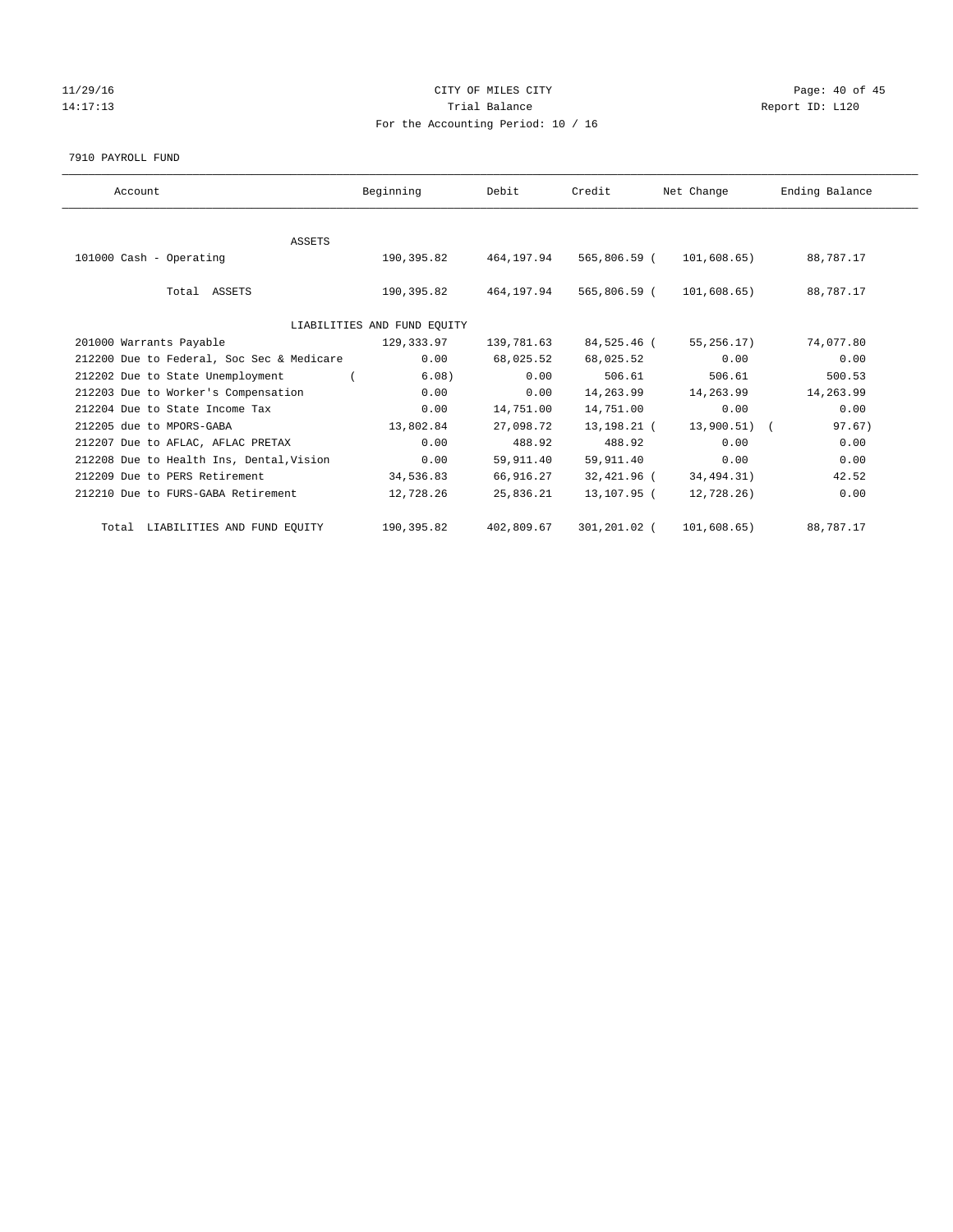## 11/29/16 Page: 41 of 45 14:17:13 **Trial Balance Report ID:** L120 For the Accounting Period: 10 / 16

#### 7930 CLAIMS FUND

| Account                              | Beginning                   | Debit        | Credit                    | Net Change  | Ending Balance |
|--------------------------------------|-----------------------------|--------------|---------------------------|-------------|----------------|
|                                      |                             |              |                           |             |                |
| ASSETS                               |                             |              |                           |             |                |
| 101000 Cash - Operating              | 579,734.26                  |              | 591,033.32 1,005,999.50 ( | 414,966.18) | 164,768.08     |
| ASSETS<br>Total                      | 579,734.26                  |              | 591,033.32 1,005,999.50 ( | 414,966.18) | 164,768.08     |
|                                      | LIABILITIES AND FUND EQUITY |              |                           |             |                |
| 201000 Warrants Payable              | 579,734.26                  | 1,005,999.50 | 591,033.32 (              | 414,966.18) | 164,768.08     |
| LIABILITIES AND FUND EOUITY<br>Total | 579,734.26                  | 1,005,999.50 | 591,033.32 (              | 414,966.18) | 164,768.08     |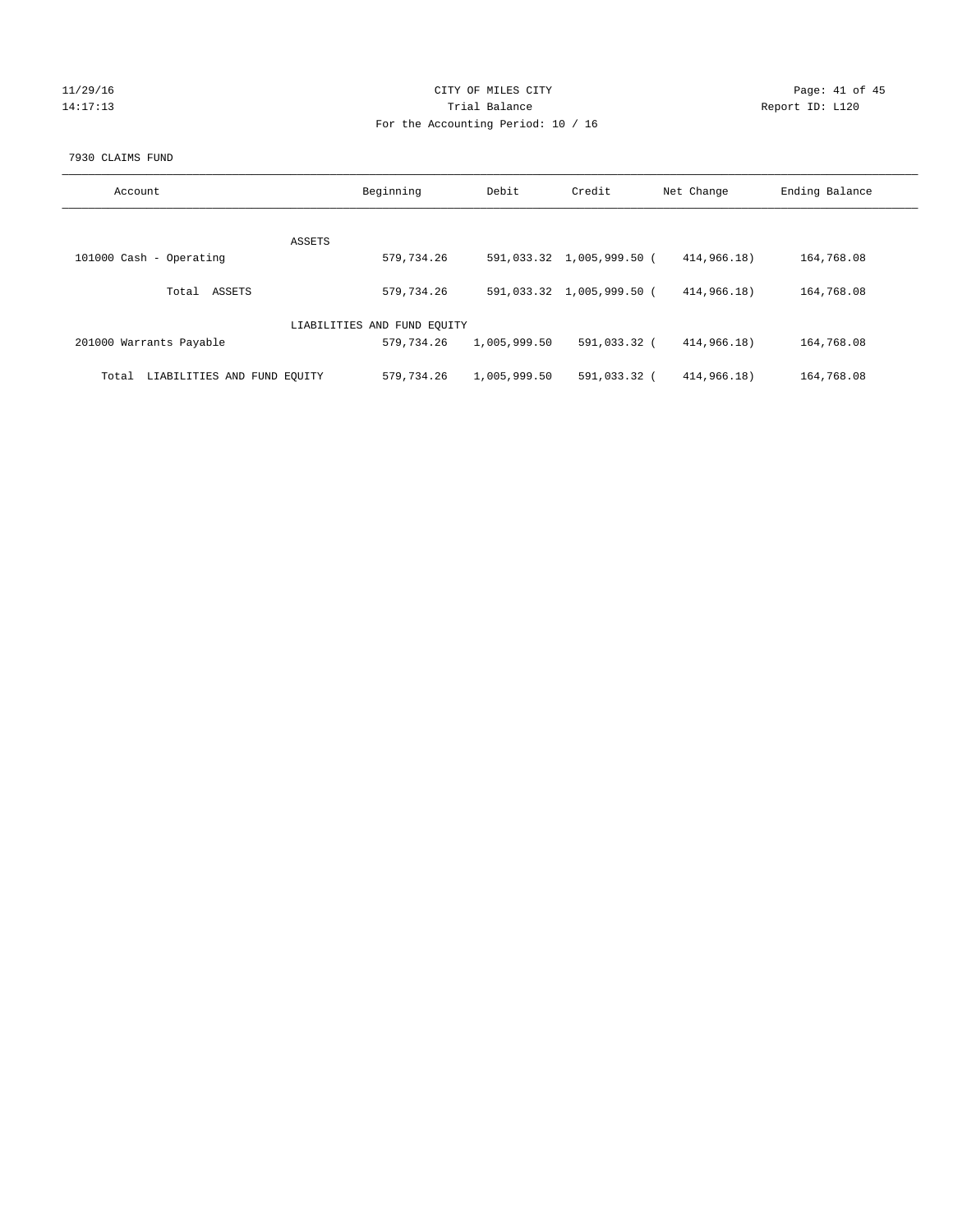#### 11/29/16 Page: 42 of 45 14:17:13 Trial Balance Report ID: L120 For the Accounting Period: 10 / 16

7980 CUSTER CO WATER & SEWER DISTRICT

| Account                                 | Beginning                   | Debit     | Credit      | Net Change | Ending Balance |
|-----------------------------------------|-----------------------------|-----------|-------------|------------|----------------|
|                                         |                             |           |             |            |                |
| ASSETS                                  |                             |           |             |            |                |
| 101000 Cash - Operating                 | 0.07                        | 14,916.33 | 14,916.33   | 0.00       | 0.07           |
| 122000 Accounts Receivable              | 17,023.62                   | 14,744.58 | 14,916.33 ( | 171.75)    | 16,851.87      |
| Total ASSETS                            | 17,023.69                   | 29,660.91 | 29,832.66 ( | 171.75)    | 16,851.94      |
|                                         | LIABILITIES AND FUND EQUITY |           |             |            |                |
| 202000 Accounts Payable                 | 0.00                        | 14,916.33 | 14,916.33   | 0.00       | 0.00           |
| 211020 Due to Custer Water & Sewer Dist | 17,023.69                   | 14,916.33 | 14,744.58 ( | 171.75)    | 16,851.94      |
| LIABILITIES AND FUND EQUITY<br>Total    | 17,023.69                   | 29,832.66 | 29,660.91 ( | 171.75)    | 16,851.94      |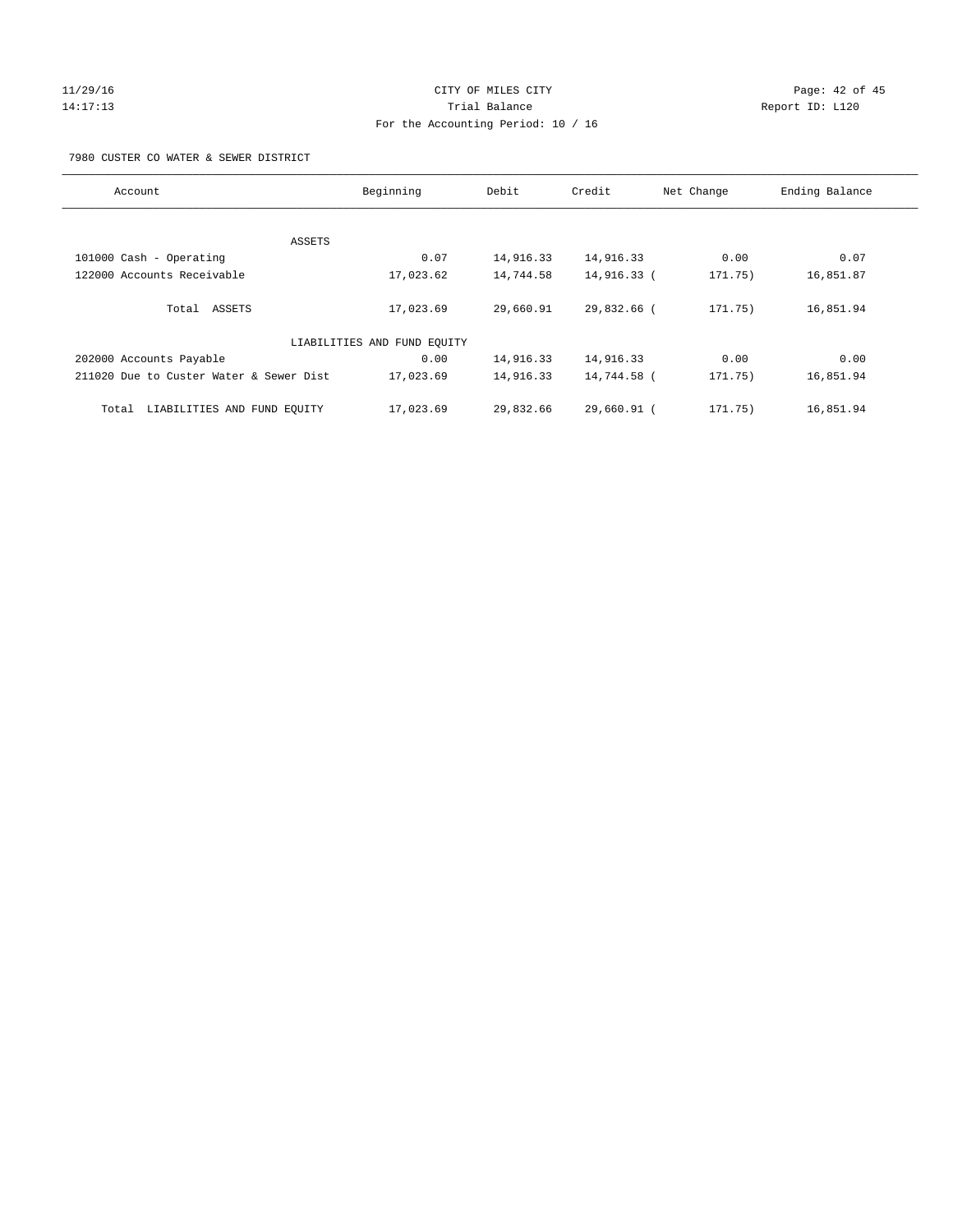## 11/29/16 Page: 43 of 45 14:17:13 Trial Balance Report ID: L120 For the Accounting Period: 10 / 16

7981 Interest Clearing

| Account                           | Beginning                   | Debit    | Credit   | Net Change | Ending Balance |
|-----------------------------------|-----------------------------|----------|----------|------------|----------------|
|                                   | ASSETS                      |          |          |            |                |
| 101000 Cash - Operating           | 0.00                        | 2,893.12 | 2,893.12 | 0.00       | 0.00           |
| Total ASSETS                      | 0.00                        | 2,893.12 | 2,893.12 | 0.00       | 0.00           |
|                                   | LIABILITIES AND FUND EQUITY |          |          |            |                |
| 212500 Due to Others              | 0.00                        | 2,893.12 | 2,893.12 | 0.00       | 0.00           |
| Total LIABILITIES AND FUND EQUITY | 0.00                        | 2,893.12 | 2,893.12 | 0.00       | 0.00           |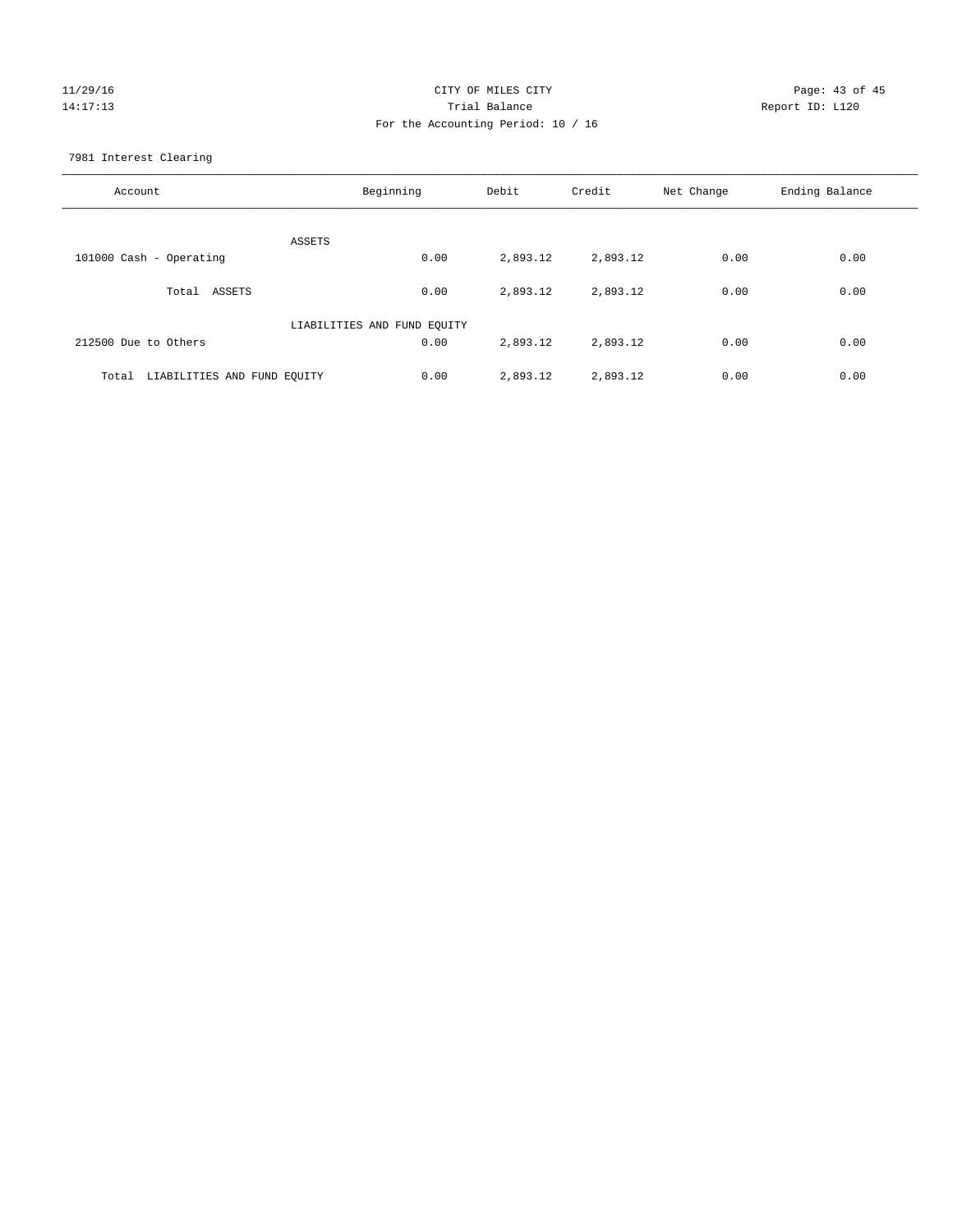## 11/29/16 Page: 44 of 45 14:17:13 **Trial Balance Report ID:** L120 For the Accounting Period: 10 / 16

#### 9000 GENERAL FIXED ASSETS GROUP OF ACCOUNTS FUND

| Account                                                    | Beginning                   | Debit | Credit | Net Change | Ending Balance  |
|------------------------------------------------------------|-----------------------------|-------|--------|------------|-----------------|
| ASSETS                                                     |                             |       |        |            |                 |
| 181000 Land                                                | 526,599.00                  | 0.00  | 0.00   | 0.00       | 526,599.00      |
| 182000 Buildings                                           | 1,986,836.00                | 0.00  | 0.00   | 0.00       | 1,986,836.00    |
| 182100 Allowance for Depr - Buildings (Cre(                | 684,991.00)                 | 0.00  | 0.00   | 0.00       | 684,991.00)     |
| 186000 Machinery and Equipment                             | 3,038,732.00                | 0.00  | 0.00   | 0.00       | 3,038,732.00    |
| 186100 Allowance for Depr - Machinery & Eq(                | 1,463,750.00)               | 0.00  | 0.00   | 0.00       | 1,463,750.00)   |
| 187000 Infrastructure                                      | 33,670,108.00               | 0.00  | 0.00   | 0.00       | 33,670,108.00   |
| 187100 Allowance For Depreciation - Infras( 16,321,771.00) |                             | 0.00  | 0.00   | 0.00       | 16,321,771.00)  |
| Total ASSETS                                               | 20,751,763.00               | 0.00  | 0.00   | 0.00       | 20, 751, 763.00 |
|                                                            | LIABILITIES AND FUND EQUITY |       |        |            |                 |
| 280000 INVESTMENT IN GENERAL FIXED ASSETS                  | 20,751,763.00               | 0.00  | 0.00   | 0.00       | 20, 751, 763.00 |
| LIABILITIES AND FUND EQUITY<br>Total                       | 20, 751, 763.00             | 0.00  | 0.00   | 0.00       | 20, 751, 763.00 |